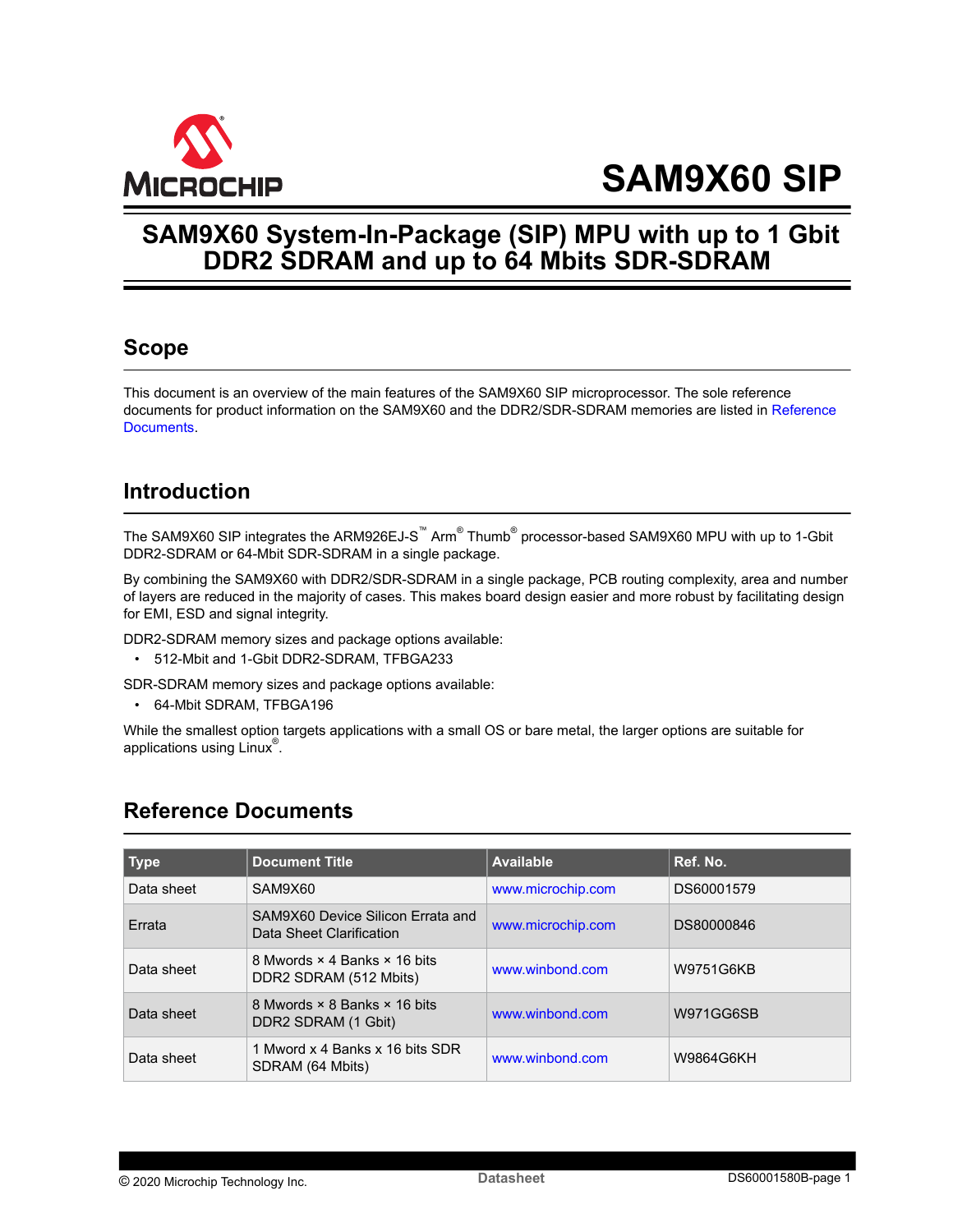## <span id="page-1-0"></span>**Features**

- CPU
	- ARM926EJ-S Arm Thumb processor running up to 600 MHz
	- 32-Kbyte data cache, 32-Kbyte instruction cache, Memory Management Unit (MMU)
- Memories
	- One 160-Kbyte internal ROM
		- 64-Kbyte internal ROM embedding a secure bootloader program supporting boot on NandFlash, SDCard, SPI or QSPI Flash. Bootloader features selectable by OTP bits.
		- 96-Kbyte ROM for NAND Flash BCH ECC table
	- DDR2-SDRAM memory up to 1 Gbit or 64-Mbit SDR-SDRAM memory, 16-bit data bus
	- One 64-Kbyte internal SRAM (SRAM0), single-cycle access at system speed
	- High Bandwidth Multi-port DDR2/LPDDR Controller (MPDDRC)
	- 8-bit External Bus Interface (EBI) supporting 8-bit NAND Flash connected on D16-D23
	- NAND Flash Controller, with up to 24-bit Programmable Multi-bit Error Correcting Code (PMECC)
	- One 11-Kbyte OTP memory for secure key storage with emulation mode (OTP bits are emulated by a 4- Kbyte SRAM (SRAM1))
- System Running up to 200 MHz
	- Power-on Reset cells, Reset Controller, Shutdown Controller, Periodic Interval Timer, Watchdog Timer running on internal low-power 32-kHz RC and Real Time Clock running on external crystal
	- Two internal trimmed RC oscillators: 32 kHz (low-power) and 12 MHz
	- Two selectable crystal oscillators: 32.768 kHz (low-power) and 8 to 50 MHz
	- One PLL for the system and one PLL optimized for USB high-speed operation (480 MHz)
	- One dual-port 16-channel DMA Controller (XDMAC)
	- Advanced Interrupt Controller (AIC) and Debug Unit (DBGU)
	- JTAG port with disable bit in OTP memory
	- Two programmable external clock signals
- Low Power Modes
	- Backup mode with RTC, eight 32-bit general purpose backup registers, and Shutdown Controller to control the external power supply
	- Clock Generator and Power Management Controller
	- Software-programmable Ultra-Low Power modes: Very Slow Clock Operating Mode (ULP0), and No-Clock Operating Mode (ULP1) with fast wake-up capabilities
	- Software programmable power optimization capabilities
- Peripherals
	- LCD Controller with overlay, alpha-blending, rotation, scaling and color conversion. Up to 1024 x 768 resolution
	- 2D Graphics Controller supporting Fill BLT, Copy BLT, Transparent BLT, Blend/Alpha BLT, ROP4 BLT (Raster Operations) and Command Ring Buffer
	- ITU-R BT. 601/656, up to 12-bit Image Sensor Interface (ISI)
	- One USB Device High Speed, three USB Host High Speed with dedicated On-Chip Transceivers
	- Two 10/100 Mbps Ethernet Mac Controller
	- Two 4-bit Secure Digital MultiMedia Card Controller (SDMMC)
	- Two CAN Controllers
	- One Quad I/O SPI Controller
	- Two three-channel 32-bit Timer/Counters
	- One high resolution (64-bit) Periodic Interval Timer
	- One Synchronous Serial Controller
	- One Inter-IC Sound (I²S) Multi-Channel Controller (I2SMCC) with TDM support
	- One Audio Class D Controller with Single-Ended (SE) or Bridge Tied Load (BTL) connection to power stage
	- One four-channel 16-bit PWM Controller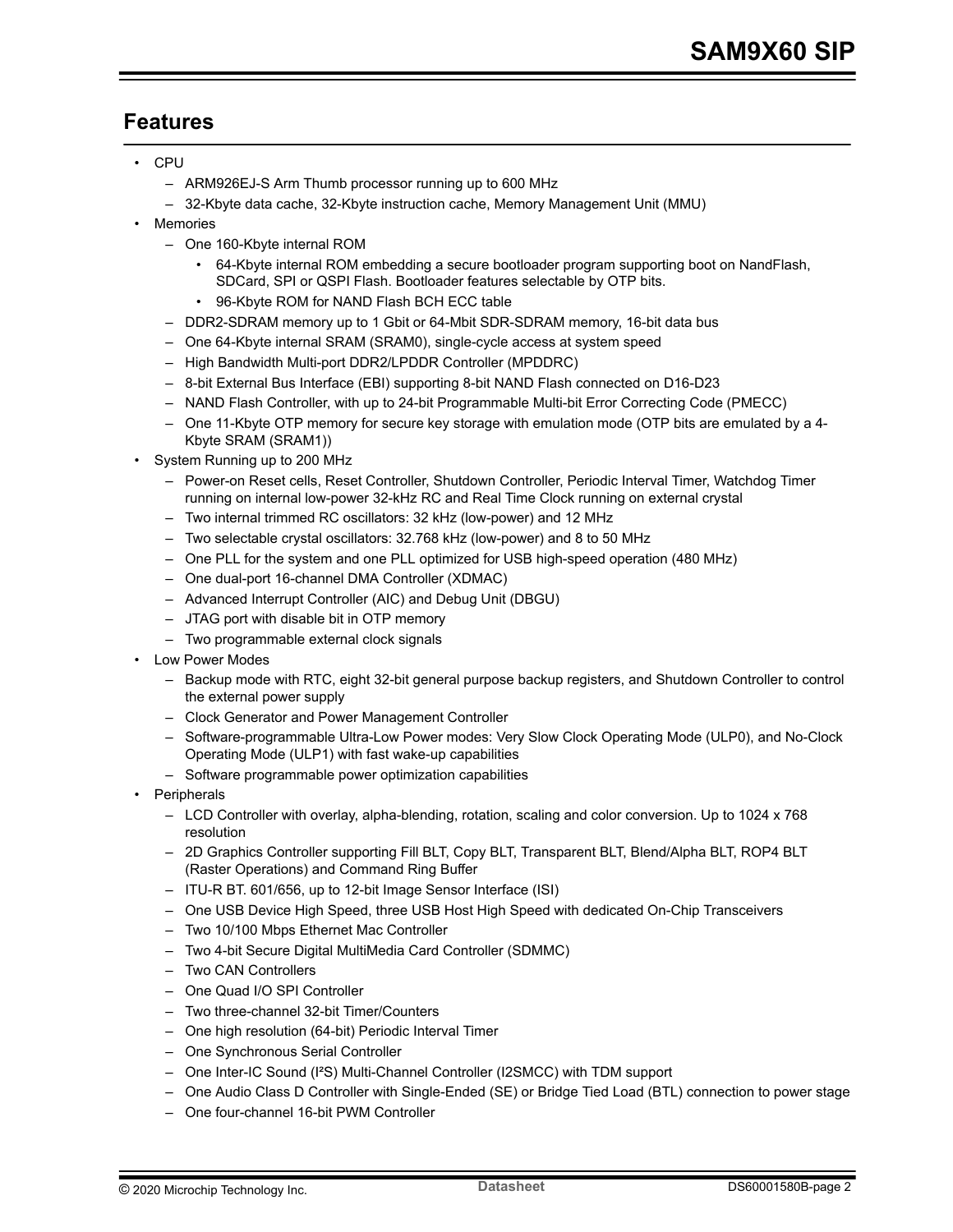- Thirteen FLEXCOMs (USART, SPI and TWI)
- One 12-channel 12-bit Analog-to-Digital Converter with 4/5 wires resistive touchscreen support
- Hardware Cryptography
	- SHA (SHA1, SHA224, SHA256, SHA384, SHA512): compliant with FIPS PUB 180-2
	- AES: 256-, 192-, 128-bit key algorithm, compliant with FIPS PUB 197
	- TDES: two-key or three-key algorithms, compliant with FIPS PUB 46-3
	- True Random Number Generator (TRNG) compliant with NIST Special Publication 800-22 Test Suite and FIPS PUBs 140-2 and 140-3
- I/O Ports
	- Four 32-bit Parallel Input/Output Controllers
	- Up to 112 programmable I/O Lines multiplexed with up to three peripheral I/Os
	- Input change interrupt capability on each I/O line, optional Schmitt trigger input
	- Individually programmable open-drain, pull-up and pull-down resistor, synchronous output
	- General-purpose analog and digital inputs tolerant to positive and negative current injection
- Package
	- DDR2-SDRAM variant: 233-ball BGA, 14x14 mm², 0.8 mm pitch, optimized for standard class PCB layout (down to 2 layers)
	- SDR-SDRAM variant: 196-ball BGA, 11x11 mm<sup>2</sup>, 0.65 mm pitch, optimized for standard class PCB layout (down to 4 layers)
- Design for Low Electromagnetic Interference (EMI)
	- Slew rate controlled I/Os
	- DDR/SDR Phy with impedance-calibrated drivers
	- Spread spectrum PLLs
	- Careful BGA power/ground ball assignment to provide optimum decoupling capacitors placement
- Operating Conditions
	- Ambient temperature range  $(T_A)$ : -40°C to +85°C
	- $\,$  Junction temperature range (T $_{\textrm{\scriptsize{J}}})$  : -40°C to +125°C  $\,$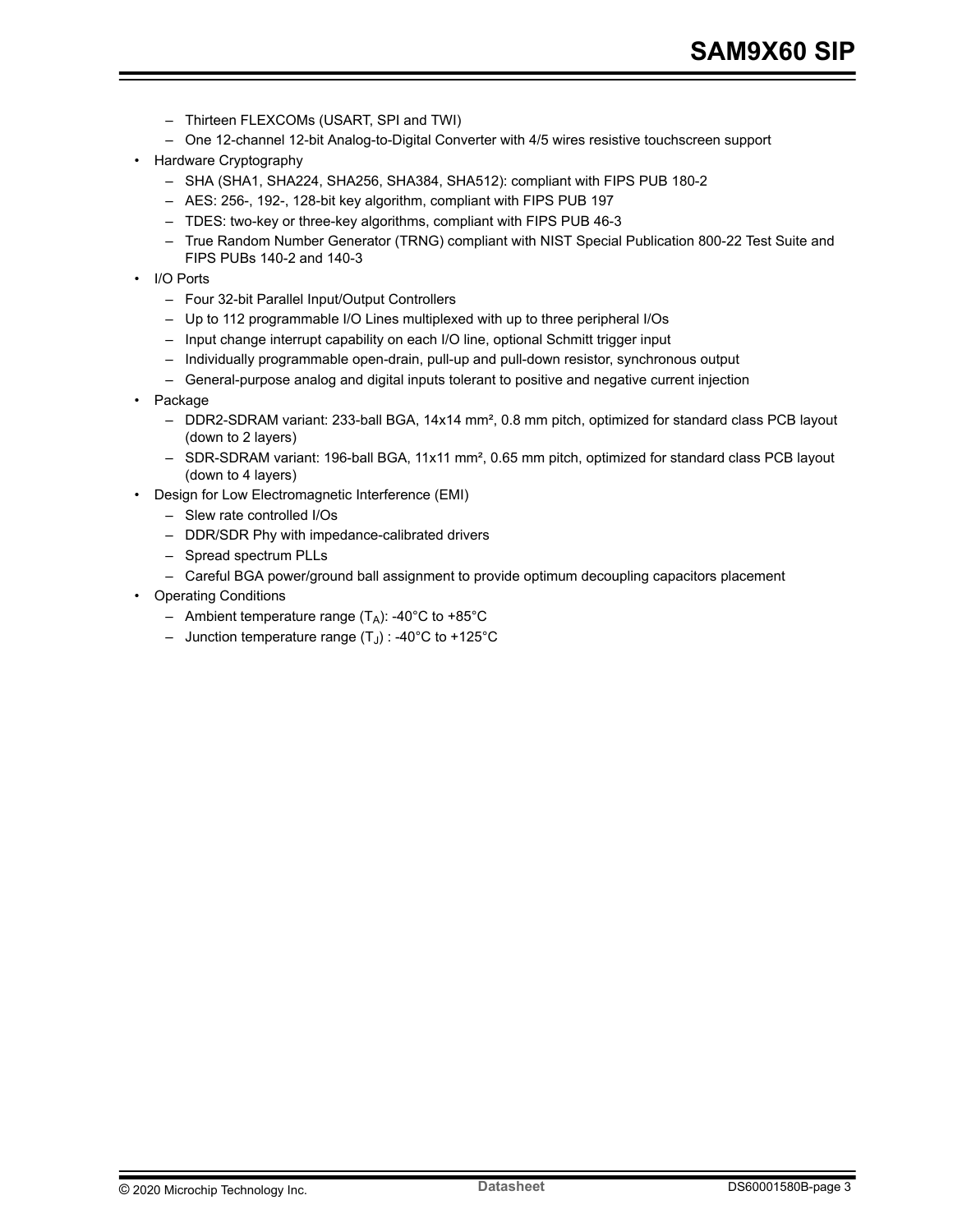## **Table of Contents**

| $1_{\cdot}$ |              |     |
|-------------|--------------|-----|
| 2.          |              |     |
| 3.          |              |     |
| 4.          |              |     |
| 5.          |              |     |
| 6.          | 6.1.<br>6.2. |     |
| 7.          |              |     |
| 8.          | 8.1.<br>8.2. |     |
| 9.          |              |     |
|             | 9.1.<br>9.2. |     |
|             |              |     |
|             |              |     |
|             |              |     |
|             |              |     |
|             |              | .36 |
|             |              |     |
|             |              |     |
|             |              |     |
|             |              |     |
|             |              |     |
|             |              |     |
|             |              |     |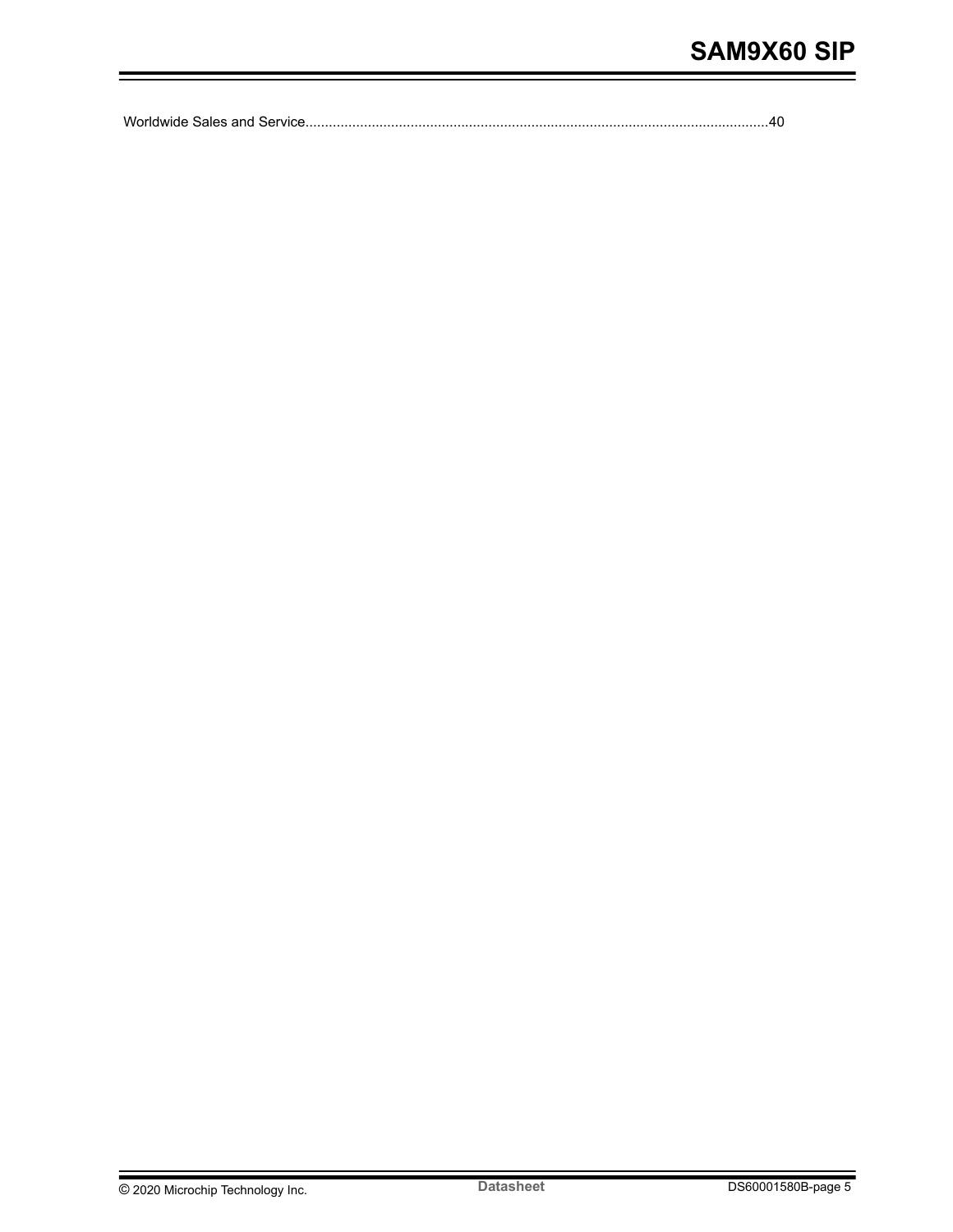## <span id="page-5-0"></span>**1. DDR2-SDRAM Features**

- Part Numbers:
	- 1-Gbit DDR2-SDRAM device (SAM9X60D1G-I): Winbond W971G16SG2-5I
	- 512-Mbit DDR2-SDRAM device (SAM9X60D5M-I): Winbond W975116KG2-5I
- Power Supply: DDRM  $VDD = 1.8V \pm 0.1V$
- Double Data Rate Architecture: Two Data Transfers per Clock Cycle
- CAS Latency: 3
- Burst Length: 8
- Bi-Directional, Differential Data Strobes (DQS and DQSN) are Transmitted/Received with Data
- Edge-Aligned with Read Data and Center-Aligned with Write Data
- DLL Aligns DQ and DQS Transitions with Clock
- Differential Clock Inputs (CLK and CLKN)
- Data Masks (DM) for Write Data
- Commands Entered on Each Positive CLK Edge, Data and Data Mask are Referenced to Both Edges of DQS
- Auto-Refresh and Self-Refresh Modes
- Precharged Power-Down and Active Power-Down
- Write Data Mask
- Write Latency = Read Latency 1 (WL = RL 1)
- Interface: SSTL\_18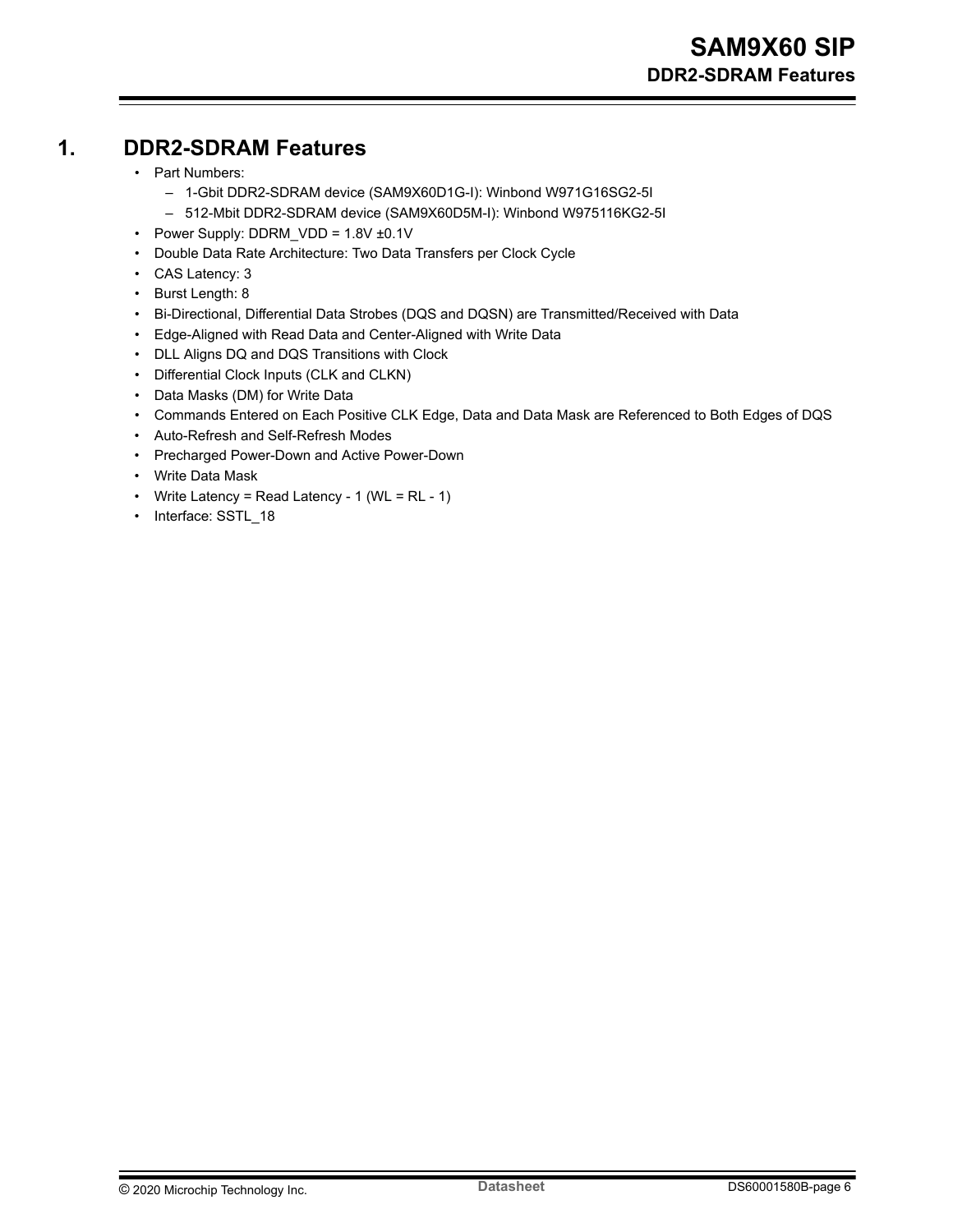### <span id="page-6-0"></span>**2. SDR-SDRAM Features**

- Part Number:
	- 64-Mbit SDR-SDRAM device (SAM9X60D6K-I): Winbond W986416KG-5I
- Power Supply: DDRM\_VDD = 3.3V ±0.3V
- 1,048,576 Words x 4 Banks x 16 Bits Organization
- Self-Refresh Current: Standard and Low-Power
- CAS Latency: 2 and 3
- Burst Length: 1
- Sequential Burst
- Byte Data Controlled by LDQM, UDQM
- Controlled Precharge
- Burst Read Operation
- 4K Refresh Cycles/16 ms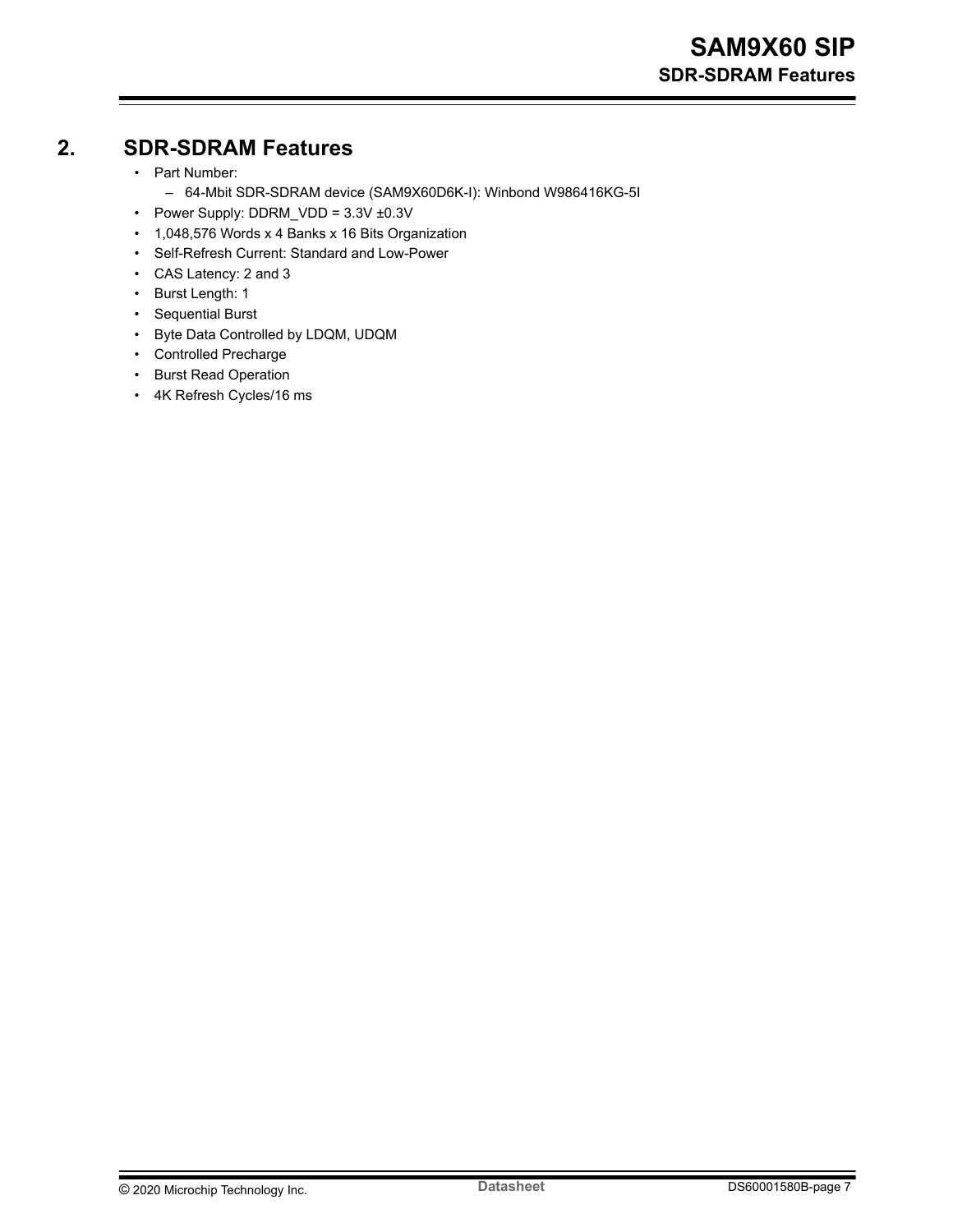## <span id="page-7-0"></span>**3. Configuration Summary**

| <b>Feature</b>                                 | SAM9X60-D5M                                     | <b>SAM9X60-D1G</b>                            | SAM9X60-D6K                                        |
|------------------------------------------------|-------------------------------------------------|-----------------------------------------------|----------------------------------------------------|
| Package                                        | TFBGA233, 14x14 mm <sup>2</sup> , 0.80-mm pitch |                                               | TFBGA196, 11x11 mm <sup>2</sup> ,<br>0.65-mm pitch |
| <b>Embedded SDRAM</b>                          | 512-Mbit DDR2-SDRAM                             | 1-Gbit DDR2-SDRAM                             | 64-Mbit SDR-SDRAM                                  |
| <b>DRAM Data Bus</b>                           |                                                 | 16 bits                                       |                                                    |
| Core                                           |                                                 | ARM926EJ @ 600MHz                             |                                                    |
| SRAM0 + SRAM1                                  |                                                 | 64 Kbytes + 4 Kbytes                          |                                                    |
| L1 Cache $(I + D)$                             |                                                 | 32 Kbytes + 32 Kbytes                         |                                                    |
| External Bus I/F                               |                                                 | NAND Flash connected on D16-D23               |                                                    |
| Camera I/F (ISI)                               |                                                 | $1x$ 12-bit                                   |                                                    |
| <b>EMAC 10/100</b>                             |                                                 | $1x$ MII / RMII + $1x$ RMII                   |                                                    |
| <b>USB</b>                                     |                                                 | 3x HS Transceivers<br>$2x$ Host + 1x (H or D) |                                                    |
| CAN                                            |                                                 | 2x                                            |                                                    |
| LCD / GFX2D                                    |                                                 | 24-bit RGB<br>Up to 1024 x 768 @ 60 fps       |                                                    |
| SDIO / SDCard / eMMC                           |                                                 | 2x (4-bit / up to 52 MHz)                     |                                                    |
| <b>ADC</b>                                     |                                                 | 1x 12-bit ADC                                 |                                                    |
| Serial I/F                                     |                                                 | 13x FLEXCOM                                   |                                                    |
| <b>DDR QSPI</b>                                |                                                 | 1x                                            |                                                    |
| <b>Audio Peripherals</b><br>SSC / I2S / CLASSD |                                                 | 1/1/1                                         |                                                    |
| Security                                       |                                                 | TDES / AES / SHA + Secure Bootloader          |                                                    |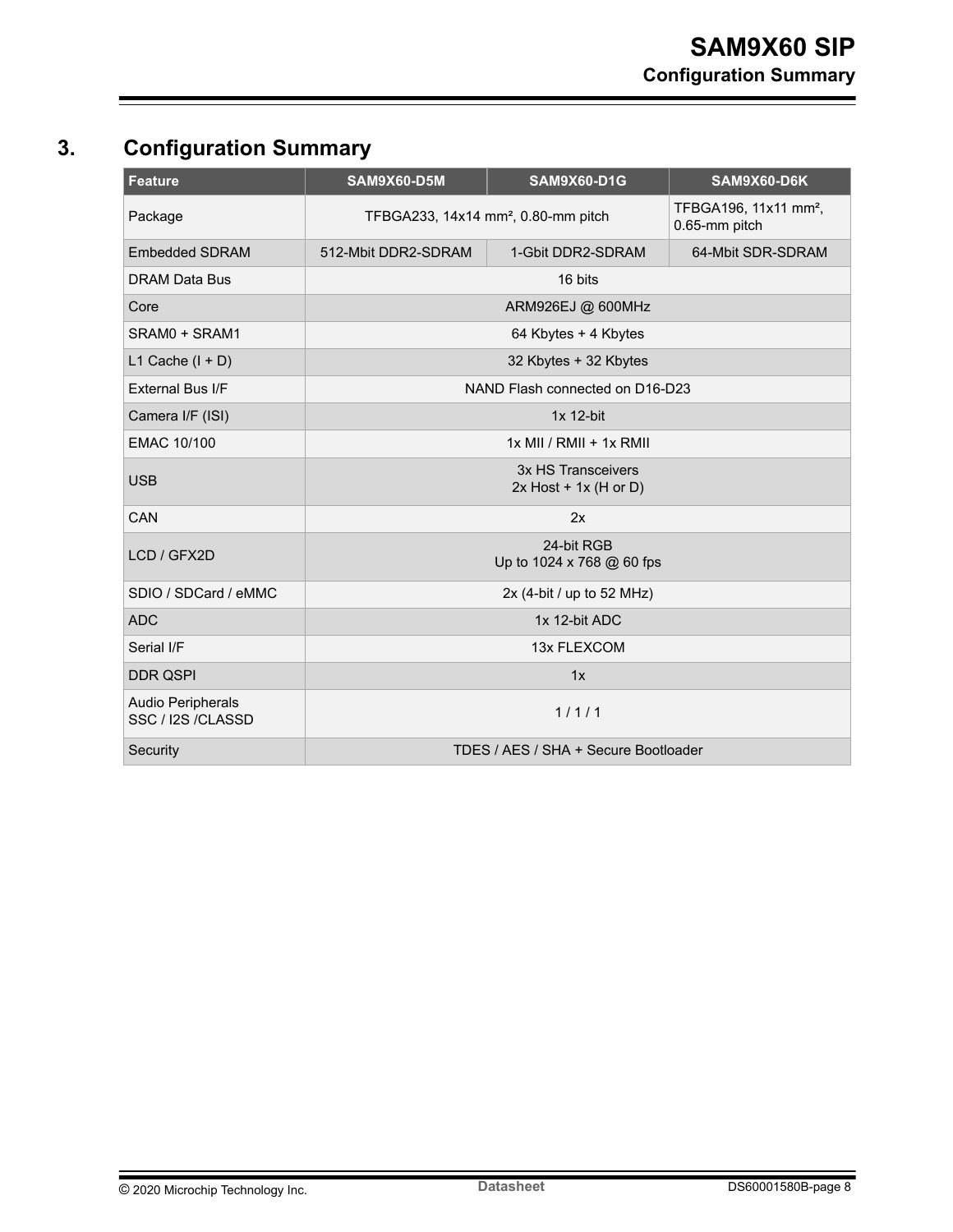### <span id="page-8-0"></span>**4. Block Diagram**

**Figure 4-1. SAM9X60 SIP Series Block Diagram**

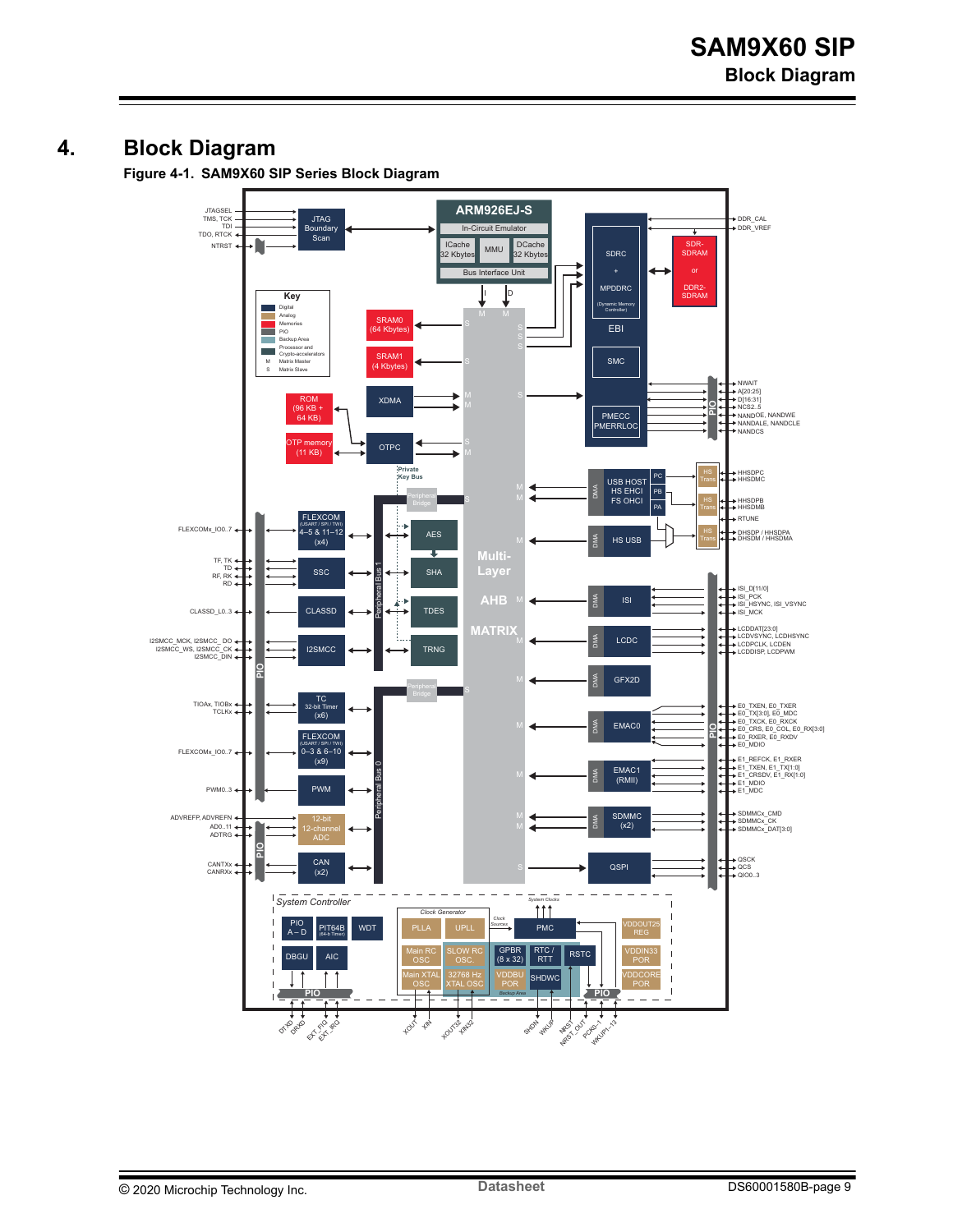## <span id="page-9-0"></span>**5. Chip Identifier**

**Table 5-1. SAM9X60 SIP Chip ID Registers**

| <b>Chip Name</b> | <b>Memory Type</b> | <b>Memory Size</b> | CHIPID CIDR | <b>CHIPID EXID</b> |
|------------------|--------------------|--------------------|-------------|--------------------|
| SAM9X60D5M       | DDR2-SDRAM         | 512 Mbits          |             | 0x00000001         |
| SAM9X60D1G       | DDR2-SDRAM         | 1 Gbit             | 0x819B35A1  | 0x00000010         |
| SAM9X60D6K       | SDR-SDRAM          | 64 Mbits           |             | 0x00000011         |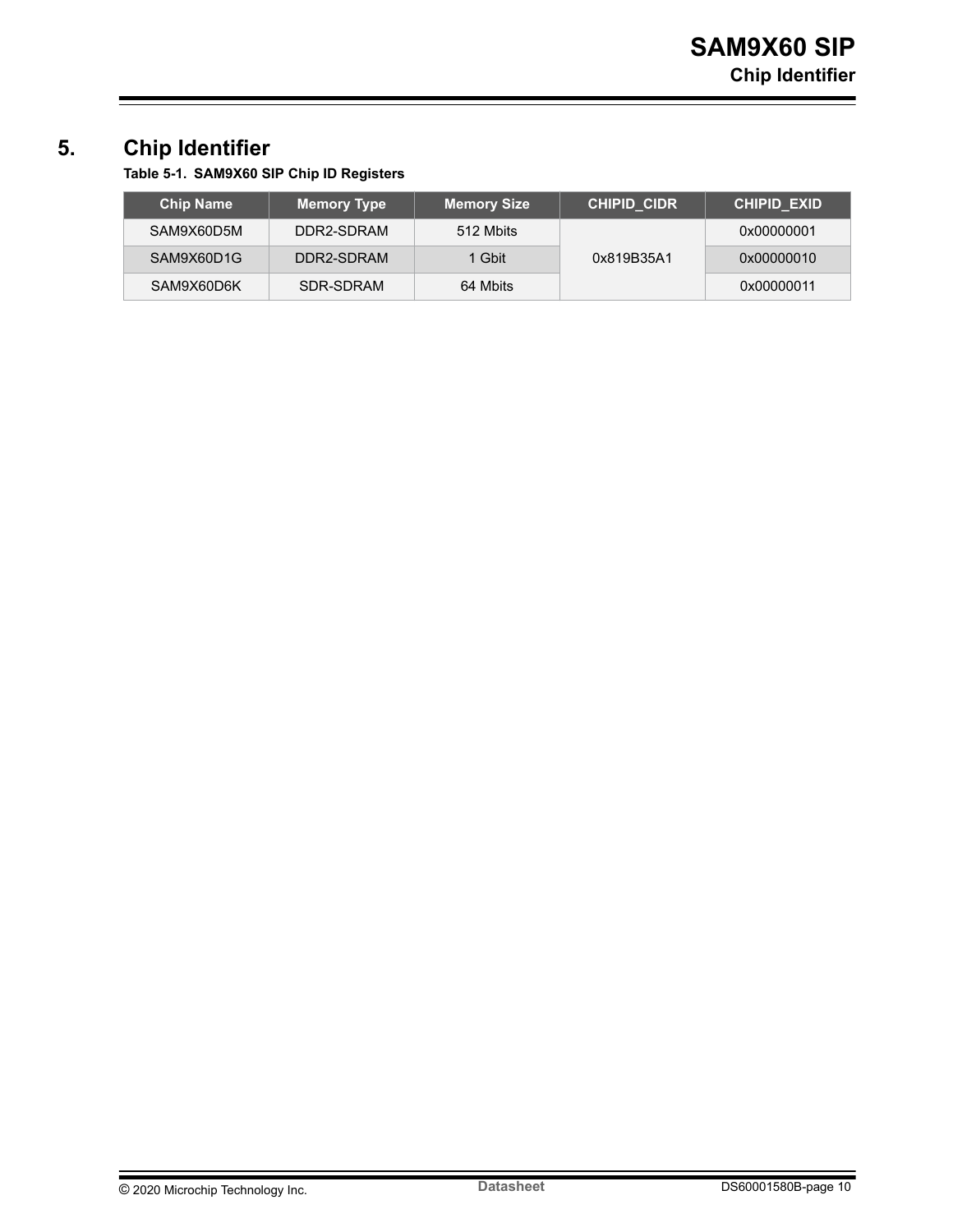## <span id="page-10-0"></span>**6. Package and Ballout**

#### **6.1 Packages**

The SAM9X60 SIP is available in the packages listed in the following table.

#### **Table 6-1. SAM9X60 SIP Packages**

| Package Name | <b>Ball Count</b> | <b>Ball Pitch</b> | <b>Package Size</b>     | Memory Type      |
|--------------|-------------------|-------------------|-------------------------|------------------|
| TFBGA233     | 233               | $0.80$ mm         | 14 x 14 mm <sup>2</sup> | DDR <sub>2</sub> |
| TFBGA196     | 196               | $0.65$ mm         | 11 x 11 mm <sup>2</sup> | <b>SDRAM</b>     |

### **6.2 Ballout**

**Figure 6-1. BGA233 Ballout**

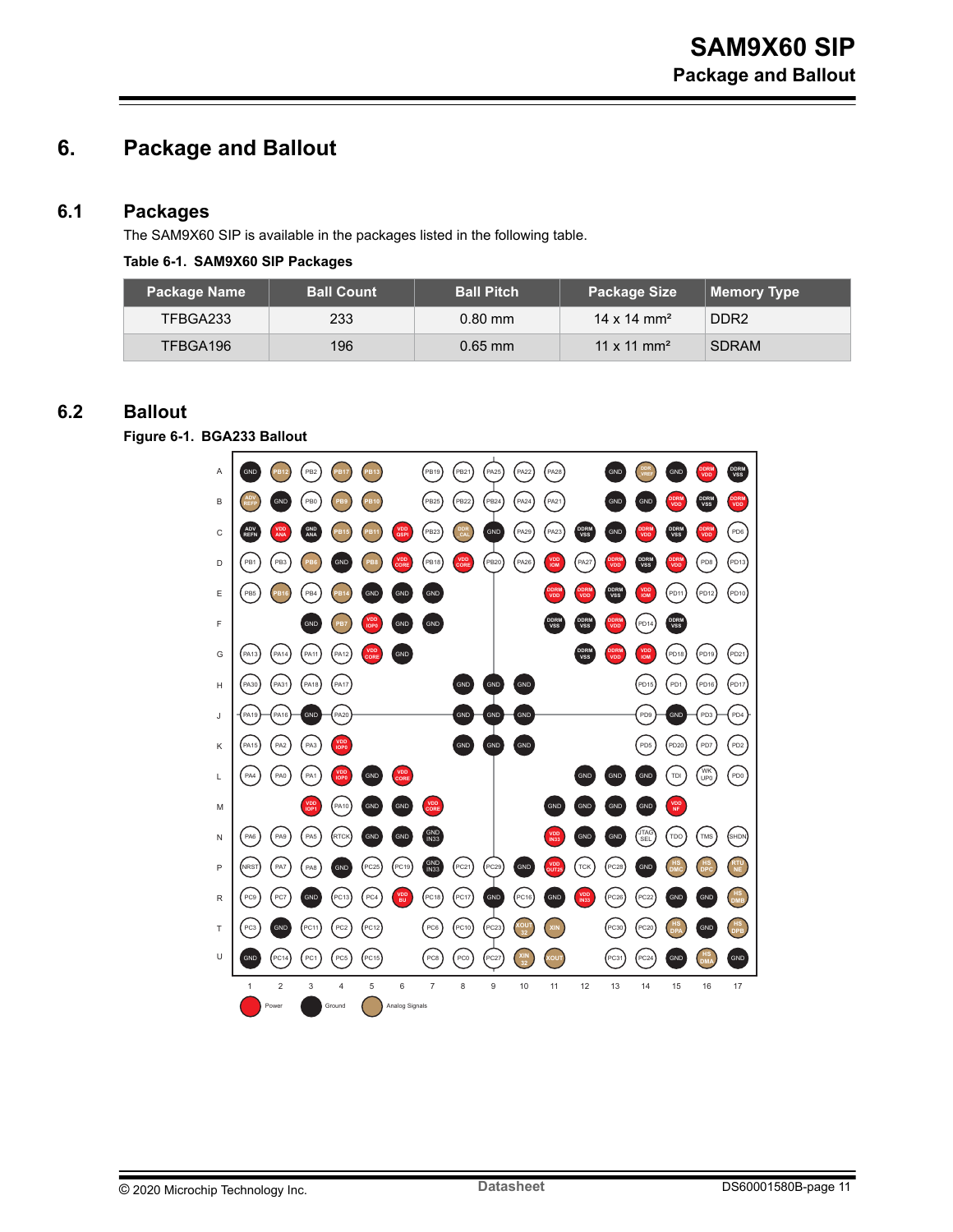

**Figure 6-2. BGA196 Ballout**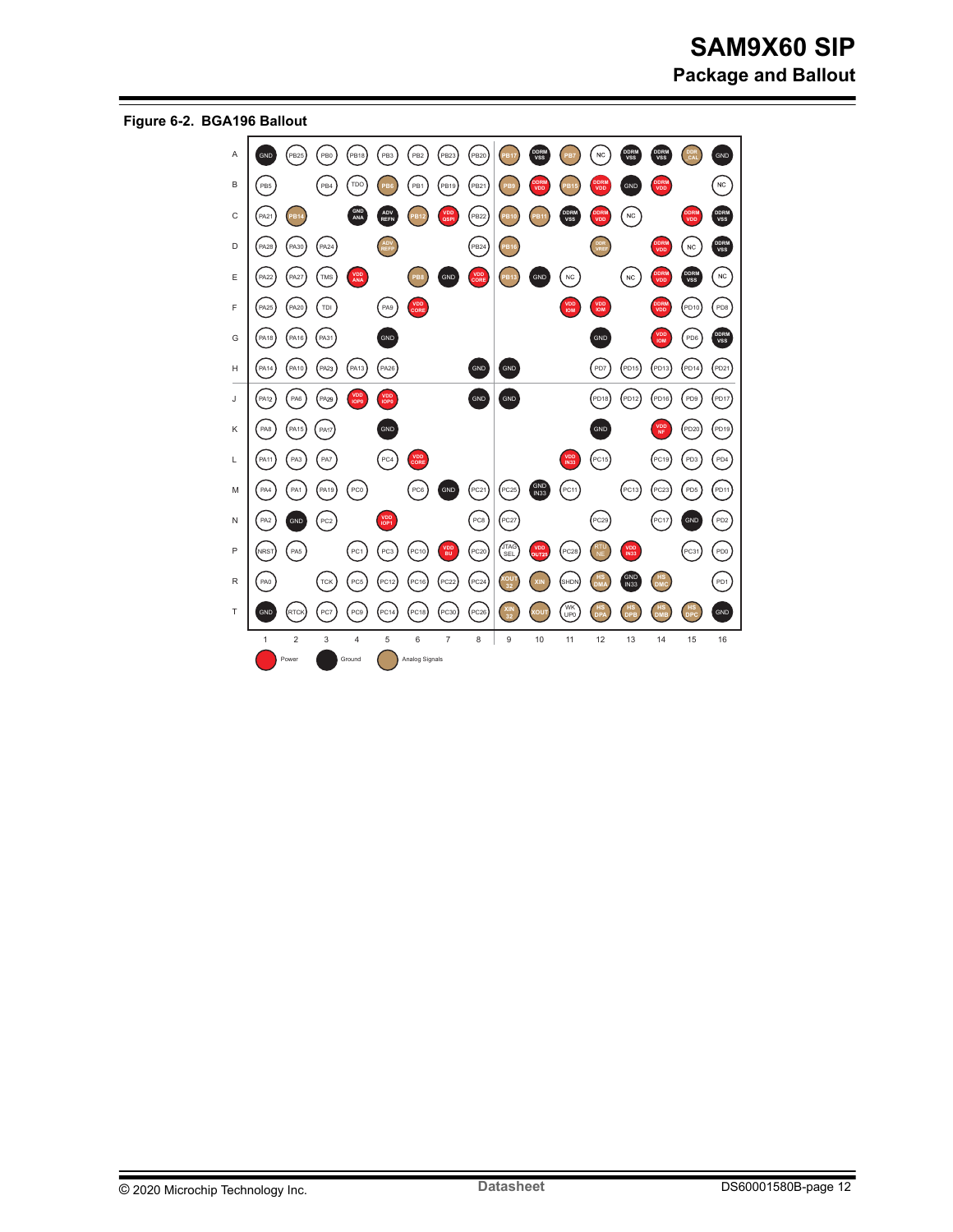|  |  |  | Table 6-2. Ball Description |
|--|--|--|-----------------------------|
|--|--|--|-----------------------------|

|                        |                        |                   |             | Primary         |     |                          | Alternate                |             | <b>PIO Peripheral</b>    |                         |                                                        |         |                |     |                |
|------------------------|------------------------|-------------------|-------------|-----------------|-----|--------------------------|--------------------------|-------------|--------------------------|-------------------------|--------------------------------------------------------|---------|----------------|-----|----------------|
| 196-ball<br><b>BGA</b> | 233-ball<br><b>BGA</b> | <b>Power Rail</b> | I/O Type    | Signal          | Dir | Signal                   | Dir                      | <b>Func</b> | Signal                   | Dir                     | Signal, Dir, PU,<br>PD, HiZ, ST, SEC,<br><b>FILTER</b> |         |                |     |                |
|                        |                        |                   |             |                 |     |                          |                          | A           | FLEXCOM0 IO0             | I/O                     |                                                        |         |                |     |                |
| R1                     | L2                     | VDDIOP0           | <b>GPIO</b> | PA <sub>0</sub> | I/O |                          | $\overline{\phantom{0}}$ | $\sf B$     | FLEXCOM5 IO4             | $\circ$                 | PIO, I, PU, ST                                         |         |                |     |                |
|                        |                        |                   |             |                 |     |                          |                          | $\mathsf C$ | FLEXCOM4 IO4             | $\circ$                 |                                                        |         |                |     |                |
| M <sub>2</sub>         | L <sub>3</sub>         | VDDIOP0           | <b>GPIO</b> | PA <sub>1</sub> | I/O | $\qquad \qquad -$        |                          | A           | FLEXCOM0_IO1             | I/O                     | PIO, I, PU, ST                                         |         |                |     |                |
|                        |                        |                   |             |                 |     |                          |                          | $\sf B$     | FLEXCOM4_IO5             | $\circ$                 |                                                        |         |                |     |                |
|                        |                        |                   |             |                 |     |                          |                          | A           | FLEXCOM0_IO4             | $\circ$                 |                                                        |         |                |     |                |
| N <sub>1</sub>         | K <sub>2</sub>         | VDDIOP0           | <b>GPIO</b> | PA <sub>2</sub> | I/O | WKUP1                    |                          | $\sf B$     | SDMMC1 DAT1              | I/O                     | PIO, I, PU, ST                                         |         |                |     |                |
|                        |                        |                   |             |                 |     |                          |                          | $\mathsf C$ | E0_TX0                   | $\circ$                 |                                                        |         |                |     |                |
|                        |                        |                   |             |                 |     |                          |                          | A           | FLEXCOM0_IO3             | I/O                     |                                                        |         |                |     |                |
| L2                     | K <sub>3</sub>         | VDDIOP0           | <b>GPIO</b> | PA <sub>3</sub> | I/O |                          |                          | $\sf B$     | SDMMC1_DAT2              | I/O                     | PIO, I, PU, ST                                         |         |                |     |                |
|                        |                        |                   |             |                 |     |                          |                          | $\mathsf C$ | $E0_TXX1$                | $\circ$                 |                                                        |         |                |     |                |
|                        |                        |                   |             |                 |     |                          |                          | A           | FLEXCOM0_IO2             | I/O                     |                                                        |         |                |     |                |
| M1                     | L1                     | VDDIOP0           | <b>GPIO</b> | PA4             | I/O |                          |                          |             |                          |                         |                                                        | B       | SDMMC1 DAT3    | I/O | PIO, I, PU, ST |
|                        |                        |                   |             |                 |     |                          |                          | ${\bf C}$   | E0_TXER                  | $\circ$                 |                                                        |         |                |     |                |
|                        |                        |                   |             |                 |     |                          |                          | A           | FLEXCOM1_IO0             | I/O                     |                                                        |         |                |     |                |
| P <sub>2</sub>         | N <sub>3</sub>         | VDDIOP0           | <b>GPIO</b> | PA <sub>5</sub> | I/O | $\overline{\phantom{0}}$ |                          | $\sf B$     | CANTX1                   | $\circ$                 | PIO, I, PU, ST                                         |         |                |     |                |
|                        |                        |                   |             |                 |     |                          |                          | A           | FLEXCOM1 IO1             | I/O                     |                                                        |         |                |     |                |
| J2                     | N1                     | VDDIOP0           | <b>GPIO</b> | PA <sub>6</sub> | I/O | $\overline{\phantom{0}}$ |                          | $\sf B$     | CANRX1                   | $\perp$                 | PIO, I, PU, ST                                         |         |                |     |                |
|                        |                        |                   |             |                 |     |                          |                          | A           | FLEXCOM2_IO0             | I/O                     |                                                        |         |                |     |                |
| L3                     | P2                     | VDDIOP0           | <b>GPIO</b> | PA7             |     | I/O                      |                          |             | $\overline{\phantom{0}}$ | $\sf B$                 | FLEXCOM4_IO4                                           | $\circ$ | PIO, I, PU, ST |     |                |
|                        |                        |                   |             |                 |     |                          |                          | $\mathsf C$ | FLEXCOM5_IO4             | $\mathsf O$             |                                                        |         |                |     |                |
|                        |                        |                   |             |                 |     |                          |                          | A           | FLEXCOM2_IO1             | I/O                     |                                                        |         |                |     |                |
| K <sub>1</sub>         | P <sub>3</sub>         | VDDIOP0           | <b>GPIO</b> | PA <sub>8</sub> | I/O |                          | $\equiv$                 | B           | FLEXCOM5 IO3             | I/O                     | PIO, I, PU, ST                                         |         |                |     |                |
|                        |                        |                   |             |                 |     |                          |                          | $\mathsf C$ | FLEXCOM4_IO5             | $\circ$                 |                                                        |         |                |     |                |
|                        |                        |                   |             |                 |     |                          |                          | A           | <b>DRXD</b>              | $\mathsf I$             |                                                        |         |                |     |                |
| F <sub>5</sub>         | N <sub>2</sub>         | VDDIOP0           | <b>GPIO</b> | PA <sub>9</sub> | I/O | WKUP2                    | $-$                      | $\sf B$     | CANRX0                   | $\mathbf{I}$            | PIO, I, PU, ST                                         |         |                |     |                |
|                        |                        |                   |             |                 |     |                          |                          | A           | <b>DTXD</b>              | $\circ$                 |                                                        |         |                |     |                |
| H2                     | M4                     | VDDIOP0           | <b>GPIO</b> | <b>PA10</b>     | I/O | WKUP3                    | $\overline{\phantom{0}}$ | $\sf B$     | CANTX0                   | $\circ$                 | PIO, I, PU, ST                                         |         |                |     |                |
|                        |                        |                   |             |                 |     |                          |                          | A           | FLEXCOM4_IO1             | I/O                     |                                                        |         |                |     |                |
| L1                     | G <sub>3</sub>         | VDDIOP0           | <b>GPIO</b> | <b>PA11</b>     | I/O | $\qquad \qquad -$        |                          | $\sf B$     | SDMMC1 DAT0              | $\mathsf{I}/\mathsf{O}$ | PIO, I, PU, ST                                         |         |                |     |                |
|                        |                        |                   |             |                 |     |                          |                          |             |                          |                         |                                                        |         |                |     |                |

 $\overline{\mathbf{I}}$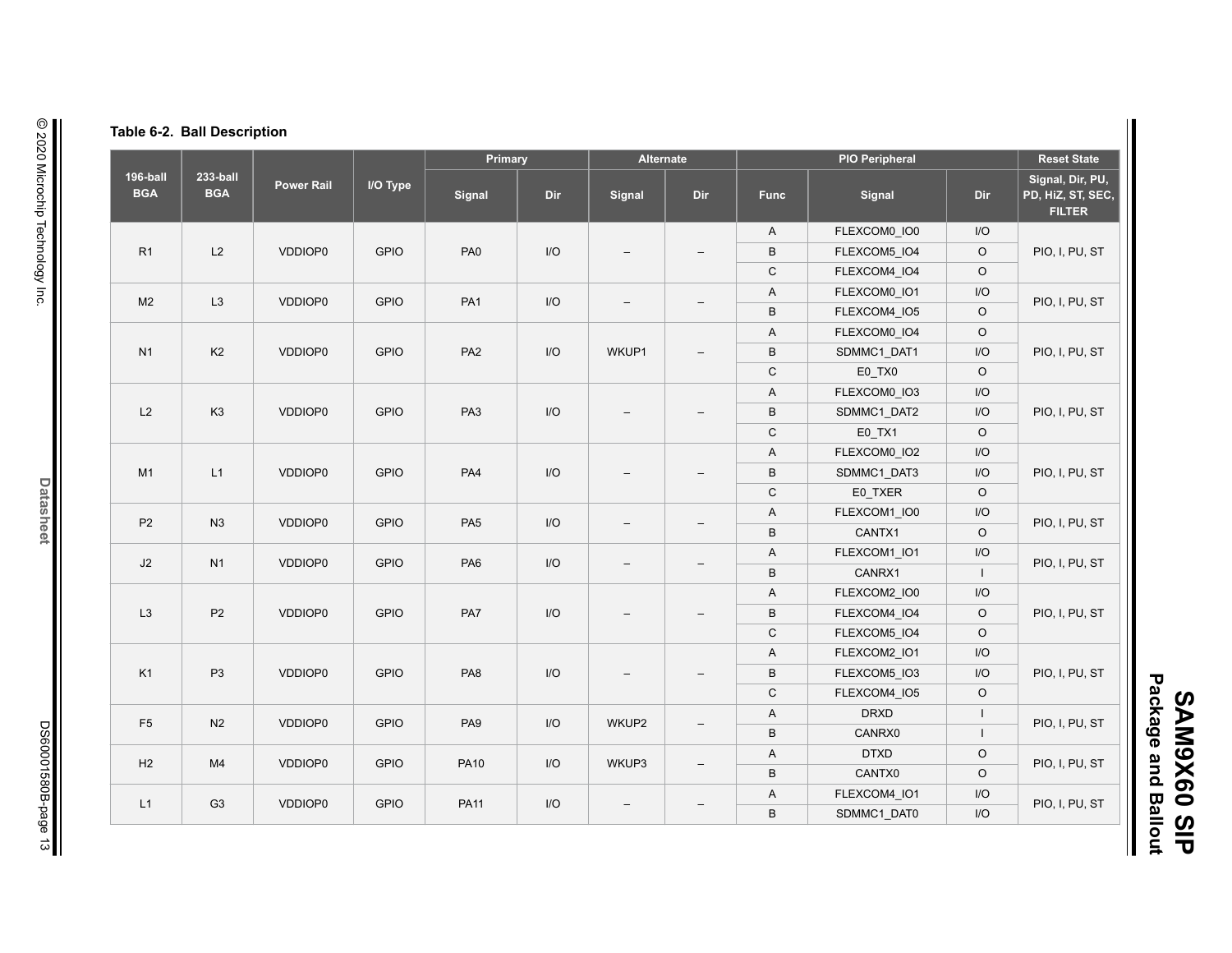| continued              |                        |                   |             |             |     |                          |                          |              |                       |                         |                                                        |
|------------------------|------------------------|-------------------|-------------|-------------|-----|--------------------------|--------------------------|--------------|-----------------------|-------------------------|--------------------------------------------------------|
|                        |                        |                   |             | Primary     |     | <b>Alternate</b>         |                          |              | <b>PIO Peripheral</b> |                         | <b>Reset State</b>                                     |
| 196-ball<br><b>BGA</b> | 233-ball<br><b>BGA</b> | <b>Power Rail</b> | I/O Type    | Signal      | Dir | Signal                   | Dir                      | <b>Func</b>  | Signal                | Dir                     | Signal, Dir, PU,<br>PD, HiZ, ST, SEC,<br><b>FILTER</b> |
|                        |                        |                   |             |             |     |                          |                          | A            | FLEXCOM4_IO0          | I/O                     |                                                        |
| J1                     | G4                     | VDDIOP0           | <b>GPIO</b> | <b>PA12</b> | I/O |                          | $\overline{\phantom{0}}$ | B            | SDMMC1 CMD            | I/O                     | PIO, I, PU, ST                                         |
|                        |                        |                   |             |             |     |                          |                          | A            | FLEXCOM4 IO2          | I/O                     |                                                        |
| H4                     | G <sub>1</sub>         | VDDIOP0           | <b>GPIO</b> | <b>PA13</b> | I/O | $\overline{\phantom{m}}$ | $\overline{\phantom{0}}$ | $\sf B$      | SDMMC1_CK             | I/O                     | PIO, I, PU, ST                                         |
| H1                     | G <sub>2</sub>         | VDDIOP0           | <b>GPIO</b> | <b>PA14</b> | I/O | $\overline{\phantom{m}}$ | $\overline{\phantom{0}}$ | A            | FLEXCOM4_IO3          | I/O                     | PIO, I, PU, ST                                         |
| K <sub>2</sub>         | K <sub>1</sub>         | VDDIOP0           | <b>GPIO</b> | <b>PA15</b> | I/O | $\overline{\phantom{a}}$ | $-$                      | A            | SDMMC0_DAT0           | I/O                     | PIO, I, PU, ST                                         |
| G <sub>2</sub>         | J2                     | VDDIOP0           | <b>GPIO</b> | <b>PA16</b> | I/O | $\overline{\phantom{m}}$ | $\qquad \qquad -$        | A            | SDMMC0 CMD            | I/O                     | PIO, I, PU, ST                                         |
| K <sub>3</sub>         | H <sub>4</sub>         | VDDIOP0           | <b>GPIO</b> | <b>PA17</b> | I/O | $\overline{\phantom{m}}$ | $\qquad \qquad -$        | A            | SDMMC0_CK             | I/O                     | PIO, I, PU, ST                                         |
| G <sub>1</sub>         | H <sub>3</sub>         | VDDIOP0           | <b>GPIO</b> | <b>PA18</b> | I/O | $\overline{\phantom{m}}$ | $\overline{\phantom{0}}$ | A            | SDMMC0_DAT1           | I/O                     | PIO, I, PU, ST                                         |
| M3                     | J <sub>1</sub>         | VDDIOP0           | <b>GPIO</b> | <b>PA19</b> | I/O | $\overline{\phantom{m}}$ | $-$                      | A            | SDMMC0 DAT2           | I/O                     | PIO, I, PU, ST                                         |
| F <sub>2</sub>         | J4                     | VDDIOP0           | <b>GPIO</b> | <b>PA20</b> | I/O | $\overline{\phantom{m}}$ | $\qquad \qquad -$        | A            | SDMMC0_DAT3           | I/O                     | PIO, I, PU, ST                                         |
|                        |                        |                   |             |             |     |                          |                          | A            | TIOA0                 | I/O                     |                                                        |
| C <sub>1</sub>         | <b>B11</b>             | VDDIOP0           | <b>GPIO</b> | <b>PA21</b> | I/O | $\overline{\phantom{m}}$ | $\overline{\phantom{0}}$ | $\sf B$      | FLEXCOM5_IO1          | I/O                     | PIO, I, PU, ST                                         |
|                        |                        |                   |             |             |     |                          |                          | Α            | TIOA1                 | I/O                     |                                                        |
| E1                     | A10                    | VDDIOP0           | <b>GPIO</b> | <b>PA22</b> | I/O | $\equiv$                 | $\overline{\phantom{0}}$ | $\sf B$      | FLEXCOM5_IO0          | I/O                     | PIO, I, PU, ST                                         |
|                        |                        |                   |             |             |     |                          |                          | Α            | TIOA <sub>2</sub>     | I/O                     |                                                        |
| H <sub>3</sub>         | C <sub>11</sub>        | VDDIOP0           | <b>GPIO</b> | <b>PA23</b> | I/O | $\overline{\phantom{a}}$ |                          | $\sf B$      | FLEXCOM5_IO2          | I/O                     | PIO, I, PU, ST                                         |
|                        |                        |                   |             |             |     |                          |                          | A            | TCLK0                 | $\mathbf{L}$            |                                                        |
| D <sub>3</sub>         | <b>B10</b>             | <b>VDDIOP0</b>    | <b>GPIO</b> | <b>PA24</b> | I/O |                          |                          | $\sf B$      | <b>TK</b>             | I/O                     | PIO, I, PU, ST                                         |
|                        |                        |                   |             |             |     |                          |                          | $\mathbf C$  | CLASSD_L0             | $\circ$                 |                                                        |
|                        |                        |                   |             |             |     |                          |                          | A            | TCLK1                 | $\mathbf{I}$            |                                                        |
| F1                     | A <sub>9</sub>         | VDDIOP0           | <b>GPIO</b> | <b>PA25</b> | I/O |                          |                          | $\, {\bf B}$ | TF                    | I/O                     | PIO, I, PU, ST                                         |
|                        |                        |                   |             |             |     |                          |                          | $\mathsf C$  | CLASSD_L1             | $\circ$                 |                                                        |
|                        |                        |                   |             |             |     |                          |                          | A            | TCLK2                 | $\mathbf{I}$            |                                                        |
| H <sub>5</sub>         | D <sub>10</sub>        | VDDIOP0           | <b>GPIO</b> | <b>PA26</b> | I/O |                          | $\overline{\phantom{0}}$ | $\sf B$      | TD                    | $\circ$                 | PIO, I, PU, ST                                         |
|                        |                        |                   |             |             |     |                          |                          | $\mathsf C$  | CLASSD_L2             | $\circ$                 |                                                        |
|                        |                        |                   |             |             |     |                          |                          | A            | TIOB0                 | I/O                     |                                                        |
| E2                     | D <sub>12</sub>        | VDDIOP0           | <b>GPIO</b> | <b>PA27</b> | I/O |                          |                          | $\sf B$      | <b>RD</b>             | $\mathbf{L}$            | PIO, I, PU, ST                                         |
|                        |                        |                   |             |             |     |                          |                          | $\mathsf C$  | CLASSD_L3             | $\circ$                 |                                                        |
|                        |                        |                   |             |             |     |                          |                          | A            | TIOB1                 | $\mathsf{I}/\mathsf{O}$ |                                                        |
| D <sub>1</sub>         | A11                    | VDDIOP0           | <b>GPIO</b> | <b>PA28</b> | I/O | WKUP4                    |                          | $\sf B$      | <b>RK</b>             | I/O                     | PIO, I, PU, ST                                         |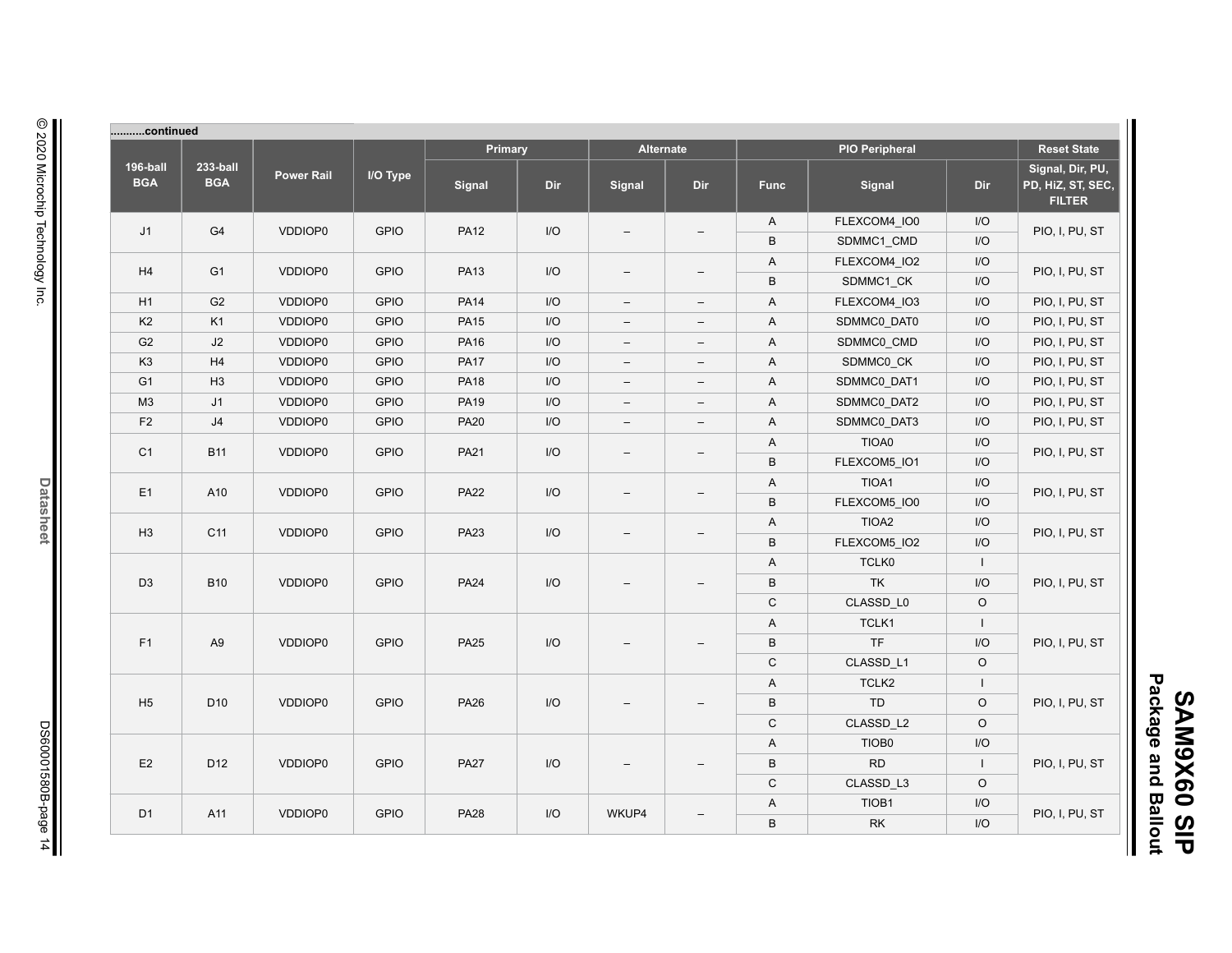| continued              |                        |                   |             |                 |                         |                          |                          |                           |                       |                          |                                                        |
|------------------------|------------------------|-------------------|-------------|-----------------|-------------------------|--------------------------|--------------------------|---------------------------|-----------------------|--------------------------|--------------------------------------------------------|
|                        |                        |                   |             | Primary         |                         |                          | <b>Alternate</b>         |                           | <b>PIO Peripheral</b> |                          | <b>Reset State</b>                                     |
| 196-ball<br><b>BGA</b> | 233-ball<br><b>BGA</b> | <b>Power Rail</b> | I/O Type    | Signal          | Dir                     | Signal                   | Dir                      | <b>Func</b>               | Signal                | Dir                      | Signal, Dir, PU,<br>PD, HiZ, ST, SEC,<br><b>FILTER</b> |
|                        |                        |                   |             |                 |                         |                          |                          | A                         | TIOB <sub>2</sub>     | I/O                      |                                                        |
| J3                     | C <sub>10</sub>        | VDDIOP0           | <b>GPIO</b> | <b>PA29</b>     | I/O                     |                          | $\overline{\phantom{0}}$ | $\,$ B                    | RF                    | I/O                      | PIO, I, PU, ST                                         |
|                        |                        |                   |             |                 |                         |                          |                          | $\mathsf C$               | FLEXCOM2_IO7          | $\overline{\phantom{a}}$ |                                                        |
|                        |                        |                   |             |                 |                         |                          |                          | A                         | FLEXCOM6_IO0          | $\mathsf{I}/\mathsf{O}$  |                                                        |
| D <sub>2</sub>         | H1                     | VDDIOP0           | <b>GPIO</b> | <b>PA30</b>     | I/O                     |                          |                          | $\, {\sf B}$              | FLEXCOM5_IO6          | $\circ$                  | PIO, I, PU, ST                                         |
|                        |                        |                   |             |                 |                         |                          |                          | $\mathsf C$               | E0_MDC                | $\mathsf O$              |                                                        |
|                        |                        |                   |             |                 |                         |                          |                          | A                         | FLEXCOM6_IO1          | $\mathsf{I}/\mathsf{O}$  |                                                        |
| G <sub>3</sub>         | H2                     | VDDIOP0           | <b>GPIO</b> | <b>PA31</b>     | $\overline{U}$          |                          |                          | $\, {\sf B}$              | FLEXCOM5_IO5          | $\circ$                  | PIO, I, PU, ST                                         |
|                        |                        |                   |             |                 |                         |                          |                          | $\mathsf C$               | E0_TXEN               | $\circ$                  |                                                        |
|                        |                        |                   |             |                 |                         |                          |                          | A                         | E0_RX0                | $\mathbf{I}$             |                                                        |
| A <sub>3</sub>         | B <sub>3</sub>         | <b>VDDANA</b>     | <b>GPIO</b> | PB <sub>0</sub> | I/O                     | WKUP5                    | $\overline{\phantom{a}}$ | B                         | FLEXCOM2_IO4          | $\circ$                  | PIO, I, PU, ST                                         |
|                        |                        |                   |             |                 |                         |                          |                          | A                         | E0 RX1                | $\mathbf{I}$             |                                                        |
| B <sub>6</sub>         | D <sub>1</sub>         | <b>VDDANA</b>     | <b>GPIO</b> | PB <sub>1</sub> | I/O                     | $\overline{\phantom{0}}$ | $\qquad \qquad -$        | $\,$ B                    | FLEXCOM2 IO3          | I/O                      | PIO, I, PU, ST                                         |
|                        |                        |                   |             |                 |                         |                          |                          | A                         | E0_RXER               | $\overline{\phantom{a}}$ |                                                        |
| A <sub>6</sub>         | A3                     | <b>VDDANA</b>     | <b>GPIO</b> | PB <sub>2</sub> | $\mathsf{I}/\mathsf{O}$ | $-$                      | $\overline{\phantom{a}}$ | B                         | FLEXCOM2_IO2          | I/O                      | PIO, I, PU, ST                                         |
|                        | D <sub>2</sub>         |                   |             |                 |                         |                          |                          | A                         | E0_RXDV               | $\mathbf{I}$             |                                                        |
| A <sub>5</sub>         |                        | <b>VDDANA</b>     | <b>GPIO</b> | PB <sub>3</sub> | I/O                     | WKUP6                    | $\overline{\phantom{a}}$ | B                         | FLEXCOM4 IO6          | $\circ$                  | PIO, I, PU, ST                                         |
| <b>B3</b>              | E <sub>3</sub>         |                   | <b>GPIO</b> | PB4             | I/O                     |                          |                          | A                         | E0 TXCK               | I/O                      | PIO, I, PU, ST                                         |
|                        |                        | <b>VDDANA</b>     |             |                 |                         | $\overline{\phantom{m}}$ | $\overline{\phantom{a}}$ | $\,$ B                    | FLEXCOM8_IO0          | I/O                      |                                                        |
|                        |                        |                   |             |                 |                         |                          |                          | A                         | E0_MDIO               | I/O                      |                                                        |
| <b>B1</b>              | E1                     | <b>VDDANA</b>     | <b>GPIO</b> | PB <sub>5</sub> | $\mathsf{I}/\mathsf{O}$ | $\overline{\phantom{a}}$ | $\qquad \qquad -$        | B                         | FLEXCOM8_IO1          | I/O                      | PIO, I, PU, ST                                         |
|                        |                        |                   |             |                 |                         |                          |                          | A                         | E0_MDC                |                          |                                                        |
| <b>B5</b>              | D <sub>3</sub>         | VDDANA            | <b>GPIO</b> | PB <sub>6</sub> | $\mathsf{I}/\mathsf{O}$ | AD7                      | $\overline{\phantom{a}}$ | $\,$ B                    | FLEXCOM0_IO7          | $\circ$                  | PIO, I, PU, ST                                         |
| A11                    | F <sub>4</sub>         | VDDANA            | <b>GPIO</b> | PB7             | I/O                     | AD <sub>8</sub>          | $\overline{\phantom{0}}$ | A                         | E0 TXEN               | $\circ$                  | PIO, I, PU, ST                                         |
| E <sub>6</sub>         | D <sub>5</sub>         | <b>VDDANA</b>     | <b>GPIO</b> | PB <sub>8</sub> | I/O                     | AD <sub>9</sub>          | $\overline{\phantom{a}}$ | A                         | E0_TXER               | $\circ$                  | PIO, I, PU, ST                                         |
|                        |                        |                   |             |                 |                         |                          |                          | A                         | E0_TX0                | $\circ$                  |                                                        |
| <b>B9</b>              | <b>B4</b>              | <b>VDDANA</b>     | <b>GPIO</b> | PB <sub>9</sub> | I/O                     | AD10                     | $\qquad \qquad -$        | B                         | PCK1                  | $\circ$                  | PIO, I, PU, ST                                         |
| C <sub>9</sub>         |                        |                   | <b>GPIO</b> | <b>PB10</b>     |                         |                          |                          | A                         | E0_TX1                | $\circ$                  |                                                        |
|                        | B <sub>5</sub>         | <b>VDDANA</b>     |             |                 | I/O                     | AD11                     | $\overline{\phantom{0}}$ | $\,$ B                    | PCK0                  | $\mathsf O$              | PIO, I, PU, ST                                         |
| C <sub>10</sub>        |                        |                   | <b>GPIO</b> |                 |                         |                          |                          | $\boldsymbol{\mathsf{A}}$ | $E0_TXX2$             | $\circ$                  |                                                        |
|                        | C <sub>5</sub>         | <b>VDDANA</b>     |             | <b>PB11</b>     | $UO$                    | AD <sub>0</sub>          |                          | $\sf B$                   | PWM0                  | $\circ$                  | PIO, I, PU, ST                                         |

**SAM9X60 SIP<br>Package and Ballout Package and Ballout SAM9X60 SIP**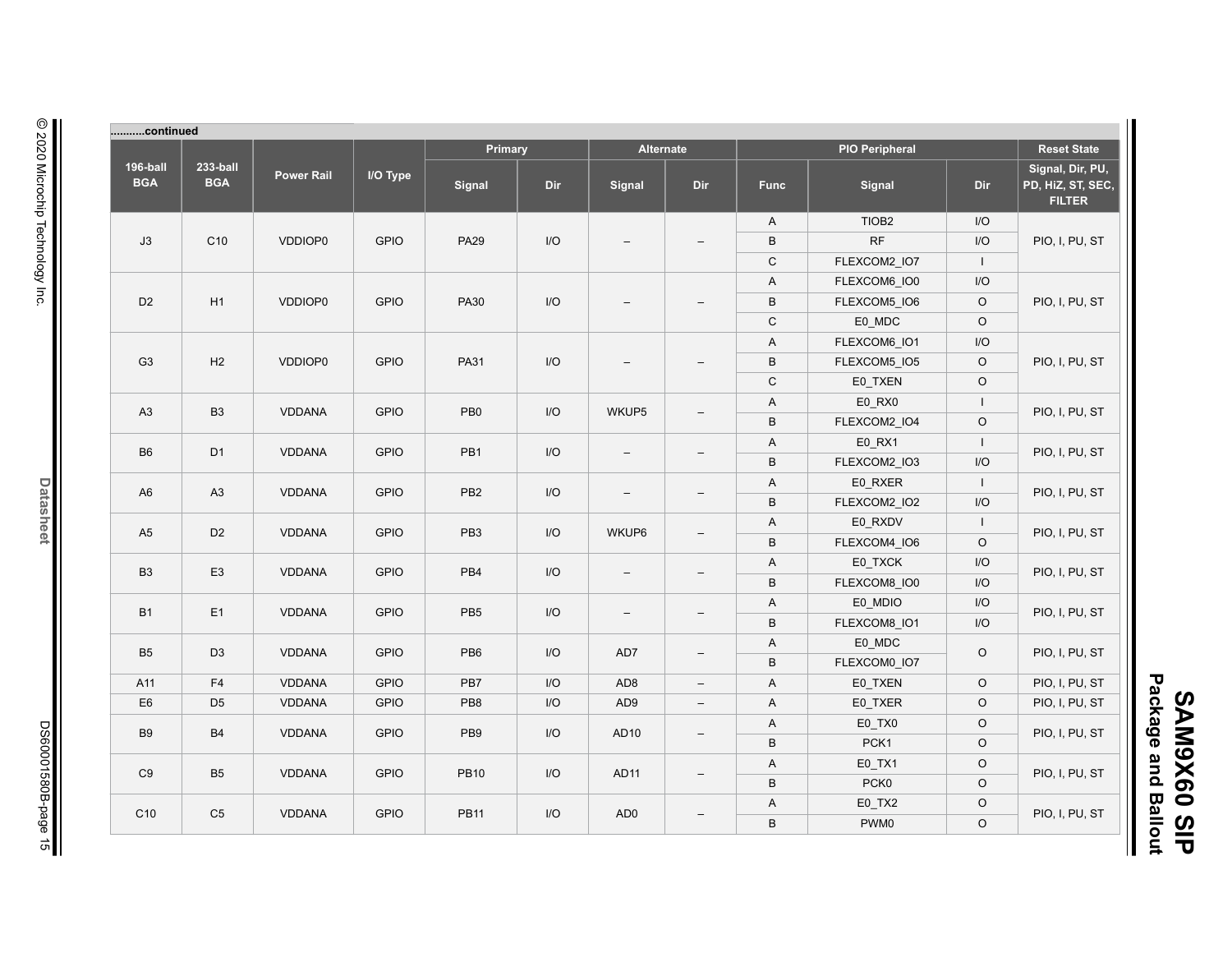| Package        |                |
|----------------|----------------|
|                | <b>SAM9X60</b> |
| and            |                |
| <b>Ballout</b> | $\frac{6}{5}$  |

П

| continued              |                        |                   |             |                 |                |                          |                          |              |                       |                    |                                                        |
|------------------------|------------------------|-------------------|-------------|-----------------|----------------|--------------------------|--------------------------|--------------|-----------------------|--------------------|--------------------------------------------------------|
|                        |                        |                   |             | Primary         |                |                          | <b>Alternate</b>         |              | <b>PIO Peripheral</b> | <b>Reset State</b> |                                                        |
| 196-ball<br><b>BGA</b> | 233-ball<br><b>BGA</b> | <b>Power Rail</b> | I/O Type    | <b>Signal</b>   | Dir            | Signal                   | Dir                      | <b>Func</b>  | Signal                | <b>Dir</b>         | Signal, Dir, PU,<br>PD, HiZ, ST, SEC,<br><b>FILTER</b> |
|                        |                        |                   |             |                 |                |                          |                          | $\mathsf{A}$ | E0_TX3                | $\circ$            |                                                        |
| C <sub>6</sub>         | A2                     | <b>VDDANA</b>     | <b>GPIO</b> | <b>PB12</b>     | I/O            | AD1                      | $\overline{\phantom{m}}$ | B            | PWM1                  | $\circ$            | PIO, I, PU, ST                                         |
| E <sub>9</sub>         | A <sub>5</sub>         |                   | <b>GPIO</b> | <b>PB13</b>     | I/O            | AD <sub>2</sub>          | $\equiv$                 | A            | E0_RX2                | $\mathbf{I}$       |                                                        |
|                        |                        | <b>VDDANA</b>     |             |                 |                |                          |                          | B            | PWM <sub>2</sub>      | $\circ$            | PIO, I, PU, ST                                         |
| C <sub>2</sub>         | E4                     | <b>VDDANA</b>     | <b>GPIO</b> | <b>PB14</b>     | I/O            | AD <sub>3</sub>          |                          | A            | E0_RX3                | $\mathbf{I}$       | PIO, I, PU, ST                                         |
|                        |                        |                   |             |                 |                |                          | $\overline{\phantom{m}}$ | $\sf B$      | PWM3                  | $\circ$            |                                                        |
| <b>B11</b>             | C <sub>4</sub>         | <b>VDDANA</b>     | <b>GPIO</b> | <b>PB15</b>     | I/O            | AD4                      | $\overline{\phantom{a}}$ | A            | E0_RXCK               | $\mathbf{I}$       | PIO, I, PU, ST                                         |
| D <sub>9</sub>         | E2                     | VDDANA            | <b>GPIO</b> | <b>PB16</b>     | I/O            | AD <sub>5</sub>          | $\overline{\phantom{a}}$ | A            | E0_CRS                | $\mathbf{I}$       | PIO, I, PU, ST                                         |
| A <sub>9</sub>         | A4                     | VDDANA            | <b>GPIO</b> | <b>PB17</b>     | I/O            | AD <sub>6</sub>          | $\overline{\phantom{a}}$ | A            | E0_COL                | $\mathbf{I}$       | PIO, I, PU, ST                                         |
|                        |                        |                   |             |                 |                |                          |                          | A            | <b>IRQ</b>            | $\mathbf{I}$       |                                                        |
| A4                     | D7                     | <b>VDDANA</b>     | <b>GPIO</b> | <b>PB18</b>     | I/O            | WKUP7                    | $\overline{\phantom{m}}$ | B            | <b>ADTRG</b>          | $\mathbf{I}$       | PIO, I, PU, ST                                         |
|                        |                        |                   |             |                 |                |                          |                          | A            | QSCK                  | $\circ$            |                                                        |
| B7                     | A7                     | <b>VDDQSPI</b>    | <b>GPIO</b> | <b>PB19</b>     | I/O            | $\overline{\phantom{0}}$ | $\equiv$                 | $\sf B$      | I2SMCC_CK             | I/O                | PIO, I, PU, ST                                         |
|                        |                        |                   |             |                 |                |                          |                          | $\mathsf C$  | FLEXCOM11 IO0         | I/O                |                                                        |
|                        | D <sub>9</sub>         | <b>VDDQSPI</b>    |             |                 |                |                          |                          | A            | QCS                   | $\circ$            |                                                        |
| A <sub>8</sub>         |                        |                   | <b>GPIO</b> | <b>PB20</b>     | I/O            | $\overline{\phantom{0}}$ |                          | $\sf B$      | I2SMCC_WS             | I/O                | PIO, I, PU, ST                                         |
|                        |                        |                   |             |                 |                |                          |                          | $\mathsf C$  | FLEXCOM11_IO1         | I/O                |                                                        |
|                        |                        |                   |             |                 |                |                          |                          | A            | QIO0                  | I/O                |                                                        |
| B <sub>8</sub>         | A <sub>8</sub>         | <b>VDDQSPI</b>    | <b>GPIO</b> | <b>PB21</b>     | I/O            |                          |                          | $\sf B$      | I2SMCC_DIN0           | $\mathbf{I}$       | PIO, I, PU, ST                                         |
|                        |                        |                   |             |                 |                |                          |                          | $\mathsf C$  | FLEXCOM12 IO0         | I/O                |                                                        |
|                        |                        |                   |             |                 |                |                          |                          | A            | QIO1                  | I/O                |                                                        |
| C <sub>8</sub>         | B <sub>8</sub>         | <b>VDDQSPI</b>    | <b>GPIO</b> | <b>PB22</b>     | 1/O            | $\qquad \qquad -$        |                          | $\sf B$      | I2SMCC_DOUT0          | $\circ$            | PIO, I, PU, ST                                         |
|                        |                        |                   |             |                 |                |                          |                          | $\mathsf C$  | FLEXCOM12_IO1         | I/O                |                                                        |
|                        |                        |                   |             |                 |                |                          |                          | A            | QIO2                  | I/O                |                                                        |
| A7                     | C7                     | <b>VDDQSPI</b>    | <b>GPIO</b> | <b>PB23</b>     | 1/O            | $\overline{\phantom{0}}$ | $\overline{\phantom{0}}$ | B            | I2SMCC_MCK            | $\circ$            | PIO, I, PU, ST                                         |
| D <sub>8</sub>         | B <sub>9</sub>         | <b>VDDQSPI</b>    | <b>GPIO</b> | <b>PB24</b>     | I/O            | $\qquad \qquad -$        | $\equiv$                 | A            | QIO3                  | I/O                | PIO, I, PU, ST                                         |
|                        |                        |                   |             |                 |                |                          |                          | A            | NRST_OUT              | $\circ$            |                                                        |
| A2                     | B7                     | VDDIOP0           | <b>GPIO</b> | <b>PB25</b>     | I/O            | WKUP8                    | $\overline{\phantom{m}}$ | $\sf B$      | <b>NTRST</b>          | $\perp$            | NRST_OUT, O, PD                                        |
|                        |                        |                   |             |                 |                |                          |                          | A            | LCDDAT0               | $\circ$            |                                                        |
| M <sub>4</sub>         | U8                     | VDDIOP1           | <b>GPIO</b> | PC <sub>0</sub> | $\overline{U}$ | $\qquad \qquad -$        |                          | B            | ISI_D0                | $\perp$            | PIO, I, PU, ST                                         |
|                        |                        |                   |             |                 |                |                          | $\mathsf C$              | FLEXCOM7_IO0 | I/O                   |                    |                                                        |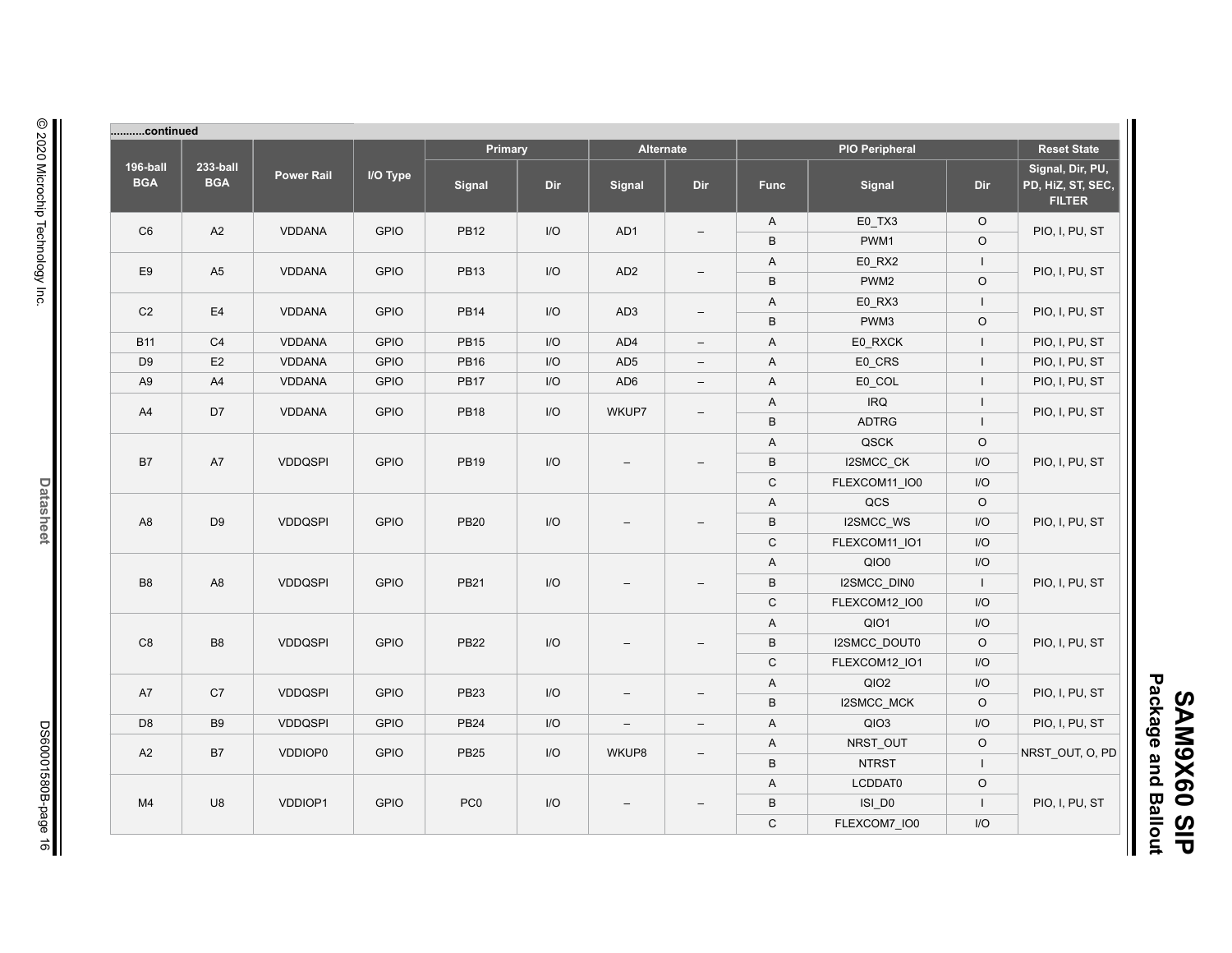| continued                                              |              |                       |                           |                          |                          |                         |                 |             |                         |                        |                        |         |    |             |             |         |                |
|--------------------------------------------------------|--------------|-----------------------|---------------------------|--------------------------|--------------------------|-------------------------|-----------------|-------------|-------------------------|------------------------|------------------------|---------|----|-------------|-------------|---------|----------------|
| <b>Reset State</b>                                     |              | <b>PIO Peripheral</b> |                           |                          | Alternate                |                         | Primary         |             |                         |                        |                        |         |    |             |             |         |                |
| Signal, Dir, PU,<br>PD, HiZ, ST, SEC,<br><b>FILTER</b> | Dir          | Signal                | <b>Func</b>               | Dir                      | Signal                   | Dir                     | Signal          | I/O Type    | <b>Power Rail</b>       | 233-ball<br><b>BGA</b> | 196-ball<br><b>BGA</b> |         |    |             |             |         |                |
|                                                        | $\circ$      | LCDDAT1               | $\mathsf A$               |                          |                          |                         |                 |             |                         |                        |                        |         |    |             |             |         |                |
| PIO, I, PU, ST                                         | $\mathbf{I}$ | ISI_D1                | $\sf B$                   | $\overline{\phantom{0}}$ | $\overline{\phantom{a}}$ | $\mathsf{I}/\mathsf{O}$ | PC <sub>1</sub> | <b>GPIO</b> | VDDIOP1                 | U3                     | P4                     |         |    |             |             |         |                |
|                                                        | I/O          | FLEXCOM7_IO1          | $\mathsf C$               |                          |                          |                         |                 |             |                         |                        |                        |         |    |             |             |         |                |
|                                                        | $\mathsf O$  | LCDDAT2               | $\mathsf A$               |                          |                          |                         |                 |             |                         |                        |                        |         |    |             |             |         |                |
| PIO, I, PU, ST                                         | $\mathbf{I}$ | ISI_D <sub>2</sub>    | $\, {\sf B}$              | ۳                        | $\overline{\phantom{a}}$ | $\mathsf{I}/\mathsf{O}$ | PC <sub>2</sub> | <b>GPIO</b> | VDDIOP1                 | T4                     | N3                     |         |    |             |             |         |                |
|                                                        | I/O          | TIOA3                 | $\mathsf C$               |                          |                          |                         |                 |             |                         |                        |                        |         |    |             |             |         |                |
|                                                        | $\circ$      | LCDDAT3               | A                         |                          |                          |                         |                 |             |                         |                        |                        |         |    |             |             |         |                |
| PIO, I, PU, ST                                         | $\mathbf{I}$ | ISI_D3                | $\, {\sf B}$              | $\overline{\phantom{0}}$ |                          | $\mathsf{I}/\mathsf{O}$ | PC <sub>3</sub> | <b>GPIO</b> | VDDIOP1                 | T1                     | P <sub>5</sub>         |         |    |             |             |         |                |
|                                                        | I/O          | TIOB <sub>3</sub>     | $\mathsf C$               |                          |                          |                         |                 |             |                         |                        |                        |         |    |             |             |         |                |
|                                                        | $\circ$      | LCDDAT4               | $\boldsymbol{\mathsf{A}}$ |                          |                          |                         |                 |             |                         |                        |                        |         |    |             |             |         |                |
| PIO, I, PU, ST                                         | $\mathbf{I}$ | $ISI_D4$              | $\, {\sf B}$              | $\overline{\phantom{0}}$ |                          | I/O                     | PC4             | <b>GPIO</b> | VDDIOP1                 | R5                     | L5                     |         |    |             |             |         |                |
|                                                        | $\mathbf{I}$ | TCLK3                 | ${\bf C}$                 |                          |                          |                         |                 |             |                         |                        |                        |         |    |             |             |         |                |
|                                                        | $\mathsf O$  | LCDDAT5               | A                         |                          |                          |                         |                 |             |                         |                        |                        |         |    |             |             |         |                |
| PIO, I, PU, ST                                         | $\mathbf{I}$ | ISI_D5                | $\, {\sf B}$              | $\equiv$                 |                          |                         |                 |             | $\mathsf{I}/\mathsf{O}$ | PC <sub>5</sub>        | <b>GPIO</b>            | VDDIOP1 | U4 | R4          |             |         |                |
|                                                        | I/O          | TIOA4                 | $\mathsf C$               |                          |                          |                         |                 |             |                         |                        |                        |         |    |             |             |         |                |
|                                                        | $\circ$      | LCDDAT6               | A                         |                          |                          |                         |                 |             |                         |                        |                        |         |    |             |             |         |                |
| PIO, I, PU, ST                                         | $\mathbf{I}$ | ISI_D6                | $\, {\sf B}$              | $\equiv$                 |                          | $\mathsf{I}/\mathsf{O}$ | PC <sub>6</sub> | <b>GPIO</b> | VDDIOP1                 | T7                     | M <sub>6</sub>         |         |    |             |             |         |                |
|                                                        | I/O          | TIOB4                 | ${\bf C}$                 |                          |                          |                         |                 |             |                         |                        |                        |         |    |             |             |         |                |
|                                                        | $\circ$      | LCDDAT7               | A                         |                          |                          |                         |                 |             |                         |                        |                        |         |    |             |             |         |                |
| PIO, I, PU, ST                                         | $\mathbf{I}$ | ISI_D7                | $\, {\sf B}$              |                          |                          | $\mathsf{I}/\mathsf{O}$ | PC7             | <b>GPIO</b> | VDDIOP1                 | R2                     | T <sub>3</sub>         |         |    |             |             |         |                |
|                                                        | $\mathbf{I}$ | TCLK4                 | ${\bf C}$                 |                          |                          |                         |                 |             |                         |                        |                        |         |    |             |             |         |                |
|                                                        | $\mathsf O$  | LCDDAT8               | $\boldsymbol{\mathsf{A}}$ |                          |                          |                         |                 |             |                         |                        |                        |         |    |             |             |         |                |
| PIO, I, PU, ST                                         | $\mathbf{I}$ | ISI_D8                | $\, {\sf B}$              | $\overline{\phantom{0}}$ |                          | $\mathsf{I}/\mathsf{O}$ | PC8             | <b>GPIO</b> | VDDIOP1                 | U7                     | N <sub>8</sub>         |         |    |             |             |         |                |
|                                                        | I/O          | FLEXCOM9_IO0          | $\mathsf C$               |                          |                          |                         |                 |             |                         |                        |                        |         |    |             |             |         |                |
|                                                        | $\circ$      | LCDDAT9               | $\boldsymbol{\mathsf{A}}$ |                          |                          |                         |                 |             |                         |                        |                        |         |    |             |             |         |                |
| PIO, I, PU, ST                                         | $\mathbf{I}$ | ISI_D9                | $\, {\sf B}$              | $\overline{\phantom{0}}$ | $\overline{\phantom{a}}$ | I/O                     | PC <sub>9</sub> | <b>GPIO</b> | VDDIOP1                 | R1                     | T <sub>4</sub>         |         |    |             |             |         |                |
|                                                        | I/O          | FLEXCOM9_IO1          | $\mathsf C$               |                          |                          |                         |                 |             |                         |                        |                        |         |    |             |             |         |                |
|                                                        | $\mathsf O$  | LCDDAT10              | $\boldsymbol{\mathsf{A}}$ |                          | $\overline{\phantom{m}}$ |                         |                 |             |                         |                        |                        |         |    |             |             |         |                |
| PIO, I, PU, ST                                         | $\mathbf{I}$ | <b>ISI_D10</b>        | $\, {\sf B}$              | $\overline{\phantom{0}}$ |                          | $\mathsf{I}/\mathsf{O}$ |                 |             |                         |                        |                        |         |    | <b>PC10</b> | <b>GPIO</b> | VDDIOP1 | T <sub>8</sub> |
|                                                        | $\mathsf O$  | PWM0                  | ${\bf C}$                 |                          |                          |                         |                 |             |                         |                        |                        |         |    |             |             |         |                |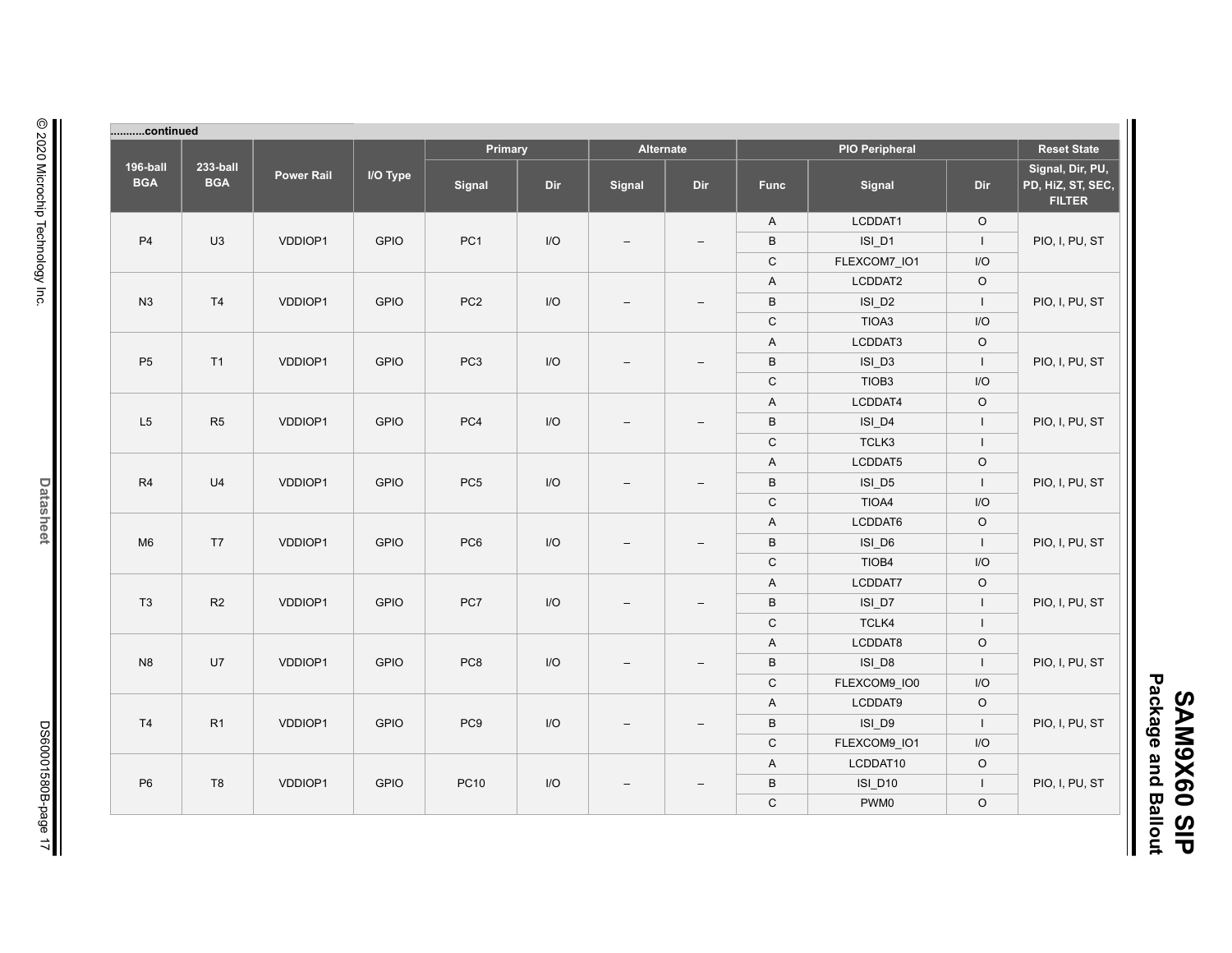| Primary<br>Alternate<br><b>PIO Peripheral</b><br><b>Reset State</b><br>Signal, Dir, PU,<br>I/O Type<br><b>Power Rail</b><br>PD, HiZ, ST, SEC,<br>Dir<br>Signal<br>Dir<br>Signal<br>Signal<br>Dir<br><b>Func</b><br><b>FILTER</b><br>LCDDAT11<br>$\circ$<br>A<br>VDDIOP1<br><b>GPIO</b><br><b>PC11</b><br>$\mathsf{I}/\mathsf{O}$<br>$\,$ B<br>$\mathbf{I}$<br>PIO, I, PU, ST<br><b>ISI_D11</b><br>$\overline{\phantom{0}}$<br>$\overline{\phantom{0}}$<br>$\mathsf C$<br>$\circ$<br>PWM1<br>$\circ$<br>$\boldsymbol{\mathsf{A}}$<br>LCDDAT12<br>VDDIOP1<br><b>GPIO</b><br><b>PC12</b><br>$\mathsf{I}/\mathsf{O}$<br>$\,$ B<br>ISI_PCK<br>$\mathbf{I}$<br>PIO, I, PU, ST<br>$\overline{\phantom{0}}$<br>$\mathsf C$<br>TIOA5<br>I/O<br>LCDDAT13<br>$\circ$<br>A<br>VDDIOP1<br><b>GPIO</b><br><b>PC13</b><br>I/O<br>$\,$ B<br>ISI_VSYNC<br>$\perp$<br>PIO, I, PU, ST<br>$\mathsf C$<br>TIOB5<br>I/O<br>LCDDAT14<br>$\circ$<br>$\boldsymbol{\mathsf{A}}$<br><b>GPIO</b><br><b>PC14</b><br>$\mathsf{I}/\mathsf{O}$<br>$\,$ B<br>PIO, I, PU, ST<br>VDDIOP1<br>ISI_HSYNC<br>$\mathbf{I}$<br>$\overline{\phantom{0}}$<br>$\mathsf C$<br>TCLK5<br>$\mathbf{I}$<br>LCDDAT15<br>$\mathsf O$<br>A<br><b>GPIO</b><br>$\mathsf{I}/\mathsf{O}$<br>$\sf B$<br>$\mathsf O$<br>PIO, I, PU, ST<br>VDDIOP1<br><b>PC15</b><br>ISI_MCK<br>$\mathsf C$<br>PCK0<br>$\circ$<br>$\hbox{O}$<br>A<br>LCDDAT16<br><b>GPIO</b><br>PC16<br>$\mathsf{I}/\mathsf{O}$<br>$\, {\sf B}$<br>E1_RXER<br>PIO, I, PU, ST<br>VDDIOP1<br>$\perp$<br>$\overline{\phantom{0}}$<br>$\mathsf C$<br>I/O<br>FLEXCOM10_IO0<br>A<br>LCDDAT17<br>$\circ$<br>VDDIOP1<br><b>GPIO</b><br><b>PC17</b><br>I/O<br>$\, {\sf B}$<br>FLEXCOM1_IO7<br>$\perp$<br>PIO, I, PU, ST<br>$\mathsf C$<br>FLEXCOM10_IO1<br>I/O<br>$\boldsymbol{\mathsf{A}}$<br>LCDDAT18<br>$\circ$<br>$\circ$<br>VDDIOP1<br><b>GPIO</b><br><b>PC18</b><br>$\mathsf{I}/\mathsf{O}$<br>$\, {\sf B}$<br>$E1_TX0$<br>PIO, I, PU, ST<br>$\overline{\phantom{0}}$<br>$\mathsf C$<br>$\circ$<br>PWM0<br>$\circ$<br>$\boldsymbol{\mathsf{A}}$<br>LCDDAT19 | continued              |                        |         |             |             |                         |                          |                          |              |           |         |                |  |  |
|---------------------------------------------------------------------------------------------------------------------------------------------------------------------------------------------------------------------------------------------------------------------------------------------------------------------------------------------------------------------------------------------------------------------------------------------------------------------------------------------------------------------------------------------------------------------------------------------------------------------------------------------------------------------------------------------------------------------------------------------------------------------------------------------------------------------------------------------------------------------------------------------------------------------------------------------------------------------------------------------------------------------------------------------------------------------------------------------------------------------------------------------------------------------------------------------------------------------------------------------------------------------------------------------------------------------------------------------------------------------------------------------------------------------------------------------------------------------------------------------------------------------------------------------------------------------------------------------------------------------------------------------------------------------------------------------------------------------------------------------------------------------------------------------------------------------------------------------------------------------------------------------------------------------------------------------------------------------------------------------------------------------------------------------------------------|------------------------|------------------------|---------|-------------|-------------|-------------------------|--------------------------|--------------------------|--------------|-----------|---------|----------------|--|--|
|                                                                                                                                                                                                                                                                                                                                                                                                                                                                                                                                                                                                                                                                                                                                                                                                                                                                                                                                                                                                                                                                                                                                                                                                                                                                                                                                                                                                                                                                                                                                                                                                                                                                                                                                                                                                                                                                                                                                                                                                                                                               |                        |                        |         |             |             |                         |                          |                          |              |           |         |                |  |  |
|                                                                                                                                                                                                                                                                                                                                                                                                                                                                                                                                                                                                                                                                                                                                                                                                                                                                                                                                                                                                                                                                                                                                                                                                                                                                                                                                                                                                                                                                                                                                                                                                                                                                                                                                                                                                                                                                                                                                                                                                                                                               | 196-ball<br><b>BGA</b> | 233-ball<br><b>BGA</b> |         |             |             |                         |                          |                          |              |           |         |                |  |  |
|                                                                                                                                                                                                                                                                                                                                                                                                                                                                                                                                                                                                                                                                                                                                                                                                                                                                                                                                                                                                                                                                                                                                                                                                                                                                                                                                                                                                                                                                                                                                                                                                                                                                                                                                                                                                                                                                                                                                                                                                                                                               |                        |                        |         |             |             |                         |                          |                          |              |           |         |                |  |  |
|                                                                                                                                                                                                                                                                                                                                                                                                                                                                                                                                                                                                                                                                                                                                                                                                                                                                                                                                                                                                                                                                                                                                                                                                                                                                                                                                                                                                                                                                                                                                                                                                                                                                                                                                                                                                                                                                                                                                                                                                                                                               | M11                    | T <sub>3</sub>         |         |             |             |                         |                          |                          |              |           |         |                |  |  |
|                                                                                                                                                                                                                                                                                                                                                                                                                                                                                                                                                                                                                                                                                                                                                                                                                                                                                                                                                                                                                                                                                                                                                                                                                                                                                                                                                                                                                                                                                                                                                                                                                                                                                                                                                                                                                                                                                                                                                                                                                                                               |                        |                        |         |             |             |                         |                          |                          |              |           |         |                |  |  |
|                                                                                                                                                                                                                                                                                                                                                                                                                                                                                                                                                                                                                                                                                                                                                                                                                                                                                                                                                                                                                                                                                                                                                                                                                                                                                                                                                                                                                                                                                                                                                                                                                                                                                                                                                                                                                                                                                                                                                                                                                                                               |                        |                        |         |             |             |                         |                          |                          |              |           |         |                |  |  |
|                                                                                                                                                                                                                                                                                                                                                                                                                                                                                                                                                                                                                                                                                                                                                                                                                                                                                                                                                                                                                                                                                                                                                                                                                                                                                                                                                                                                                                                                                                                                                                                                                                                                                                                                                                                                                                                                                                                                                                                                                                                               | R <sub>5</sub>         | T <sub>5</sub>         |         |             |             |                         |                          |                          |              |           |         |                |  |  |
|                                                                                                                                                                                                                                                                                                                                                                                                                                                                                                                                                                                                                                                                                                                                                                                                                                                                                                                                                                                                                                                                                                                                                                                                                                                                                                                                                                                                                                                                                                                                                                                                                                                                                                                                                                                                                                                                                                                                                                                                                                                               |                        |                        |         |             |             |                         |                          |                          |              |           |         |                |  |  |
|                                                                                                                                                                                                                                                                                                                                                                                                                                                                                                                                                                                                                                                                                                                                                                                                                                                                                                                                                                                                                                                                                                                                                                                                                                                                                                                                                                                                                                                                                                                                                                                                                                                                                                                                                                                                                                                                                                                                                                                                                                                               |                        |                        |         |             |             |                         |                          |                          |              |           |         |                |  |  |
|                                                                                                                                                                                                                                                                                                                                                                                                                                                                                                                                                                                                                                                                                                                                                                                                                                                                                                                                                                                                                                                                                                                                                                                                                                                                                                                                                                                                                                                                                                                                                                                                                                                                                                                                                                                                                                                                                                                                                                                                                                                               | M13                    | R <sub>4</sub>         |         |             |             |                         |                          |                          |              |           |         |                |  |  |
|                                                                                                                                                                                                                                                                                                                                                                                                                                                                                                                                                                                                                                                                                                                                                                                                                                                                                                                                                                                                                                                                                                                                                                                                                                                                                                                                                                                                                                                                                                                                                                                                                                                                                                                                                                                                                                                                                                                                                                                                                                                               |                        |                        |         |             |             |                         |                          |                          |              |           |         |                |  |  |
|                                                                                                                                                                                                                                                                                                                                                                                                                                                                                                                                                                                                                                                                                                                                                                                                                                                                                                                                                                                                                                                                                                                                                                                                                                                                                                                                                                                                                                                                                                                                                                                                                                                                                                                                                                                                                                                                                                                                                                                                                                                               |                        |                        |         |             |             |                         |                          |                          |              |           |         |                |  |  |
|                                                                                                                                                                                                                                                                                                                                                                                                                                                                                                                                                                                                                                                                                                                                                                                                                                                                                                                                                                                                                                                                                                                                                                                                                                                                                                                                                                                                                                                                                                                                                                                                                                                                                                                                                                                                                                                                                                                                                                                                                                                               | T <sub>5</sub>         | U <sub>2</sub>         |         |             |             |                         |                          |                          |              |           |         |                |  |  |
|                                                                                                                                                                                                                                                                                                                                                                                                                                                                                                                                                                                                                                                                                                                                                                                                                                                                                                                                                                                                                                                                                                                                                                                                                                                                                                                                                                                                                                                                                                                                                                                                                                                                                                                                                                                                                                                                                                                                                                                                                                                               |                        |                        |         |             |             |                         |                          |                          |              |           |         |                |  |  |
|                                                                                                                                                                                                                                                                                                                                                                                                                                                                                                                                                                                                                                                                                                                                                                                                                                                                                                                                                                                                                                                                                                                                                                                                                                                                                                                                                                                                                                                                                                                                                                                                                                                                                                                                                                                                                                                                                                                                                                                                                                                               |                        |                        |         |             |             |                         |                          |                          |              |           |         |                |  |  |
|                                                                                                                                                                                                                                                                                                                                                                                                                                                                                                                                                                                                                                                                                                                                                                                                                                                                                                                                                                                                                                                                                                                                                                                                                                                                                                                                                                                                                                                                                                                                                                                                                                                                                                                                                                                                                                                                                                                                                                                                                                                               | L12                    | U <sub>5</sub>         |         |             |             |                         |                          |                          |              |           |         |                |  |  |
|                                                                                                                                                                                                                                                                                                                                                                                                                                                                                                                                                                                                                                                                                                                                                                                                                                                                                                                                                                                                                                                                                                                                                                                                                                                                                                                                                                                                                                                                                                                                                                                                                                                                                                                                                                                                                                                                                                                                                                                                                                                               |                        |                        |         |             |             |                         |                          |                          |              |           |         |                |  |  |
|                                                                                                                                                                                                                                                                                                                                                                                                                                                                                                                                                                                                                                                                                                                                                                                                                                                                                                                                                                                                                                                                                                                                                                                                                                                                                                                                                                                                                                                                                                                                                                                                                                                                                                                                                                                                                                                                                                                                                                                                                                                               |                        |                        |         |             |             |                         |                          |                          |              |           |         |                |  |  |
|                                                                                                                                                                                                                                                                                                                                                                                                                                                                                                                                                                                                                                                                                                                                                                                                                                                                                                                                                                                                                                                                                                                                                                                                                                                                                                                                                                                                                                                                                                                                                                                                                                                                                                                                                                                                                                                                                                                                                                                                                                                               | R <sub>6</sub>         | R <sub>10</sub>        |         |             |             |                         |                          |                          |              |           |         |                |  |  |
|                                                                                                                                                                                                                                                                                                                                                                                                                                                                                                                                                                                                                                                                                                                                                                                                                                                                                                                                                                                                                                                                                                                                                                                                                                                                                                                                                                                                                                                                                                                                                                                                                                                                                                                                                                                                                                                                                                                                                                                                                                                               |                        |                        |         |             |             |                         |                          |                          |              |           |         |                |  |  |
|                                                                                                                                                                                                                                                                                                                                                                                                                                                                                                                                                                                                                                                                                                                                                                                                                                                                                                                                                                                                                                                                                                                                                                                                                                                                                                                                                                                                                                                                                                                                                                                                                                                                                                                                                                                                                                                                                                                                                                                                                                                               |                        |                        |         |             |             |                         |                          |                          |              |           |         |                |  |  |
|                                                                                                                                                                                                                                                                                                                                                                                                                                                                                                                                                                                                                                                                                                                                                                                                                                                                                                                                                                                                                                                                                                                                                                                                                                                                                                                                                                                                                                                                                                                                                                                                                                                                                                                                                                                                                                                                                                                                                                                                                                                               | N <sub>14</sub>        | R <sub>8</sub>         |         |             |             |                         |                          |                          |              |           |         |                |  |  |
|                                                                                                                                                                                                                                                                                                                                                                                                                                                                                                                                                                                                                                                                                                                                                                                                                                                                                                                                                                                                                                                                                                                                                                                                                                                                                                                                                                                                                                                                                                                                                                                                                                                                                                                                                                                                                                                                                                                                                                                                                                                               |                        |                        |         |             |             |                         |                          |                          |              |           |         |                |  |  |
|                                                                                                                                                                                                                                                                                                                                                                                                                                                                                                                                                                                                                                                                                                                                                                                                                                                                                                                                                                                                                                                                                                                                                                                                                                                                                                                                                                                                                                                                                                                                                                                                                                                                                                                                                                                                                                                                                                                                                                                                                                                               |                        |                        |         |             |             |                         |                          |                          |              |           |         |                |  |  |
|                                                                                                                                                                                                                                                                                                                                                                                                                                                                                                                                                                                                                                                                                                                                                                                                                                                                                                                                                                                                                                                                                                                                                                                                                                                                                                                                                                                                                                                                                                                                                                                                                                                                                                                                                                                                                                                                                                                                                                                                                                                               | T <sub>6</sub>         | R7                     |         |             |             |                         |                          |                          |              |           |         |                |  |  |
|                                                                                                                                                                                                                                                                                                                                                                                                                                                                                                                                                                                                                                                                                                                                                                                                                                                                                                                                                                                                                                                                                                                                                                                                                                                                                                                                                                                                                                                                                                                                                                                                                                                                                                                                                                                                                                                                                                                                                                                                                                                               |                        |                        |         |             |             |                         |                          |                          |              |           |         |                |  |  |
|                                                                                                                                                                                                                                                                                                                                                                                                                                                                                                                                                                                                                                                                                                                                                                                                                                                                                                                                                                                                                                                                                                                                                                                                                                                                                                                                                                                                                                                                                                                                                                                                                                                                                                                                                                                                                                                                                                                                                                                                                                                               |                        |                        |         |             |             |                         |                          |                          |              |           |         |                |  |  |
|                                                                                                                                                                                                                                                                                                                                                                                                                                                                                                                                                                                                                                                                                                                                                                                                                                                                                                                                                                                                                                                                                                                                                                                                                                                                                                                                                                                                                                                                                                                                                                                                                                                                                                                                                                                                                                                                                                                                                                                                                                                               | L14                    | P <sub>6</sub>         | VDDIOP1 | <b>GPIO</b> | <b>PC19</b> | $\mathsf{I}/\mathsf{O}$ |                          | $\overline{\phantom{0}}$ | $\, {\sf B}$ | $E1_TXX1$ | $\circ$ | PIO, I, PU, ST |  |  |
| $\mathsf C$<br>$\mathsf O$<br>PWM1                                                                                                                                                                                                                                                                                                                                                                                                                                                                                                                                                                                                                                                                                                                                                                                                                                                                                                                                                                                                                                                                                                                                                                                                                                                                                                                                                                                                                                                                                                                                                                                                                                                                                                                                                                                                                                                                                                                                                                                                                            |                        |                        |         |             |             |                         |                          |                          |              |           |         |                |  |  |
| $\circ$<br>$\boldsymbol{\mathsf{A}}$<br>LCDDAT20                                                                                                                                                                                                                                                                                                                                                                                                                                                                                                                                                                                                                                                                                                                                                                                                                                                                                                                                                                                                                                                                                                                                                                                                                                                                                                                                                                                                                                                                                                                                                                                                                                                                                                                                                                                                                                                                                                                                                                                                              |                        |                        |         |             |             |                         | $\overline{\phantom{0}}$ |                          |              |           |         |                |  |  |
| VDDIOP1<br><b>GPIO</b><br><b>PC20</b><br>$\mathsf{I}/\mathsf{O}$<br>$\, {\sf B}$<br>E1_RX0<br>PIO, I, PU, ST<br>$\perp$                                                                                                                                                                                                                                                                                                                                                                                                                                                                                                                                                                                                                                                                                                                                                                                                                                                                                                                                                                                                                                                                                                                                                                                                                                                                                                                                                                                                                                                                                                                                                                                                                                                                                                                                                                                                                                                                                                                                       | P <sub>8</sub>         | T14                    |         |             |             |                         |                          |                          |              |           |         |                |  |  |
| $\mathsf C$<br>$\mathsf O$<br>PWM <sub>2</sub>                                                                                                                                                                                                                                                                                                                                                                                                                                                                                                                                                                                                                                                                                                                                                                                                                                                                                                                                                                                                                                                                                                                                                                                                                                                                                                                                                                                                                                                                                                                                                                                                                                                                                                                                                                                                                                                                                                                                                                                                                |                        |                        |         |             |             |                         |                          |                          |              |           |         |                |  |  |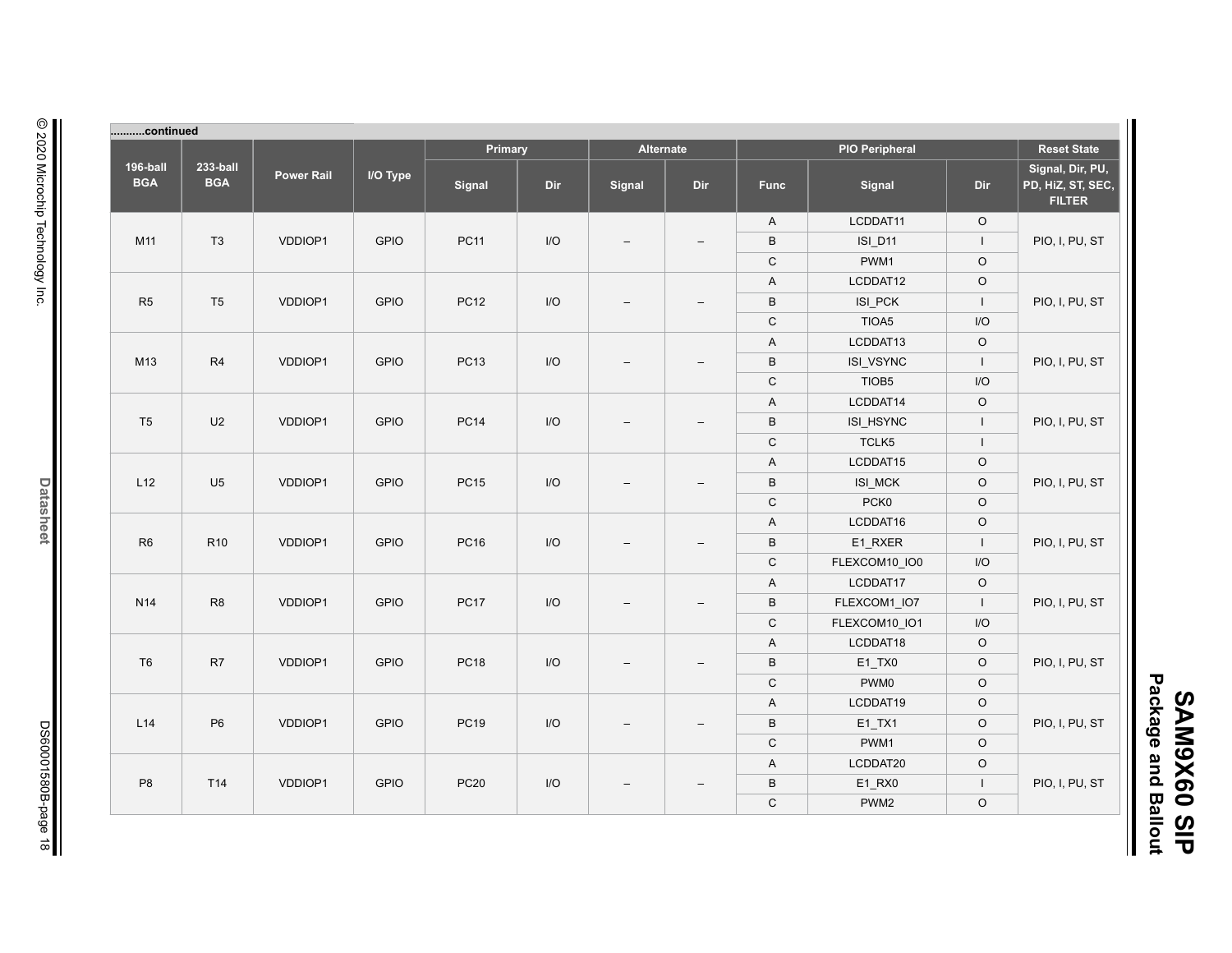| Primary<br><b>Alternate</b><br><b>PIO Peripheral</b><br><b>Reset State</b><br>196-ball<br>233-ball<br><b>Power Rail</b><br>I/O Type<br><b>BGA</b><br><b>BGA</b><br>Dir<br>Signal<br>Dir<br>Signal<br>Dir<br><b>Func</b><br>Signal<br><b>FILTER</b><br>LCDDAT21<br>$\circ$<br>$\mathsf{A}$<br>$\mathsf{I}/\mathsf{O}$<br>$\sf B$<br>M8<br>P <sub>8</sub><br>VDDIOP1<br><b>GPIO</b><br><b>PC21</b><br>E1_RX1<br>$\mathbf{I}$<br>PIO, I, PU, ST<br>$\equiv$<br>$\overline{\phantom{a}}$<br>$\circ$<br>$\mathsf C$<br>PWM3<br>LCDDAT22<br>$\circ$<br>$\mathsf{A}$<br>R7<br>R <sub>14</sub><br>VDDIOP1<br><b>GPIO</b><br><b>PC22</b><br>I/O<br>PIO, I, PU, ST<br>$\overline{\phantom{m}}$<br>I/O<br>B<br>FLEXCOM3_IO0<br>$\circ$<br>$\mathsf{A}$<br>LCDDAT23<br><b>PC23</b><br>M14<br>T <sub>9</sub><br>VDDIOP1<br><b>GPIO</b><br>I/O<br>PIO, I, PU, ST<br>$\overline{\phantom{a}}$<br>$\overline{\phantom{0}}$<br>$\sf B$<br>I/O<br>FLEXCOM3_IO1<br><b>LCDDISP</b><br>$\circ$<br>$\mathsf{A}$<br><b>PC24</b><br>R <sub>8</sub><br>U14<br>VDDIOP1<br><b>GPIO</b><br>I/O<br>WKUP9<br>PIO, I, PU, ST<br>$\overline{\phantom{0}}$<br>$\sf B$<br>$\circ$<br>FLEXCOM3_IO4<br>$\mathsf{A}$<br>$\equiv$<br>$\overline{\phantom{a}}$<br><b>PC25</b><br>M <sub>9</sub><br>P <sub>5</sub><br>VDDIOP1<br><b>GPIO</b><br>I/O<br>WKUP10<br>PIO, I, PU, ST<br>$\overline{\phantom{0}}$<br>$\sf B$<br>I/O<br>FLEXCOM3_IO3<br>$\circ$<br>$\mathsf{A}$<br><b>LCDPWM</b><br>T <sub>8</sub><br>R <sub>13</sub><br>VDDIOP1<br><b>GPIO</b><br><b>PC26</b><br>I/O<br>PIO, I, PU, ST<br>$\sf B$<br>I/O<br>FLEXCOM3_IO2<br>$\circ$<br>$\mathsf{A}$<br><b>LCDVSYNC</b><br>U9<br><b>GPIO</b><br><b>PC27</b><br>$\mathsf{I}/\mathsf{O}$<br>$\sf B$<br>$\circ$<br>N <sub>9</sub><br>VDDIOP1<br>E1_TXEN<br>PIO, I, PU, ST<br>$\mathsf C$<br>$\circ$<br>FLEXCOM1_IO4<br>$\circ$<br>$\mathsf{A}$<br><b>LCDHSYNC</b><br>P <sub>11</sub><br>P <sub>13</sub><br><b>GPIO</b><br><b>PC28</b><br>$\mathsf{I}/\mathsf{O}$<br>$\, {\sf B}$<br>E1_CRSDV<br>PIO, I, PU, ST<br>VDDIOP1<br>$\perp$<br>$\mathsf C$<br>I/O<br>FLEXCOM1_IO3<br>$\circ$<br>$\mathsf{A}$<br><b>LCDDEN</b><br><b>GPIO</b><br><b>PC29</b><br>$\mathsf{I}/\mathsf{O}$<br>E1_TXCK<br>I/O<br>N <sub>12</sub><br>P <sub>9</sub><br>VDDIOP1<br>B<br>PIO, I, PU, ST<br>$\mathsf C$<br>FLEXCOM1_IO2<br>I/O<br>$\circ$<br><b>LCDPCK</b><br>A<br>E1_MDC<br>$\circ$<br>T7<br>T <sub>13</sub><br>VDDIOP1<br><b>GPIO</b><br><b>PC30</b><br>I/O<br>B<br>PIO, I, PU, ST<br>$\overline{\phantom{0}}$<br>C<br>FLEXCOM3 IO7<br>$\mathbf{I}$<br><b>FIQ</b><br>$\mathbf{I}$<br>$\mathsf{A}$<br>P <sub>15</sub><br><b>GPIO</b><br><b>PC31</b><br>WKUP11<br>E1_MDIO<br>PIO, I, PU, ST<br>U13<br>VDDIOP1<br>I/O<br>B<br>I/O<br>$\overline{\phantom{a}}$<br>$\mathsf C$<br>PCK1<br>$\circ$<br>VDDNF<br><b>GPIO</b><br>NANDOE<br>$\circ$<br>P <sub>16</sub><br>L17<br>PD <sub>0</sub><br>I/O<br>$\mathsf{A}$<br>PIO, I, PU, ST<br>$\overline{\phantom{m}}$<br>$\overline{\phantom{a}}$<br>VDDNF<br><b>GPIO</b><br>NANDWE<br>R <sub>16</sub><br>H <sub>15</sub><br>PD <sub>1</sub><br>I/O<br>$\circ$<br>PIO, I, PU, ST<br>$\mathsf{A}$<br>$\overline{\phantom{a}}$<br>$\overline{\phantom{a}}$ |                 | continued |       |             |                 |     |                          |                   |              |             |         |                                       |
|------------------------------------------------------------------------------------------------------------------------------------------------------------------------------------------------------------------------------------------------------------------------------------------------------------------------------------------------------------------------------------------------------------------------------------------------------------------------------------------------------------------------------------------------------------------------------------------------------------------------------------------------------------------------------------------------------------------------------------------------------------------------------------------------------------------------------------------------------------------------------------------------------------------------------------------------------------------------------------------------------------------------------------------------------------------------------------------------------------------------------------------------------------------------------------------------------------------------------------------------------------------------------------------------------------------------------------------------------------------------------------------------------------------------------------------------------------------------------------------------------------------------------------------------------------------------------------------------------------------------------------------------------------------------------------------------------------------------------------------------------------------------------------------------------------------------------------------------------------------------------------------------------------------------------------------------------------------------------------------------------------------------------------------------------------------------------------------------------------------------------------------------------------------------------------------------------------------------------------------------------------------------------------------------------------------------------------------------------------------------------------------------------------------------------------------------------------------------------------------------------------------------------------------------------------------------------------------------------------------------------------------------------------------------------------------------------------------------------------------------------------------------------------------------------------------------------------------------------------------------------------------------------------------------------------------------------------------------------------------------------------------------------------------------------------------------------------------------------------------------------------------------------------------------------------------------|-----------------|-----------|-------|-------------|-----------------|-----|--------------------------|-------------------|--------------|-------------|---------|---------------------------------------|
|                                                                                                                                                                                                                                                                                                                                                                                                                                                                                                                                                                                                                                                                                                                                                                                                                                                                                                                                                                                                                                                                                                                                                                                                                                                                                                                                                                                                                                                                                                                                                                                                                                                                                                                                                                                                                                                                                                                                                                                                                                                                                                                                                                                                                                                                                                                                                                                                                                                                                                                                                                                                                                                                                                                                                                                                                                                                                                                                                                                                                                                                                                                                                                                                |                 |           |       |             |                 |     |                          |                   |              |             |         |                                       |
|                                                                                                                                                                                                                                                                                                                                                                                                                                                                                                                                                                                                                                                                                                                                                                                                                                                                                                                                                                                                                                                                                                                                                                                                                                                                                                                                                                                                                                                                                                                                                                                                                                                                                                                                                                                                                                                                                                                                                                                                                                                                                                                                                                                                                                                                                                                                                                                                                                                                                                                                                                                                                                                                                                                                                                                                                                                                                                                                                                                                                                                                                                                                                                                                |                 |           |       |             |                 |     |                          |                   |              |             |         | Signal, Dir, PU,<br>PD, HiZ, ST, SEC, |
|                                                                                                                                                                                                                                                                                                                                                                                                                                                                                                                                                                                                                                                                                                                                                                                                                                                                                                                                                                                                                                                                                                                                                                                                                                                                                                                                                                                                                                                                                                                                                                                                                                                                                                                                                                                                                                                                                                                                                                                                                                                                                                                                                                                                                                                                                                                                                                                                                                                                                                                                                                                                                                                                                                                                                                                                                                                                                                                                                                                                                                                                                                                                                                                                |                 |           |       |             |                 |     |                          |                   |              |             |         |                                       |
|                                                                                                                                                                                                                                                                                                                                                                                                                                                                                                                                                                                                                                                                                                                                                                                                                                                                                                                                                                                                                                                                                                                                                                                                                                                                                                                                                                                                                                                                                                                                                                                                                                                                                                                                                                                                                                                                                                                                                                                                                                                                                                                                                                                                                                                                                                                                                                                                                                                                                                                                                                                                                                                                                                                                                                                                                                                                                                                                                                                                                                                                                                                                                                                                |                 |           |       |             |                 |     |                          |                   |              |             |         |                                       |
|                                                                                                                                                                                                                                                                                                                                                                                                                                                                                                                                                                                                                                                                                                                                                                                                                                                                                                                                                                                                                                                                                                                                                                                                                                                                                                                                                                                                                                                                                                                                                                                                                                                                                                                                                                                                                                                                                                                                                                                                                                                                                                                                                                                                                                                                                                                                                                                                                                                                                                                                                                                                                                                                                                                                                                                                                                                                                                                                                                                                                                                                                                                                                                                                |                 |           |       |             |                 |     |                          |                   |              |             |         |                                       |
|                                                                                                                                                                                                                                                                                                                                                                                                                                                                                                                                                                                                                                                                                                                                                                                                                                                                                                                                                                                                                                                                                                                                                                                                                                                                                                                                                                                                                                                                                                                                                                                                                                                                                                                                                                                                                                                                                                                                                                                                                                                                                                                                                                                                                                                                                                                                                                                                                                                                                                                                                                                                                                                                                                                                                                                                                                                                                                                                                                                                                                                                                                                                                                                                |                 |           |       |             |                 |     |                          |                   |              |             |         |                                       |
|                                                                                                                                                                                                                                                                                                                                                                                                                                                                                                                                                                                                                                                                                                                                                                                                                                                                                                                                                                                                                                                                                                                                                                                                                                                                                                                                                                                                                                                                                                                                                                                                                                                                                                                                                                                                                                                                                                                                                                                                                                                                                                                                                                                                                                                                                                                                                                                                                                                                                                                                                                                                                                                                                                                                                                                                                                                                                                                                                                                                                                                                                                                                                                                                |                 |           |       |             |                 |     |                          |                   |              |             |         |                                       |
|                                                                                                                                                                                                                                                                                                                                                                                                                                                                                                                                                                                                                                                                                                                                                                                                                                                                                                                                                                                                                                                                                                                                                                                                                                                                                                                                                                                                                                                                                                                                                                                                                                                                                                                                                                                                                                                                                                                                                                                                                                                                                                                                                                                                                                                                                                                                                                                                                                                                                                                                                                                                                                                                                                                                                                                                                                                                                                                                                                                                                                                                                                                                                                                                |                 |           |       |             |                 |     |                          |                   |              |             |         |                                       |
|                                                                                                                                                                                                                                                                                                                                                                                                                                                                                                                                                                                                                                                                                                                                                                                                                                                                                                                                                                                                                                                                                                                                                                                                                                                                                                                                                                                                                                                                                                                                                                                                                                                                                                                                                                                                                                                                                                                                                                                                                                                                                                                                                                                                                                                                                                                                                                                                                                                                                                                                                                                                                                                                                                                                                                                                                                                                                                                                                                                                                                                                                                                                                                                                |                 |           |       |             |                 |     |                          |                   |              |             |         |                                       |
|                                                                                                                                                                                                                                                                                                                                                                                                                                                                                                                                                                                                                                                                                                                                                                                                                                                                                                                                                                                                                                                                                                                                                                                                                                                                                                                                                                                                                                                                                                                                                                                                                                                                                                                                                                                                                                                                                                                                                                                                                                                                                                                                                                                                                                                                                                                                                                                                                                                                                                                                                                                                                                                                                                                                                                                                                                                                                                                                                                                                                                                                                                                                                                                                |                 |           |       |             |                 |     |                          |                   |              |             |         |                                       |
|                                                                                                                                                                                                                                                                                                                                                                                                                                                                                                                                                                                                                                                                                                                                                                                                                                                                                                                                                                                                                                                                                                                                                                                                                                                                                                                                                                                                                                                                                                                                                                                                                                                                                                                                                                                                                                                                                                                                                                                                                                                                                                                                                                                                                                                                                                                                                                                                                                                                                                                                                                                                                                                                                                                                                                                                                                                                                                                                                                                                                                                                                                                                                                                                |                 |           |       |             |                 |     |                          |                   |              |             |         |                                       |
|                                                                                                                                                                                                                                                                                                                                                                                                                                                                                                                                                                                                                                                                                                                                                                                                                                                                                                                                                                                                                                                                                                                                                                                                                                                                                                                                                                                                                                                                                                                                                                                                                                                                                                                                                                                                                                                                                                                                                                                                                                                                                                                                                                                                                                                                                                                                                                                                                                                                                                                                                                                                                                                                                                                                                                                                                                                                                                                                                                                                                                                                                                                                                                                                |                 |           |       |             |                 |     |                          |                   |              |             |         |                                       |
|                                                                                                                                                                                                                                                                                                                                                                                                                                                                                                                                                                                                                                                                                                                                                                                                                                                                                                                                                                                                                                                                                                                                                                                                                                                                                                                                                                                                                                                                                                                                                                                                                                                                                                                                                                                                                                                                                                                                                                                                                                                                                                                                                                                                                                                                                                                                                                                                                                                                                                                                                                                                                                                                                                                                                                                                                                                                                                                                                                                                                                                                                                                                                                                                |                 |           |       |             |                 |     |                          |                   |              |             |         |                                       |
|                                                                                                                                                                                                                                                                                                                                                                                                                                                                                                                                                                                                                                                                                                                                                                                                                                                                                                                                                                                                                                                                                                                                                                                                                                                                                                                                                                                                                                                                                                                                                                                                                                                                                                                                                                                                                                                                                                                                                                                                                                                                                                                                                                                                                                                                                                                                                                                                                                                                                                                                                                                                                                                                                                                                                                                                                                                                                                                                                                                                                                                                                                                                                                                                |                 |           |       |             |                 |     |                          |                   |              |             |         |                                       |
|                                                                                                                                                                                                                                                                                                                                                                                                                                                                                                                                                                                                                                                                                                                                                                                                                                                                                                                                                                                                                                                                                                                                                                                                                                                                                                                                                                                                                                                                                                                                                                                                                                                                                                                                                                                                                                                                                                                                                                                                                                                                                                                                                                                                                                                                                                                                                                                                                                                                                                                                                                                                                                                                                                                                                                                                                                                                                                                                                                                                                                                                                                                                                                                                |                 |           |       |             |                 |     |                          |                   |              |             |         |                                       |
|                                                                                                                                                                                                                                                                                                                                                                                                                                                                                                                                                                                                                                                                                                                                                                                                                                                                                                                                                                                                                                                                                                                                                                                                                                                                                                                                                                                                                                                                                                                                                                                                                                                                                                                                                                                                                                                                                                                                                                                                                                                                                                                                                                                                                                                                                                                                                                                                                                                                                                                                                                                                                                                                                                                                                                                                                                                                                                                                                                                                                                                                                                                                                                                                |                 |           |       |             |                 |     |                          |                   |              |             |         |                                       |
|                                                                                                                                                                                                                                                                                                                                                                                                                                                                                                                                                                                                                                                                                                                                                                                                                                                                                                                                                                                                                                                                                                                                                                                                                                                                                                                                                                                                                                                                                                                                                                                                                                                                                                                                                                                                                                                                                                                                                                                                                                                                                                                                                                                                                                                                                                                                                                                                                                                                                                                                                                                                                                                                                                                                                                                                                                                                                                                                                                                                                                                                                                                                                                                                |                 |           |       |             |                 |     |                          |                   |              |             |         |                                       |
|                                                                                                                                                                                                                                                                                                                                                                                                                                                                                                                                                                                                                                                                                                                                                                                                                                                                                                                                                                                                                                                                                                                                                                                                                                                                                                                                                                                                                                                                                                                                                                                                                                                                                                                                                                                                                                                                                                                                                                                                                                                                                                                                                                                                                                                                                                                                                                                                                                                                                                                                                                                                                                                                                                                                                                                                                                                                                                                                                                                                                                                                                                                                                                                                |                 |           |       |             |                 |     |                          |                   |              |             |         |                                       |
|                                                                                                                                                                                                                                                                                                                                                                                                                                                                                                                                                                                                                                                                                                                                                                                                                                                                                                                                                                                                                                                                                                                                                                                                                                                                                                                                                                                                                                                                                                                                                                                                                                                                                                                                                                                                                                                                                                                                                                                                                                                                                                                                                                                                                                                                                                                                                                                                                                                                                                                                                                                                                                                                                                                                                                                                                                                                                                                                                                                                                                                                                                                                                                                                |                 |           |       |             |                 |     |                          |                   |              |             |         |                                       |
|                                                                                                                                                                                                                                                                                                                                                                                                                                                                                                                                                                                                                                                                                                                                                                                                                                                                                                                                                                                                                                                                                                                                                                                                                                                                                                                                                                                                                                                                                                                                                                                                                                                                                                                                                                                                                                                                                                                                                                                                                                                                                                                                                                                                                                                                                                                                                                                                                                                                                                                                                                                                                                                                                                                                                                                                                                                                                                                                                                                                                                                                                                                                                                                                |                 |           |       |             |                 |     |                          |                   |              |             |         |                                       |
|                                                                                                                                                                                                                                                                                                                                                                                                                                                                                                                                                                                                                                                                                                                                                                                                                                                                                                                                                                                                                                                                                                                                                                                                                                                                                                                                                                                                                                                                                                                                                                                                                                                                                                                                                                                                                                                                                                                                                                                                                                                                                                                                                                                                                                                                                                                                                                                                                                                                                                                                                                                                                                                                                                                                                                                                                                                                                                                                                                                                                                                                                                                                                                                                |                 |           |       |             |                 |     |                          |                   |              |             |         |                                       |
|                                                                                                                                                                                                                                                                                                                                                                                                                                                                                                                                                                                                                                                                                                                                                                                                                                                                                                                                                                                                                                                                                                                                                                                                                                                                                                                                                                                                                                                                                                                                                                                                                                                                                                                                                                                                                                                                                                                                                                                                                                                                                                                                                                                                                                                                                                                                                                                                                                                                                                                                                                                                                                                                                                                                                                                                                                                                                                                                                                                                                                                                                                                                                                                                |                 |           |       |             |                 |     |                          |                   |              |             |         |                                       |
|                                                                                                                                                                                                                                                                                                                                                                                                                                                                                                                                                                                                                                                                                                                                                                                                                                                                                                                                                                                                                                                                                                                                                                                                                                                                                                                                                                                                                                                                                                                                                                                                                                                                                                                                                                                                                                                                                                                                                                                                                                                                                                                                                                                                                                                                                                                                                                                                                                                                                                                                                                                                                                                                                                                                                                                                                                                                                                                                                                                                                                                                                                                                                                                                |                 |           |       |             |                 |     |                          |                   |              |             |         |                                       |
|                                                                                                                                                                                                                                                                                                                                                                                                                                                                                                                                                                                                                                                                                                                                                                                                                                                                                                                                                                                                                                                                                                                                                                                                                                                                                                                                                                                                                                                                                                                                                                                                                                                                                                                                                                                                                                                                                                                                                                                                                                                                                                                                                                                                                                                                                                                                                                                                                                                                                                                                                                                                                                                                                                                                                                                                                                                                                                                                                                                                                                                                                                                                                                                                |                 |           |       |             |                 |     |                          |                   |              |             |         |                                       |
|                                                                                                                                                                                                                                                                                                                                                                                                                                                                                                                                                                                                                                                                                                                                                                                                                                                                                                                                                                                                                                                                                                                                                                                                                                                                                                                                                                                                                                                                                                                                                                                                                                                                                                                                                                                                                                                                                                                                                                                                                                                                                                                                                                                                                                                                                                                                                                                                                                                                                                                                                                                                                                                                                                                                                                                                                                                                                                                                                                                                                                                                                                                                                                                                |                 |           |       |             |                 |     |                          |                   |              |             |         |                                       |
|                                                                                                                                                                                                                                                                                                                                                                                                                                                                                                                                                                                                                                                                                                                                                                                                                                                                                                                                                                                                                                                                                                                                                                                                                                                                                                                                                                                                                                                                                                                                                                                                                                                                                                                                                                                                                                                                                                                                                                                                                                                                                                                                                                                                                                                                                                                                                                                                                                                                                                                                                                                                                                                                                                                                                                                                                                                                                                                                                                                                                                                                                                                                                                                                |                 |           |       |             |                 |     |                          |                   |              |             |         |                                       |
|                                                                                                                                                                                                                                                                                                                                                                                                                                                                                                                                                                                                                                                                                                                                                                                                                                                                                                                                                                                                                                                                                                                                                                                                                                                                                                                                                                                                                                                                                                                                                                                                                                                                                                                                                                                                                                                                                                                                                                                                                                                                                                                                                                                                                                                                                                                                                                                                                                                                                                                                                                                                                                                                                                                                                                                                                                                                                                                                                                                                                                                                                                                                                                                                |                 |           |       |             |                 |     |                          |                   |              |             |         |                                       |
|                                                                                                                                                                                                                                                                                                                                                                                                                                                                                                                                                                                                                                                                                                                                                                                                                                                                                                                                                                                                                                                                                                                                                                                                                                                                                                                                                                                                                                                                                                                                                                                                                                                                                                                                                                                                                                                                                                                                                                                                                                                                                                                                                                                                                                                                                                                                                                                                                                                                                                                                                                                                                                                                                                                                                                                                                                                                                                                                                                                                                                                                                                                                                                                                |                 |           |       |             |                 |     |                          |                   |              |             |         |                                       |
|                                                                                                                                                                                                                                                                                                                                                                                                                                                                                                                                                                                                                                                                                                                                                                                                                                                                                                                                                                                                                                                                                                                                                                                                                                                                                                                                                                                                                                                                                                                                                                                                                                                                                                                                                                                                                                                                                                                                                                                                                                                                                                                                                                                                                                                                                                                                                                                                                                                                                                                                                                                                                                                                                                                                                                                                                                                                                                                                                                                                                                                                                                                                                                                                |                 |           |       |             |                 |     |                          |                   |              |             |         |                                       |
|                                                                                                                                                                                                                                                                                                                                                                                                                                                                                                                                                                                                                                                                                                                                                                                                                                                                                                                                                                                                                                                                                                                                                                                                                                                                                                                                                                                                                                                                                                                                                                                                                                                                                                                                                                                                                                                                                                                                                                                                                                                                                                                                                                                                                                                                                                                                                                                                                                                                                                                                                                                                                                                                                                                                                                                                                                                                                                                                                                                                                                                                                                                                                                                                |                 |           |       |             |                 |     |                          |                   |              |             |         |                                       |
|                                                                                                                                                                                                                                                                                                                                                                                                                                                                                                                                                                                                                                                                                                                                                                                                                                                                                                                                                                                                                                                                                                                                                                                                                                                                                                                                                                                                                                                                                                                                                                                                                                                                                                                                                                                                                                                                                                                                                                                                                                                                                                                                                                                                                                                                                                                                                                                                                                                                                                                                                                                                                                                                                                                                                                                                                                                                                                                                                                                                                                                                                                                                                                                                |                 |           |       |             |                 |     |                          |                   |              |             |         |                                       |
|                                                                                                                                                                                                                                                                                                                                                                                                                                                                                                                                                                                                                                                                                                                                                                                                                                                                                                                                                                                                                                                                                                                                                                                                                                                                                                                                                                                                                                                                                                                                                                                                                                                                                                                                                                                                                                                                                                                                                                                                                                                                                                                                                                                                                                                                                                                                                                                                                                                                                                                                                                                                                                                                                                                                                                                                                                                                                                                                                                                                                                                                                                                                                                                                |                 |           |       |             |                 |     |                          |                   |              |             |         |                                       |
|                                                                                                                                                                                                                                                                                                                                                                                                                                                                                                                                                                                                                                                                                                                                                                                                                                                                                                                                                                                                                                                                                                                                                                                                                                                                                                                                                                                                                                                                                                                                                                                                                                                                                                                                                                                                                                                                                                                                                                                                                                                                                                                                                                                                                                                                                                                                                                                                                                                                                                                                                                                                                                                                                                                                                                                                                                                                                                                                                                                                                                                                                                                                                                                                | N <sub>16</sub> | K17       | VDDNF | <b>GPIO</b> | PD <sub>2</sub> | I/O | $\overline{\phantom{a}}$ | $\qquad \qquad -$ | $\mathsf{A}$ | A21/NANDALE | $\circ$ | A21, O, PD, ST                        |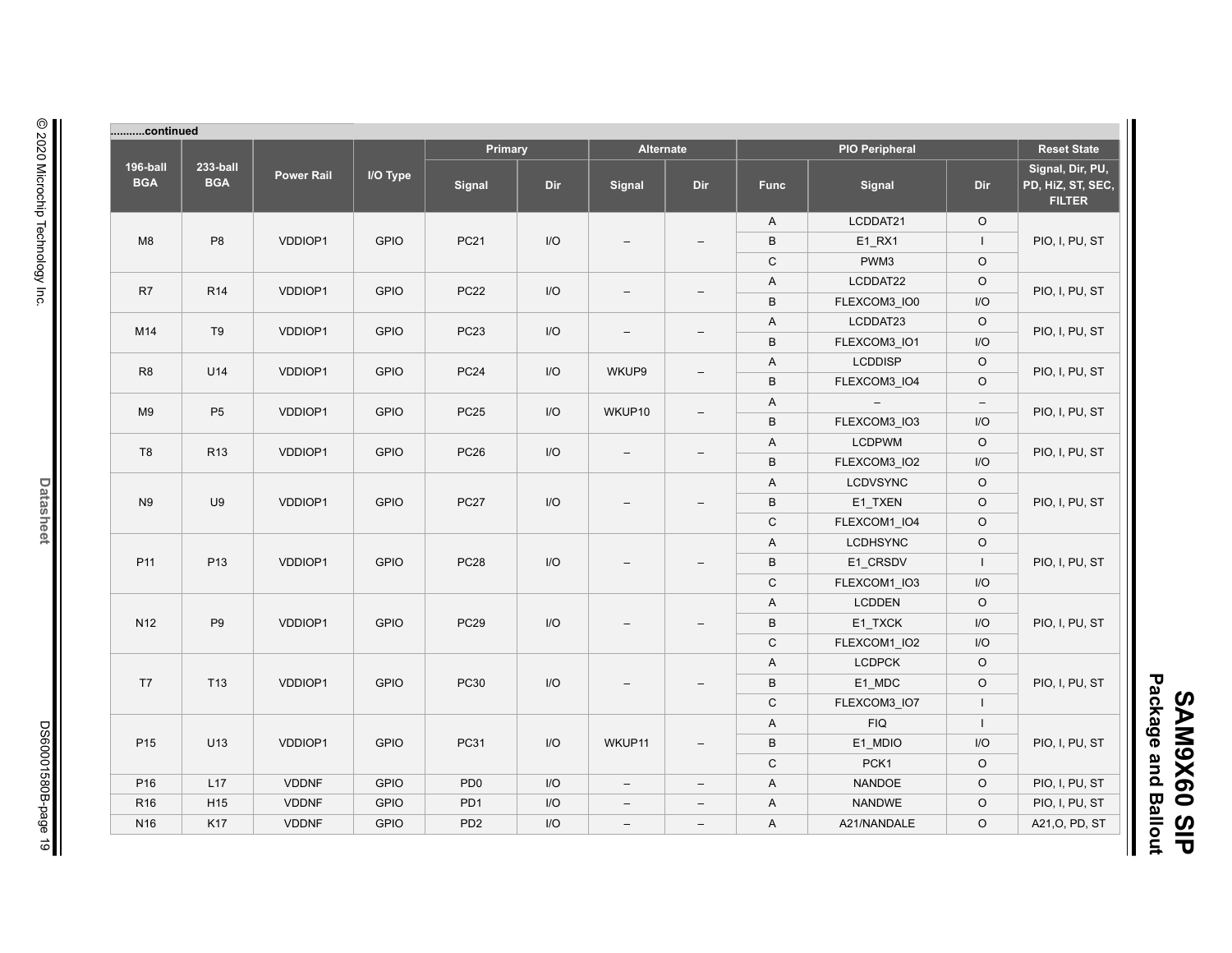|                        | continued              |                   |                          |                 |              |                          |                          |                          |                          |                          |                                                        |
|------------------------|------------------------|-------------------|--------------------------|-----------------|--------------|--------------------------|--------------------------|--------------------------|--------------------------|--------------------------|--------------------------------------------------------|
|                        |                        |                   |                          | Primary         |              | <b>Alternate</b>         |                          |                          | <b>PIO Peripheral</b>    |                          | <b>Reset State</b>                                     |
| 196-ball<br><b>BGA</b> | 233-ball<br><b>BGA</b> | <b>Power Rail</b> | I/O Type                 | <b>Signal</b>   | <b>Dir</b>   | Signal                   | Dir                      | <b>Func</b>              | <b>Signal</b>            | Dir                      | Signal, Dir, PU,<br>PD, HiZ, ST, SEC,<br><b>FILTER</b> |
| L15                    | J16                    | <b>VDDNF</b>      | <b>GPIO</b>              | PD <sub>3</sub> | I/O          | $\overline{\phantom{a}}$ | $\overline{\phantom{m}}$ | A                        | A22/NANDCLE              | $\circ$                  | A22, O, PD                                             |
| L16                    | J17                    | <b>VDDNF</b>      | <b>GPIO</b>              | PD4             | I/O          | $\overline{\phantom{0}}$ | $\overline{\phantom{a}}$ | A                        | NCS3/NANDCS              | $\circ$                  | PIO, I, PU, ST                                         |
| M15                    | K14                    | <b>VDDNF</b>      | <b>GPIO</b>              | PD <sub>5</sub> | I/O          | $\overline{\phantom{a}}$ | $\overline{\phantom{m}}$ | A                        | <b>NWAIT</b>             | $\mathbf{I}$             | PIO, I, PU, ST                                         |
| G15                    | C17                    | <b>VDDNF</b>      | <b>GPIO</b>              | PD <sub>6</sub> | I/O          | $\qquad \qquad -$        | $\overline{\phantom{m}}$ | Α                        | D <sub>16</sub>          | I/O                      | PIO, I, PU, ST                                         |
| H <sub>12</sub>        | K16                    | <b>VDDNF</b>      | <b>GPIO</b>              | PD7             | I/O          | $\qquad \qquad -$        | $\overline{\phantom{m}}$ | A                        | D <sub>17</sub>          | I/O                      | PIO, I, PU, ST                                         |
| F16                    | D <sub>16</sub>        | <b>VDDNF</b>      | <b>GPIO</b>              | PD <sub>8</sub> | I/O          | $\qquad \qquad -$        | $\overline{\phantom{m}}$ | A                        | D <sub>18</sub>          | I/O                      | PIO, I, PU, ST                                         |
| J15                    | J14                    | <b>VDDNF</b>      | <b>GPIO</b>              | PD <sub>9</sub> | I/O          | $\qquad \qquad -$        | $\overline{\phantom{m}}$ | A                        | D <sub>19</sub>          | I/O                      | PIO, I, PU, ST                                         |
| F <sub>15</sub>        | E17                    | <b>VDDNF</b>      | <b>GPIO</b>              | <b>PD10</b>     | I/O          | $\overline{\phantom{a}}$ | $\overline{\phantom{m}}$ | A                        | D <sub>20</sub>          | I/O                      | PIO, I, PU, ST                                         |
| M16                    | E <sub>15</sub>        | <b>VDDNF</b>      | <b>GPIO</b>              | <b>PD11</b>     | I/O          | $\overline{\phantom{a}}$ | $\overline{\phantom{m}}$ | A                        | D <sub>21</sub>          | I/O                      | PIO, I, PU, ST                                         |
| J13                    | E16                    | <b>VDDNF</b>      | <b>GPIO</b>              | <b>PD12</b>     | I/O          | $\overline{\phantom{a}}$ | $\overline{\phantom{m}}$ | A                        | D <sub>22</sub>          | I/O                      | PIO, I, PU, ST                                         |
| H14                    | D17                    | <b>VDDNF</b>      | <b>GPIO</b>              | <b>PD13</b>     | I/O          | $\overline{\phantom{a}}$ | $\overline{\phantom{m}}$ | A                        | D <sub>23</sub>          | I/O                      | PIO, I, PU, ST                                         |
| H <sub>15</sub>        | F <sub>14</sub>        | <b>VDDNF</b>      | <b>GPIO</b>              | <b>PD14</b>     | I/O          | $\overline{\phantom{a}}$ | $\overline{\phantom{m}}$ | A                        | D <sub>24</sub>          | I/O                      | PIO, I, PU, ST                                         |
| H <sub>13</sub>        | H <sub>14</sub>        | <b>VDDNF</b>      | <b>GPIO</b>              | <b>PD15</b>     | I/O          |                          | A                        | D <sub>25</sub>          | I/O                      |                          |                                                        |
|                        |                        |                   |                          |                 |              | $\qquad \qquad -$        | $\qquad \qquad -$        | B                        | A20                      | $\circ$                  | A20, O, PD                                             |
|                        | H <sub>16</sub>        |                   |                          |                 |              |                          |                          | Α                        | D <sub>26</sub>          | I/O                      |                                                        |
| J14                    |                        | <b>VDDNF</b>      | <b>GPIO</b>              | <b>PD16</b>     | I/O          | $\overline{\phantom{a}}$ | $\overline{\phantom{a}}$ | B                        | A23                      | $\circ$                  | A23, O, PD                                             |
| J16                    | H <sub>17</sub>        | <b>VDDNF</b>      | <b>GPIO</b>              | <b>PD17</b>     | I/O          | WKUP12                   | $\qquad \qquad -$        | A                        | D <sub>27</sub>          | I/O                      | A24, O, PD                                             |
|                        |                        |                   |                          |                 |              |                          |                          | B                        | A24                      | $\circ$                  |                                                        |
| J12                    | G15                    | <b>VDDNF</b>      | <b>GPIO</b>              | <b>PD18</b>     | I/O          | WKUP13                   | $\overline{\phantom{0}}$ | A                        | D28                      | I/O                      | A25, O, PD                                             |
|                        |                        |                   |                          |                 |              |                          |                          | B                        | A25                      | $\circ$                  |                                                        |
| K16                    | G16                    | <b>VDDNF</b>      | <b>GPIO</b>              | <b>PD19</b>     | I/O          |                          |                          | A                        | D <sub>29</sub>          | I/O                      |                                                        |
|                        |                        |                   |                          |                 |              | $\overline{\phantom{0}}$ |                          | B                        | NCS <sub>2</sub>         | $\circ$                  | PIO, I, PU, ST                                         |
| K15                    | K <sub>15</sub>        | <b>VDDNF</b>      | <b>GPIO</b>              | PD20            | I/O          |                          |                          | A                        | D30                      | I/O                      |                                                        |
|                        |                        |                   |                          |                 |              | $\overline{\phantom{0}}$ |                          | B                        | NCS4                     | $\circ$                  | PIO, I, PU, ST                                         |
| H <sub>16</sub>        | G17                    | <b>VDDNF</b>      | <b>GPIO</b>              | PD21            | I/O          |                          | $\overline{\phantom{0}}$ | A                        | D31                      | I/O                      |                                                        |
|                        |                        |                   |                          |                 |              | $\qquad \qquad -$        |                          | B                        | NCS5                     | O                        | PIO, I, PU, ST                                         |
| A15                    | C <sub>8</sub>         | <b>VDDIOM</b>     | $\qquad \qquad -$        | DDR CAL         | I/O          | $\overline{\phantom{a}}$ | $\overline{\phantom{m}}$ | $\qquad \qquad -$        | $\overline{\phantom{m}}$ | $\overline{\phantom{a}}$ |                                                        |
| D <sub>12</sub>        | A14                    | <b>VDDIOM</b>     | $\overline{\phantom{m}}$ | DDR VREF        | I/O          | $\overline{\phantom{a}}$ | $\overline{\phantom{m}}$ | $\overline{\phantom{0}}$ | $\overline{\phantom{m}}$ | $\overline{\phantom{a}}$ | $\overline{1}$                                         |
| D <sub>5</sub>         | <b>B1</b>              | <b>VDDANA</b>     | $\overline{\phantom{m}}$ | <b>ADVREFP</b>  | $\mathbf{I}$ | $\qquad \qquad -$        | $\overline{\phantom{m}}$ | $\overline{\phantom{m}}$ | $\overline{\phantom{a}}$ | $\overline{\phantom{a}}$ | $\mathbf{I}$                                           |
| C <sub>5</sub>         | C <sub>1</sub>         | <b>VDDANA</b>     | $\overline{\phantom{a}}$ | <b>ADVREFN</b>  | $\mathbf{I}$ | $\overline{\phantom{a}}$ | $\overline{\phantom{m}}$ | $\qquad \qquad -$        | $\overline{\phantom{a}}$ | $\overline{\phantom{m}}$ | $\mathbf{I}$                                           |
| P <sub>12</sub>        | P17                    | VDDIN33           | $\overline{\phantom{a}}$ | <b>RTUNE</b>    | I/O          | $\qquad \qquad -$        | $\overline{\phantom{m}}$ | $\qquad \qquad -$        | $\overline{\phantom{m}}$ | $\overline{\phantom{a}}$ | $\mathbf{I}$                                           |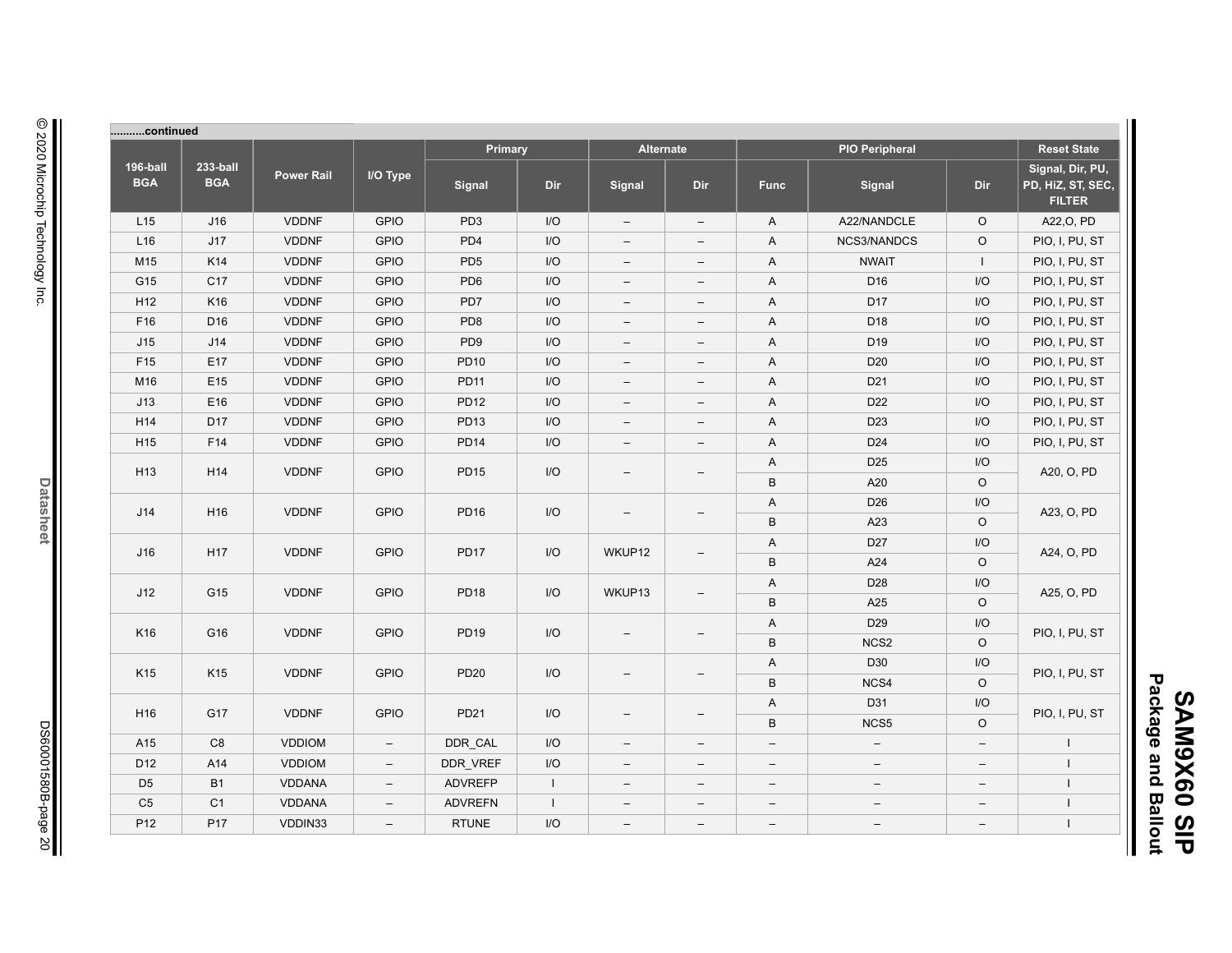| continued              |                        |                   |                          |                |              |                          |                          |                          |                          |                          |                                                        |
|------------------------|------------------------|-------------------|--------------------------|----------------|--------------|--------------------------|--------------------------|--------------------------|--------------------------|--------------------------|--------------------------------------------------------|
|                        |                        |                   |                          | Primary        |              | <b>Alternate</b>         |                          |                          | <b>PIO Peripheral</b>    |                          | <b>Reset State</b>                                     |
| 196-ball<br><b>BGA</b> | 233-ball<br><b>BGA</b> | <b>Power Rail</b> | I/O Type                 | Signal         | Dir          | Signal                   | Dir                      | <b>Func</b>              | Signal                   | <b>Dir</b>               | Signal, Dir, PU,<br>PD, HiZ, ST, SEC,<br><b>FILTER</b> |
| T12                    | T <sub>15</sub>        | VDDIN33           | $\overline{\phantom{0}}$ | <b>HHSDPA</b>  | I/O          | <b>DHSDP</b>             | $\overline{\phantom{m}}$ | $\overline{\phantom{a}}$ | $\overline{\phantom{a}}$ | $\qquad \qquad -$        | O, PD                                                  |
| R <sub>12</sub>        | U16                    | VDDIN33           | $-$                      | <b>HHSDMA</b>  | I/O          | <b>DHSDM</b>             | $\overline{\phantom{m}}$ | $\overline{\phantom{m}}$ | $\overline{\phantom{m}}$ | $\qquad \qquad -$        | O, PD                                                  |
| T <sub>13</sub>        | T <sub>17</sub>        | VDDIN33           | $-$                      | <b>HHSDPB</b>  | I/O          | $\qquad \qquad -$        | $\qquad \qquad -$        | $\qquad \qquad -$        | $\overline{\phantom{m}}$ | $\qquad \qquad -$        | O, PD                                                  |
| T14                    | <b>R17</b>             | VDDIN33           | $\qquad \qquad -$        | <b>HHSDMB</b>  | I/O          | $\qquad \qquad -$        | $\overline{\phantom{m}}$ | $\overline{\phantom{m}}$ | $\overline{\phantom{m}}$ | $\qquad \qquad -$        | O, PD                                                  |
| T <sub>15</sub>        | P <sub>16</sub>        | VDDIN33           | $\overline{\phantom{0}}$ | <b>HHSDPC</b>  | I/O          | $\qquad \qquad -$        | $\qquad \qquad -$        | $\qquad \qquad -$        | $\qquad \qquad -$        | $\qquad \qquad -$        | O, PD                                                  |
| R <sub>14</sub>        | P <sub>15</sub>        | VDDIN33           | $\qquad \qquad -$        | <b>HHSDMC</b>  | $1/O$        | $\overline{\phantom{0}}$ | $\overline{\phantom{m}}$ | $\overline{\phantom{m}}$ | $\overline{\phantom{m}}$ | -                        | O, PD                                                  |
| T <sub>11</sub>        | L16                    | <b>VDDBU</b>      | $\overline{\phantom{0}}$ | <b>WKUP0</b>   | $\mathbf{I}$ | $\qquad \qquad -$        | $\overline{\phantom{m}}$ | $\qquad \qquad -$        | $\overline{\phantom{a}}$ | $\qquad \qquad -$        | I, ST                                                  |
| R <sub>11</sub>        | <b>N17</b>             | <b>VDDBU</b>      | $-$                      | <b>SHDN</b>    | $\circ$      | $\qquad \qquad -$        | $\qquad \qquad -$        | $\qquad \qquad -$        | $-$                      | $\qquad \qquad -$        | O, PD                                                  |
| P <sub>9</sub>         | N <sub>14</sub>        | <b>VDDBU</b>      | $\qquad \qquad -$        | <b>JTAGSEL</b> |              | $\qquad \qquad -$        | $\overline{\phantom{m}}$ | $\qquad \qquad -$        | $\overline{\phantom{m}}$ | $\overline{\phantom{0}}$ | I, PD                                                  |
| R <sub>3</sub>         | P <sub>12</sub>        | VDDIOP0           | $\overline{\phantom{0}}$ | <b>TCK</b>     |              | $\qquad \qquad -$        | $\overline{\phantom{m}}$ | $\qquad \qquad -$        | $\overline{\phantom{m}}$ | $\overline{\phantom{0}}$ | I, ST                                                  |
| F <sub>3</sub>         | L15                    | VDDIOP0           | $\overline{\phantom{0}}$ | TDI            |              | $\qquad \qquad -$        | $\qquad \qquad -$        | $\qquad \qquad -$        | $\qquad \qquad -$        | $\qquad \qquad -$        | I, ST                                                  |
| <b>B4</b>              | N <sub>15</sub>        | VDDIOP0           | $\overline{\phantom{0}}$ | <b>TDO</b>     | $\circ$      | $\qquad \qquad -$        | $\overline{\phantom{m}}$ | $\qquad \qquad -$        | $\overline{\phantom{m}}$ | $\overline{\phantom{0}}$ | $\circ$                                                |
| E <sub>3</sub>         | N <sub>16</sub>        | VDDIOP0           | $\overline{\phantom{0}}$ | <b>TMS</b>     |              | $\qquad \qquad -$        | $\overline{\phantom{m}}$ | $\qquad \qquad -$        | $\overline{\phantom{m}}$ | $\qquad \qquad -$        | I, ST                                                  |
| T <sub>2</sub>         | N <sub>4</sub>         | VDDIOP0           | $\overline{\phantom{0}}$ | <b>RTCK</b>    | $\circ$      | $\qquad \qquad -$        | $\qquad \qquad -$        | $\qquad \qquad -$        | $\qquad \qquad -$        | $\qquad \qquad -$        | $\circ$                                                |
| <b>P1</b>              | P <sub>1</sub>         | VDDIOP0           | $-$                      | <b>NRST</b>    |              | $\qquad \qquad -$        | $\qquad \qquad -$        | $\qquad \qquad -$        | $\qquad \qquad -$        | $\qquad \qquad -$        | I, PU, ST                                              |
| T <sub>9</sub>         | U10                    | <b>VDDBU</b>      | $\qquad \qquad -$        | <b>XIN32</b>   |              | $\qquad \qquad -$        | $\qquad \qquad -$        | $\qquad \qquad -$        | $\overline{\phantom{m}}$ | $\qquad \qquad -$        |                                                        |
| R <sub>9</sub>         | T <sub>10</sub>        | <b>VDDBU</b>      | $\qquad \qquad -$        | XOUT32         | I/O          | $\qquad \qquad -$        | $\qquad \qquad -$        | $\overline{\phantom{m}}$ | $\qquad \qquad -$        | $\qquad \qquad -$        | $\circ$                                                |
| R <sub>10</sub>        | T11                    | VDDIN33           | $\qquad \qquad -$        | XIN            |              | $\qquad \qquad -$        | $\overline{\phantom{m}}$ | $\qquad \qquad -$        | $\qquad \qquad -$        | $\qquad \qquad -$        | $\mathbf{I}$                                           |
| T <sub>10</sub>        | U11                    | VDDIN33           | $\qquad \qquad -$        | <b>XOUT</b>    | $1/O$        | $\qquad \qquad -$        | $\qquad \qquad -$        | $\qquad \qquad -$        | $\qquad \qquad -$        | $\qquad \qquad -$        | $\circ$                                                |
| F11, F12,<br>G14       | D11, E14,<br>G14       | <b>VDDIOM</b>     | power                    | —              |              | $\overline{\phantom{0}}$ | $\qquad \qquad -$        |                          |                          | -                        |                                                        |

 $\parallel$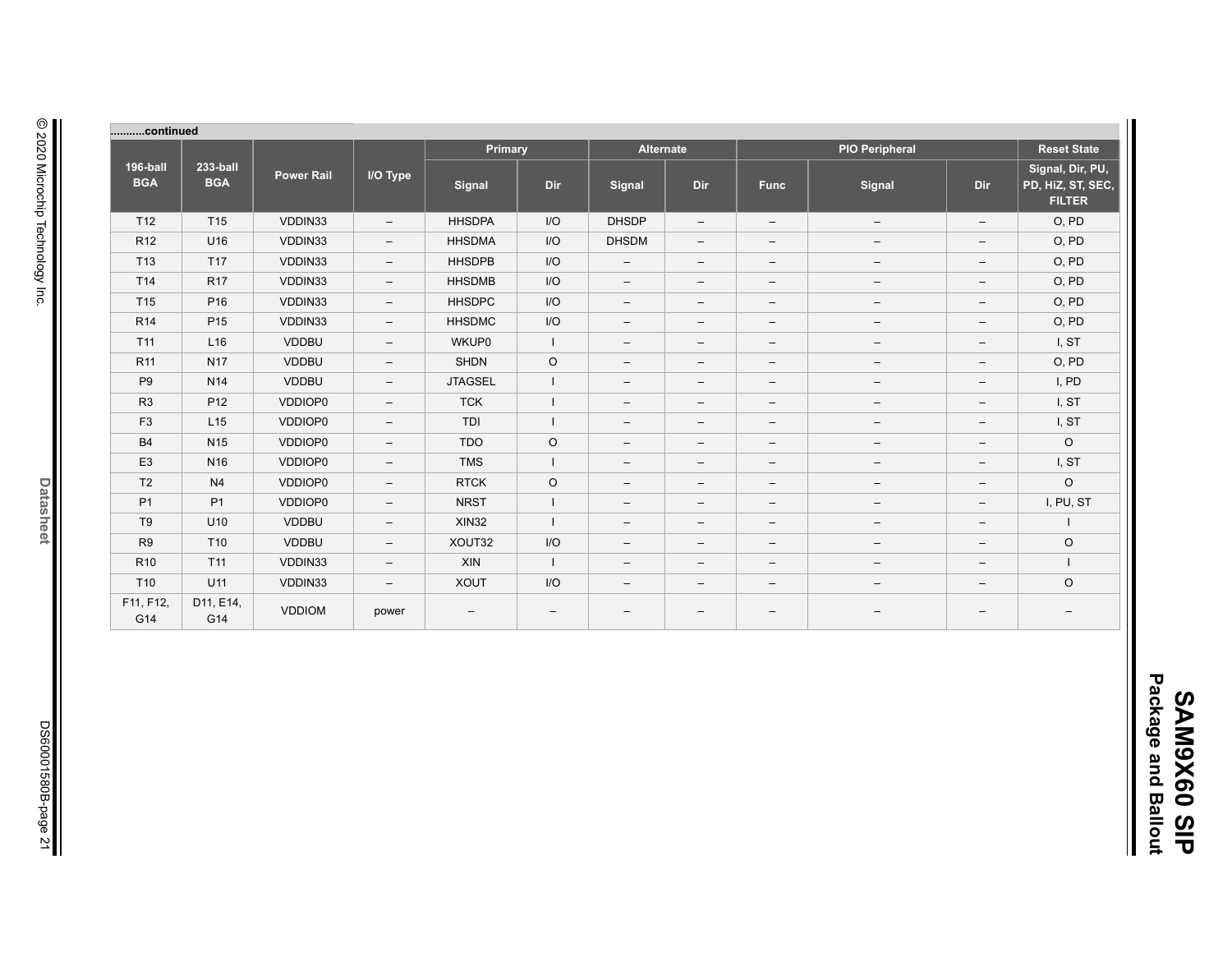| п<br>യ               |        |
|----------------------|--------|
|                      | ທ<br>চ |
| ckag                 |        |
| ወ                    | 3<br>ശ |
| <u>م</u><br><u>5</u> | X      |
|                      | თ<br>0 |
| ى<br>∾               |        |
|                      | ഗ      |
| -                    | п      |

Ш

| continued                                                                        |                                                                                                                                                                                            |                   |          |                          |                          |                          |                          |                          |                          |                          |                                                        |
|----------------------------------------------------------------------------------|--------------------------------------------------------------------------------------------------------------------------------------------------------------------------------------------|-------------------|----------|--------------------------|--------------------------|--------------------------|--------------------------|--------------------------|--------------------------|--------------------------|--------------------------------------------------------|
|                                                                                  |                                                                                                                                                                                            |                   |          | Primary                  |                          | Alternate                |                          |                          | <b>PIO Peripheral</b>    |                          | <b>Reset State</b>                                     |
| 196-ball<br><b>BGA</b>                                                           | 233-ball<br><b>BGA</b>                                                                                                                                                                     | <b>Power Rail</b> | I/O Type | Signal                   | Dir                      | Signal                   | Dir                      | <b>Func</b>              | Signal                   | Dir                      | Signal, Dir, PU,<br>PD, HiZ, ST, SEC,<br><b>FILTER</b> |
|                                                                                  | A1, U1, B2,<br>T2, F3, J3,                                                                                                                                                                 |                   |          |                          |                          |                          |                          |                          |                          |                          |                                                        |
|                                                                                  | R3, D4, P4,                                                                                                                                                                                |                   |          |                          |                          |                          |                          |                          |                          |                          |                                                        |
|                                                                                  | E5, L5, M5,                                                                                                                                                                                |                   |          |                          |                          |                          |                          |                          |                          |                          |                                                        |
|                                                                                  | N5, E6, F6,                                                                                                                                                                                |                   |          |                          |                          |                          |                          |                          |                          |                          |                                                        |
|                                                                                  | G6, M6, N6,                                                                                                                                                                                |                   |          |                          |                          |                          |                          |                          |                          |                          |                                                        |
|                                                                                  | E7, F7, H8,                                                                                                                                                                                |                   |          |                          |                          |                          |                          |                          |                          |                          |                                                        |
| A1, T1, N2,                                                                      | J8, K8, C9,                                                                                                                                                                                |                   |          |                          |                          |                          |                          |                          |                          |                          |                                                        |
| G5, K5, E7,<br>M7, H8, J8,<br>H9, J9, E10,<br>G12, K12,<br>B13, N15,<br>A16, T16 | H9, J9, K9,<br>R9, H10,<br>J10, K10,<br>P10, M11,<br>R11, L12,<br>M12, N12,<br>A13, B13,<br>C13, L13,<br>M13, N13,<br>B14, L14,<br>M14, P14,<br>A15, J15,<br>R15, U15,<br>R16, T16,<br>U17 | <b>GND</b>        | ground   |                          |                          |                          |                          |                          |                          |                          |                                                        |
| K14                                                                              | M15                                                                                                                                                                                        | <b>VDDNF</b>      | power    | $\overline{\phantom{m}}$ | $\overline{\phantom{a}}$ | $\overline{\phantom{a}}$ | $\overline{\phantom{m}}$ | $\overline{\phantom{m}}$ | $\overline{\phantom{a}}$ | $\qquad \qquad -$        | $\overline{\phantom{m}}$                               |
| J4, J5                                                                           | K4, L4, F5                                                                                                                                                                                 | VDDIOP0           | power    | $\overline{\phantom{m}}$ | $\overline{\phantom{a}}$ | $\overline{\phantom{a}}$ | $\qquad \qquad -$        | $\overline{\phantom{m}}$ | $\overline{\phantom{a}}$ | $\qquad \qquad -$        | $\overline{\phantom{a}}$                               |
| N <sub>5</sub>                                                                   | M3                                                                                                                                                                                         | VDDIOP1           | power    | $\overline{\phantom{m}}$ | $\overline{\phantom{m}}$ | $\overline{\phantom{a}}$ | $\qquad \qquad -$        | $\overline{\phantom{m}}$ | $\overline{\phantom{a}}$ | $\qquad \qquad -$        | $\overline{\phantom{a}}$                               |
| P7                                                                               | R6                                                                                                                                                                                         | <b>VDDBU</b>      | power    | $-$                      | $-$                      | $\overline{\phantom{a}}$ | $\overline{\phantom{0}}$ | $\overline{\phantom{m}}$ | $\overline{\phantom{a}}$ | $\qquad \qquad -$        | $\overline{\phantom{m}}$                               |
| E4                                                                               | $\mathsf{C2}$                                                                                                                                                                              | VDDANA            | power    | $\overline{\phantom{m}}$ | $\overline{\phantom{m}}$ | $\overline{\phantom{m}}$ | $\overline{\phantom{a}}$ | $\overline{\phantom{m}}$ | $\qquad \qquad -$        | $\qquad \qquad -$        | $\overline{\phantom{m}}$                               |
| $\mathbb{C}4$                                                                    | C <sub>3</sub>                                                                                                                                                                             | <b>GNDANA</b>     | ground   | $\overline{\phantom{m}}$ | $\overline{\phantom{m}}$ | $\overline{\phantom{m}}$ | $\overline{\phantom{a}}$ | $\overline{\phantom{m}}$ | $\qquad \qquad -$        | $\qquad \qquad -$        | $\overline{\phantom{a}}$                               |
| P <sub>10</sub>                                                                  | P11                                                                                                                                                                                        | VDDOUT25          | output   | $\overline{\phantom{m}}$ | $-$                      | $\overline{\phantom{a}}$ | $\overline{\phantom{0}}$ | $\overline{\phantom{m}}$ | $\overline{\phantom{a}}$ | $\overline{\phantom{a}}$ | $\overline{\phantom{m}}$                               |
| L11, P13                                                                         | R12, N11                                                                                                                                                                                   | VDDIN33           | power    | $\overline{\phantom{a}}$ | $\overline{\phantom{a}}$ | $\overline{\phantom{a}}$ | $\overline{\phantom{0}}$ | $\overline{\phantom{m}}$ | $\qquad \qquad -$        | $\qquad \qquad -$        | $\overline{\phantom{a}}$                               |
| M10, R13                                                                         | P7, N7                                                                                                                                                                                     | GNDIN33           | ground   | $\overline{\phantom{m}}$ | $\overline{\phantom{a}}$ | $\overline{\phantom{a}}$ | $\overline{\phantom{a}}$ | $\overline{\phantom{m}}$ | $\overline{\phantom{a}}$ | $\qquad \qquad -$        | $-$                                                    |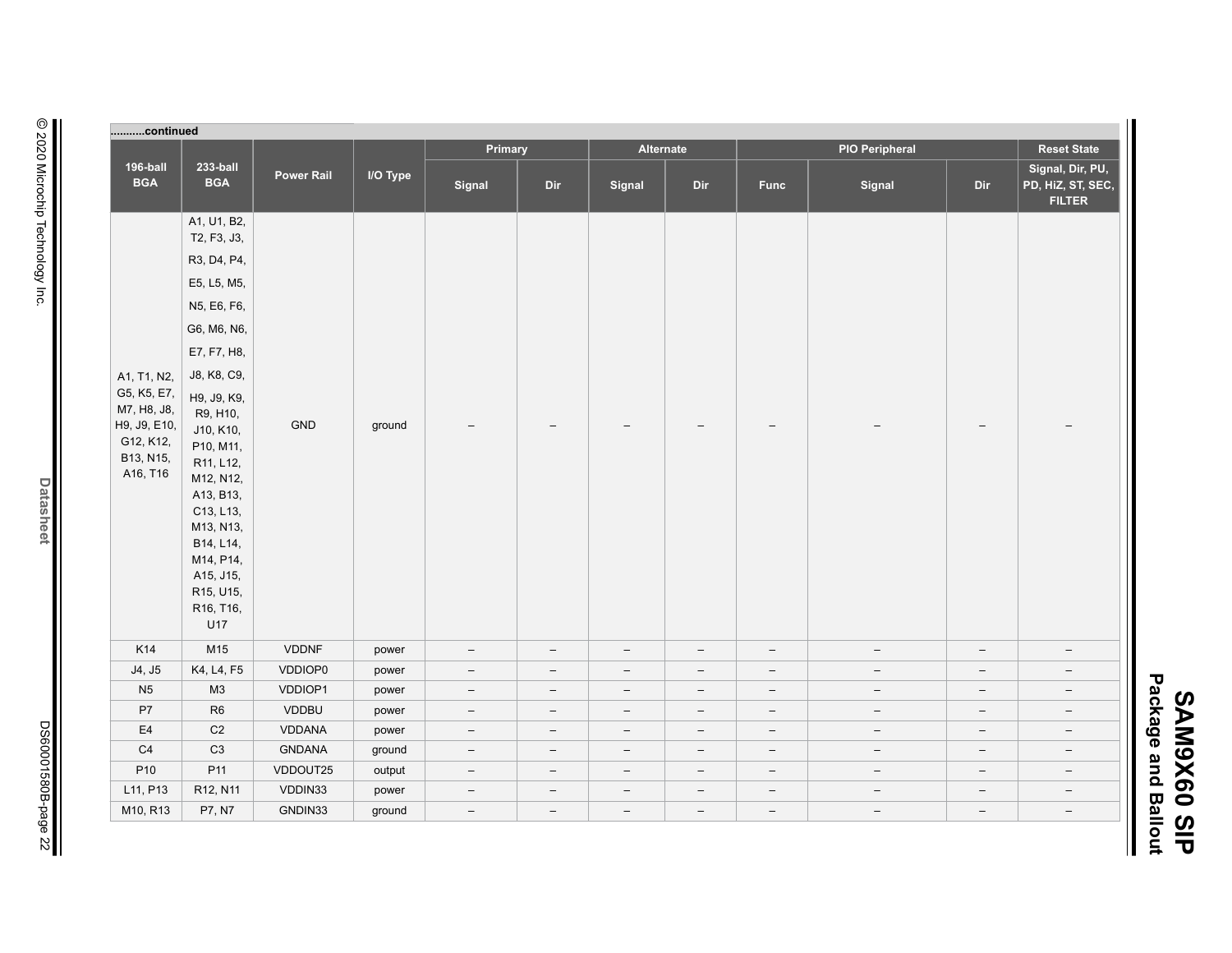|                                                 | continued                                                            |                   |           |                                 |                          |                          |                          |                          |                       |                          |                                                        |
|-------------------------------------------------|----------------------------------------------------------------------|-------------------|-----------|---------------------------------|--------------------------|--------------------------|--------------------------|--------------------------|-----------------------|--------------------------|--------------------------------------------------------|
|                                                 |                                                                      |                   |           | Primary                         |                          | Alternate                |                          |                          | <b>PIO Peripheral</b> |                          | <b>Reset State</b>                                     |
| 196-ball<br><b>BGA</b>                          | 233-ball<br><b>BGA</b>                                               | <b>Power Rail</b> | I/O Type  | Signal                          | Dir                      | Signal                   | Dir                      | <b>Func</b>              | Signal                | Dir                      | Signal, Dir, PU,<br>PD, HiZ, ST, SEC,<br><b>FILTER</b> |
| E8, F6, L6                                      | G5, D6, L6,<br>M7, D8                                                | VDDCORE           | power     | $\qquad \qquad -$               | $\overline{\phantom{m}}$ | $\overline{\phantom{m}}$ | $\qquad \qquad -$        | $\overline{\phantom{m}}$ | $\qquad \qquad -$     | $\overline{\phantom{m}}$ | $\overline{\phantom{m}}$                               |
| C7                                              | C6                                                                   | <b>VDDQSPI</b>    | power     | $\hspace{0.1mm}-\hspace{0.1mm}$ | $\overline{\phantom{a}}$ | $\qquad \qquad -$        | $\qquad \qquad -$        | $\overline{\phantom{a}}$ | $\qquad \qquad -$     | $\qquad \qquad -$        | $\qquad \qquad -$                                      |
| B10, B12,<br>B14, C12,<br>C15, D14,<br>E14, F14 | D15, C16,<br>B17, E11,<br>E12, D13,<br>F13, G13,<br>C14, B15,<br>A16 | DDRM_VDD          | power     | $\overline{\phantom{a}}$        | $\overline{\phantom{0}}$ |                          | $\overline{\phantom{m}}$ | $\overline{\phantom{a}}$ | $\qquad \qquad$       |                          |                                                        |
| A10, A13,<br>A14, C11,<br>C16, D16,<br>E15, G16 | F15, F11,<br>C12, F12,<br>G12, E13,<br>D14, C15,<br>B16, A17         | <b>DDRM VSS</b>   | ground    | $\overline{\phantom{a}}$        | $\overline{\phantom{a}}$ | $\overline{\phantom{0}}$ | $\overline{\phantom{a}}$ | $\overline{\phantom{m}}$ | $\qquad \qquad -$     |                          | $\qquad \qquad -$                                      |
| E11, C13,<br>E13, D15,<br>B16, E16,<br>A12      | $\qquad \qquad -$                                                    | $\qquad \qquad -$ | <b>NC</b> | $\qquad \qquad -$               | $\overline{\phantom{m}}$ | $\overline{\phantom{0}}$ | $\qquad \qquad -$        | $\overline{\phantom{a}}$ |                       | $\overline{\phantom{0}}$ | $\overline{\phantom{0}}$                               |

2020 Microchip Technology Inc. © 2020 Microchip Technology Inc.

> **Datasheet Datasheet**

 $\parallel$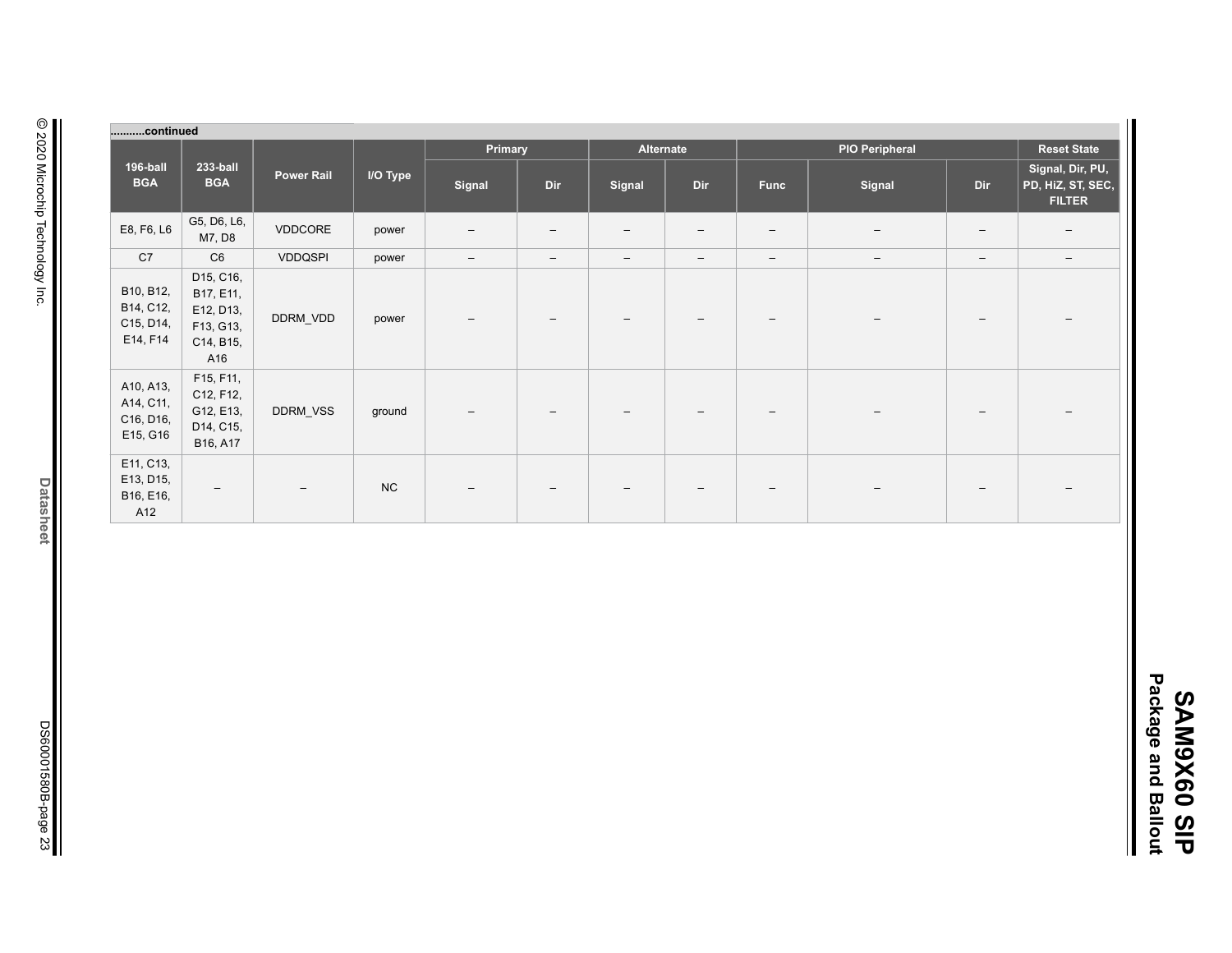### <span id="page-23-0"></span>**7. Memories**

The SAM9X60 SIP is available with up to 1 Gbit of DDR2-SDRAM memory, and with up to 64 Mbits of SDR-SDRAM memory. For the features of these memories, see [1. DDR2-SDRAM Features](#page-5-0) and [2. SDR-SDRAM Features.](#page-6-0)

For power consumption, electrical characteristics and timings of these memories, refer to the data sheets referenced below on the manufacturer's website.

**Table 7-1. Memory Data Sheet References**

| Memory Type | <b>Density</b> | <b>Manufacturer Packaged PN</b> | Data Sheet Reference Number |
|-------------|----------------|---------------------------------|-----------------------------|
| DDR2-SDRAM  | 512 Mbits      | Winbond W9751G6KB25I            | W9751G6KB                   |
|             | 1 Gbit         | Winbond W971GG6SB25I            | W971GG6SB                   |
| SDR-SDRAM   | 64 Mbits       | Winbond W9864G6KH               | W9864G6KH (Speed Grade 5I)  |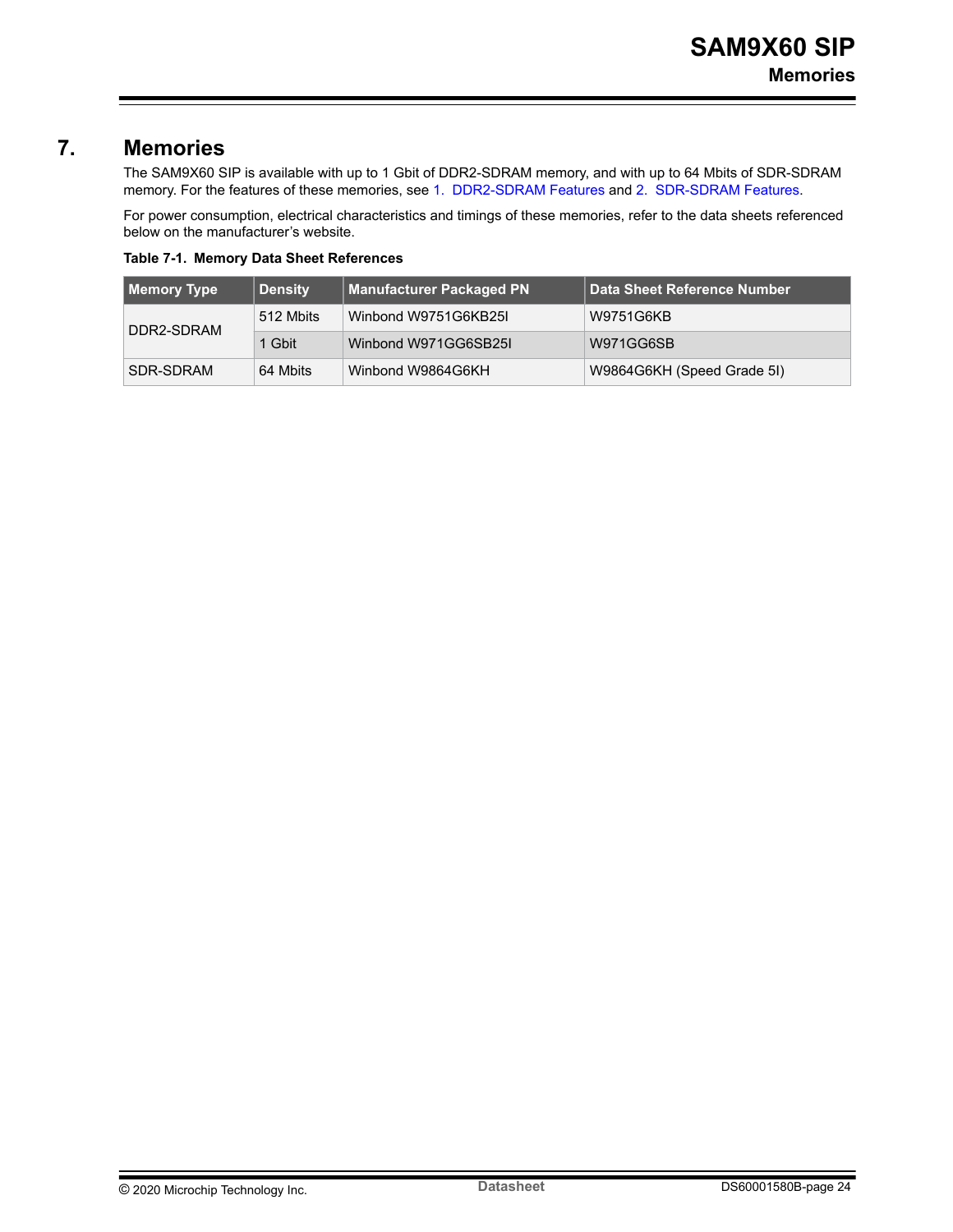## <span id="page-24-0"></span>**8. Electrical Characteristics**

#### **8.1 Decoupling**

100 nF (min) decoupling capacitors must be added on each power supply pin, as close as possible to the device.

## **8.2 Power Sequences**

The DDRM\_VDD power rail must be connected to VDDIOM (1.8V or 3.3V) on the PCB. Refer to the section "Recommended Power Supply Sequencing" in the SAM9X60 data sheet (see [Reference Documents\)](#page-0-0).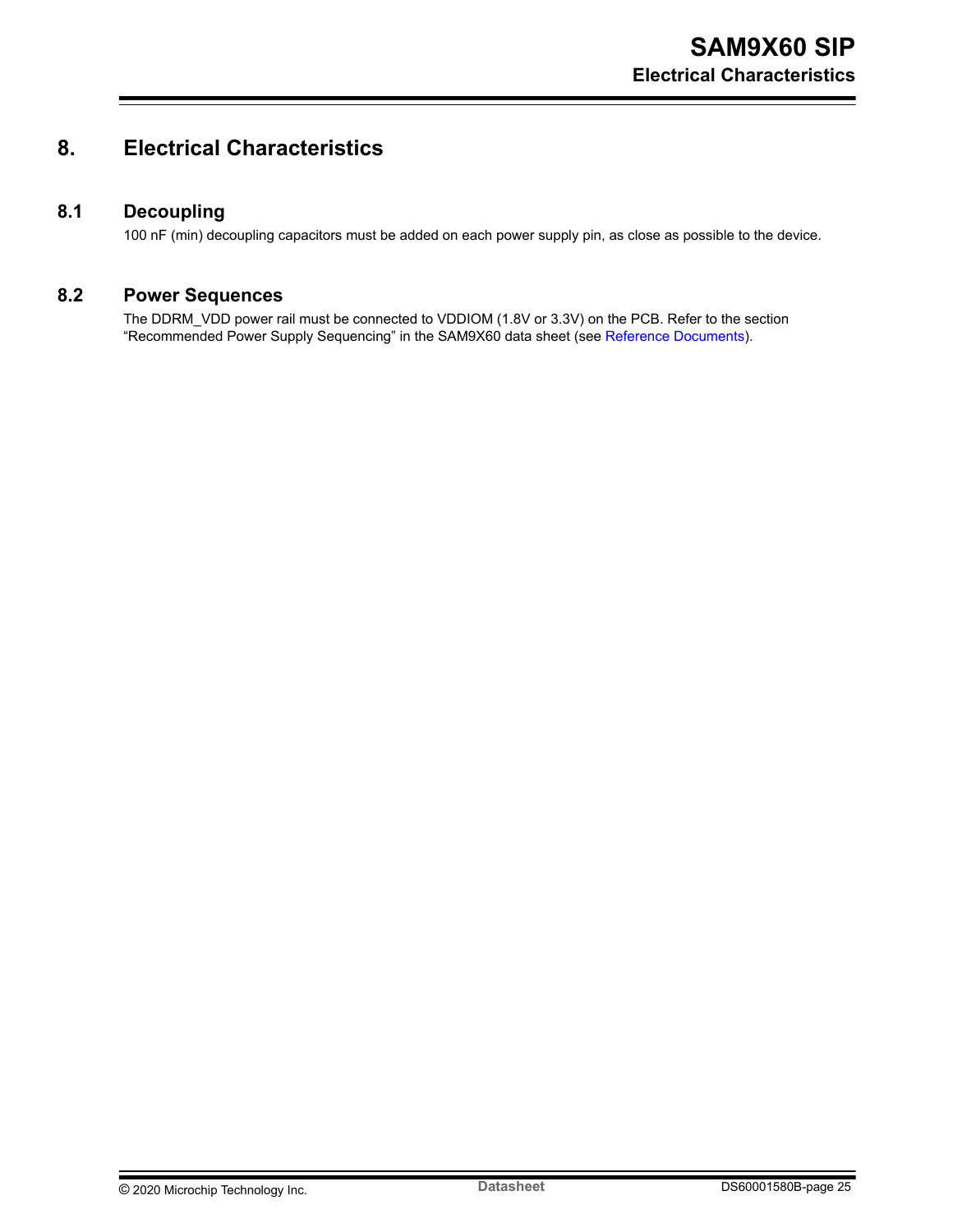## <span id="page-25-0"></span>**9. Mechanical Characteristics**

### **9.1 233-Ball TFBGA**

**233-Ball Thin Fine Pitch Ball Grid Array (4FB) - 14x14 mm Body [TFBGA]**

**Note:** For the most current package drawings, please see the Microchip Packaging Specification located at http://www.microchip.com/packaging



Microchip Technology Drawing C04-21501 Rev A Sheet 1 of 2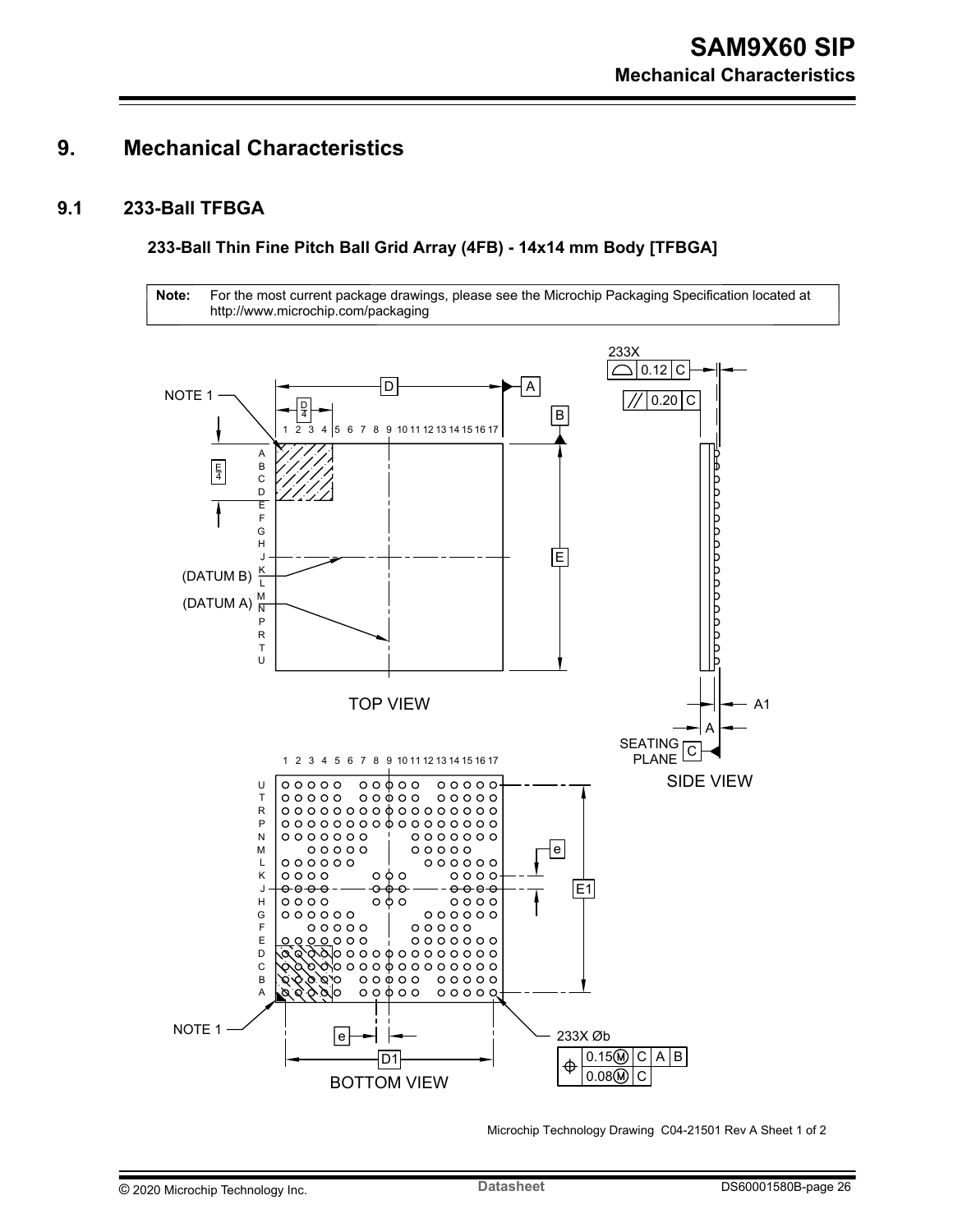#### **233-Ball Thin Fine Pitch Ball Grid Array (4FB) - 14x14 mm Body [TFBGA]**

For the most current package drawings, please see the Microchip Packaging Specification located at http://www.microchip.com/packaging **Note:**



|                           | <b>Units</b>   |            | <b>MILLIMETERS</b> |            |
|---------------------------|----------------|------------|--------------------|------------|
| <b>Dimension Limits</b>   |                | <b>MIN</b> | <b>NOM</b>         | <b>MAX</b> |
| Number of Terminals       | N              |            | 233                |            |
| Pitch                     | е              |            | 0.80 BSC           |            |
| Overall Height            | A              |            |                    | 1.20       |
| Standoff                  | A1             | 0.27       | 0.32               | 0.37       |
| Overall Length            | D              |            | 14.00 BSC          |            |
| Overall Ball Pitch        | D <sub>1</sub> |            | 12.80 BSC          |            |
| Overall Width             | E              |            | 14.00 BSC          |            |
| <b>Overall Ball Pitch</b> | E <sub>1</sub> |            | 12.80 BSC          |            |
| Terminal Width            | b              | 0.38       | 0.40               | 0.48       |

Notes:

1. Terminal A1 visual index feature may vary, but must be located within the hatched area.

2. Dimensioning and tolerancing per ASME Y14.5M

BSC: Basic Dimension. Theoretically exact value shown without tolerances.

REF: Reference Dimension, usually without tolerance, for information purposes only.

Microchip Technology Drawing C04-21501 Rev A Sheet 2 of 2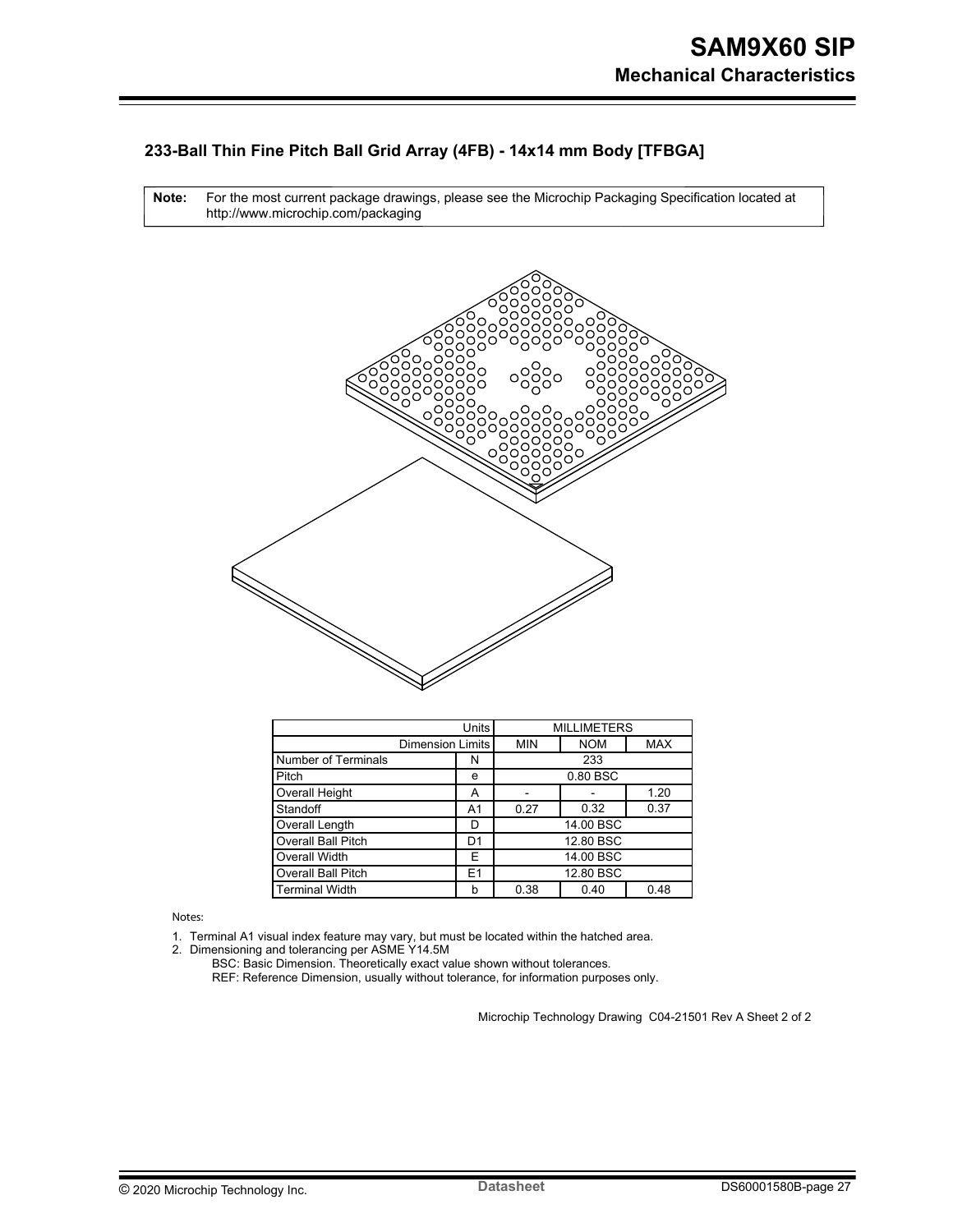#### **233-Ball Thin Fine Pitch Ball Grid Array (4FB) - 14x14 mm Body [TFBGA]**

For the most current package drawings, please see the Microchip Packaging Specification located at http://www.microchip.com/packaging **Note:**



#### RECOMMENDED LAND PATTERN

|                            | Units l |            |            |            |  |
|----------------------------|---------|------------|------------|------------|--|
| Dimension Limits           |         | <b>MIN</b> | <b>NOM</b> | <b>MAX</b> |  |
| <b>Contact Pitch</b>       | E       |            | 0.80 BSC   |            |  |
| <b>Contact Pad Spacing</b> | C1      |            | 12.80      |            |  |
| <b>Contact Pad Spacing</b> | C2      |            | 12.80      |            |  |
| Contact Pad Width (Xnn)    | Х1      |            |            | 0.35       |  |

Notes:

1. Dimensioning and tolerancing per ASME Y14.5M

BSC: Basic Dimension. Theoretically exact value shown without tolerances.

Microchip Technology Drawing C04-23501 Rev A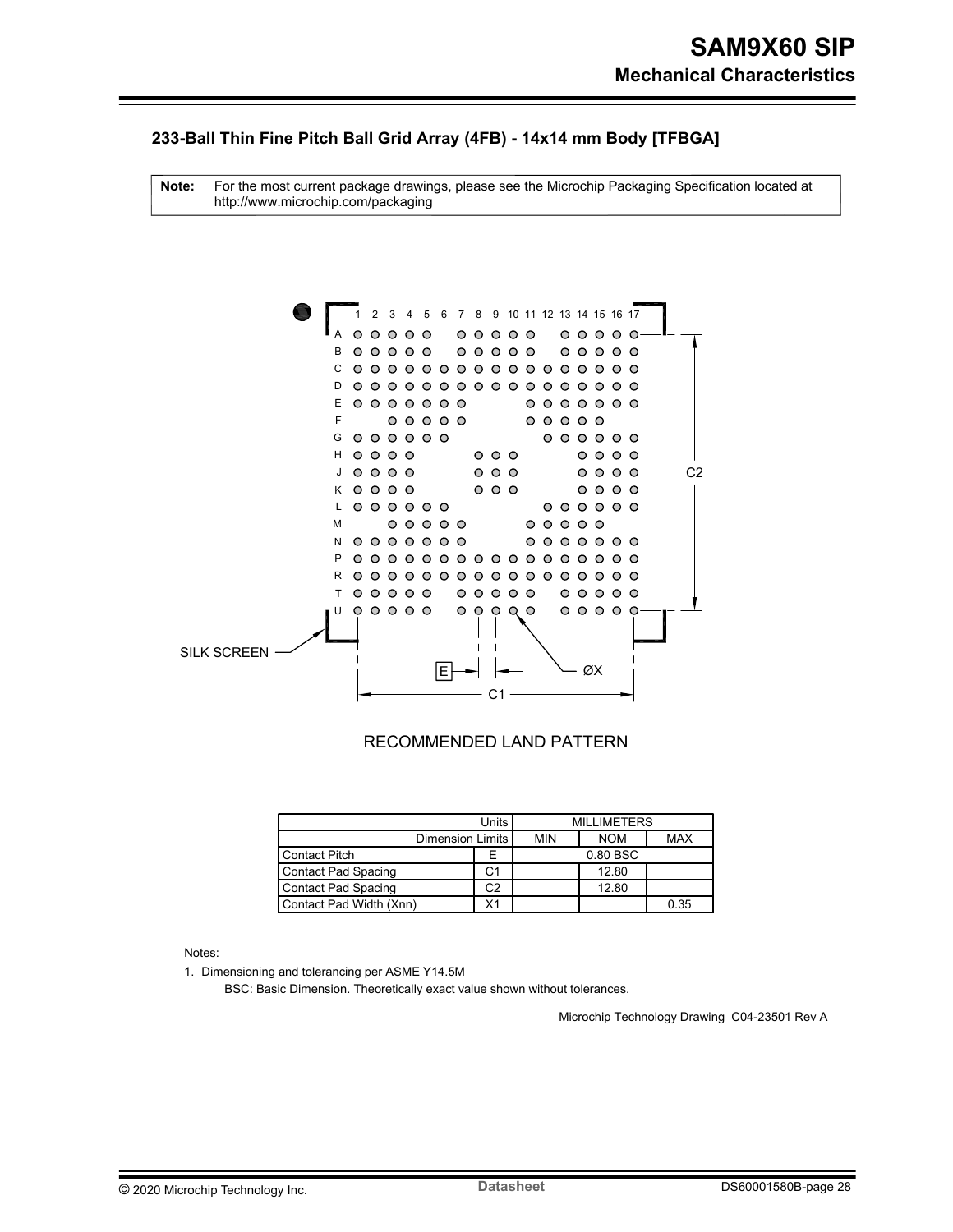#### **Table 9-1. 233-Ball TFBGA Package Characteristics**

Moisture Sensitivity Level 3

#### **Table 9-2. Device and 233-Ball TFBGA Package Weight**

| Device     | Weight (mg) |
|------------|-------------|
| SAM9X60D5M | 394         |
| SAM9X60D1G | 399         |

#### **Table 9-3. Package Reference**

| JEDEC Drawing Reference  | <b>NA</b> |
|--------------------------|-----------|
| J-STD-609 Classification | e8        |

#### **Table 9-4. 233-Ball TFBGA Package Information**

| <b>Ball Land</b>       | $0.45 \pm 0.05$ mm |
|------------------------|--------------------|
| Nominal Ball Diameter  | $0.4$ mm           |
| Solder Mask Opening    | $0.35 \pm 0.03$ mm |
| Solder Mask Definition | <b>SMD</b>         |
| Solder                 | <b>SAC105</b>      |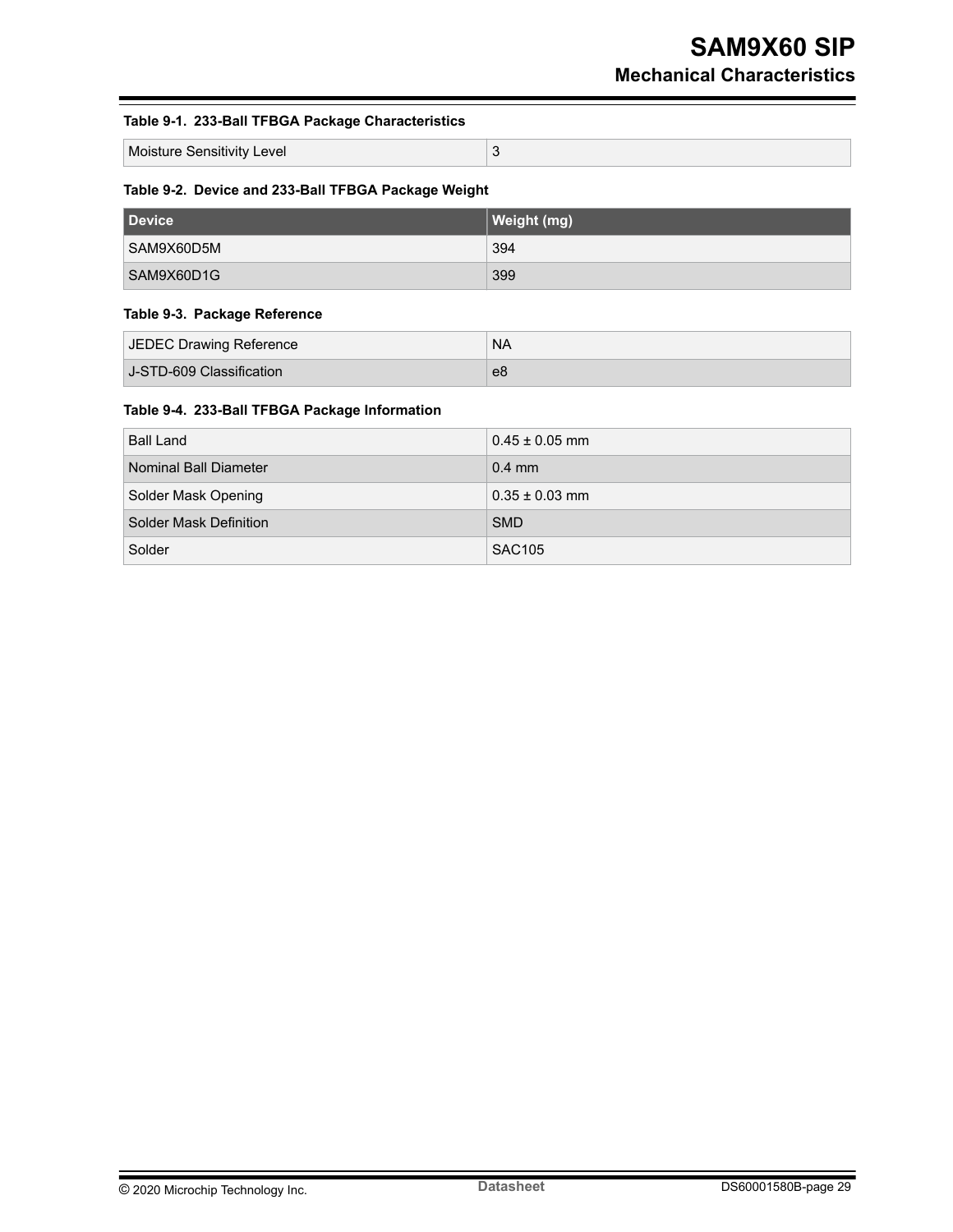#### <span id="page-29-0"></span>**9.2 196-Ball TFBGA**

#### **196-Lead Thin Fine Pitch Ball Grid Array (4GB) - 11x11x1.2 mm Body [TFBGA]**



Microchip Technology Drawing C04-21507 Rev A Sheet 1 of 2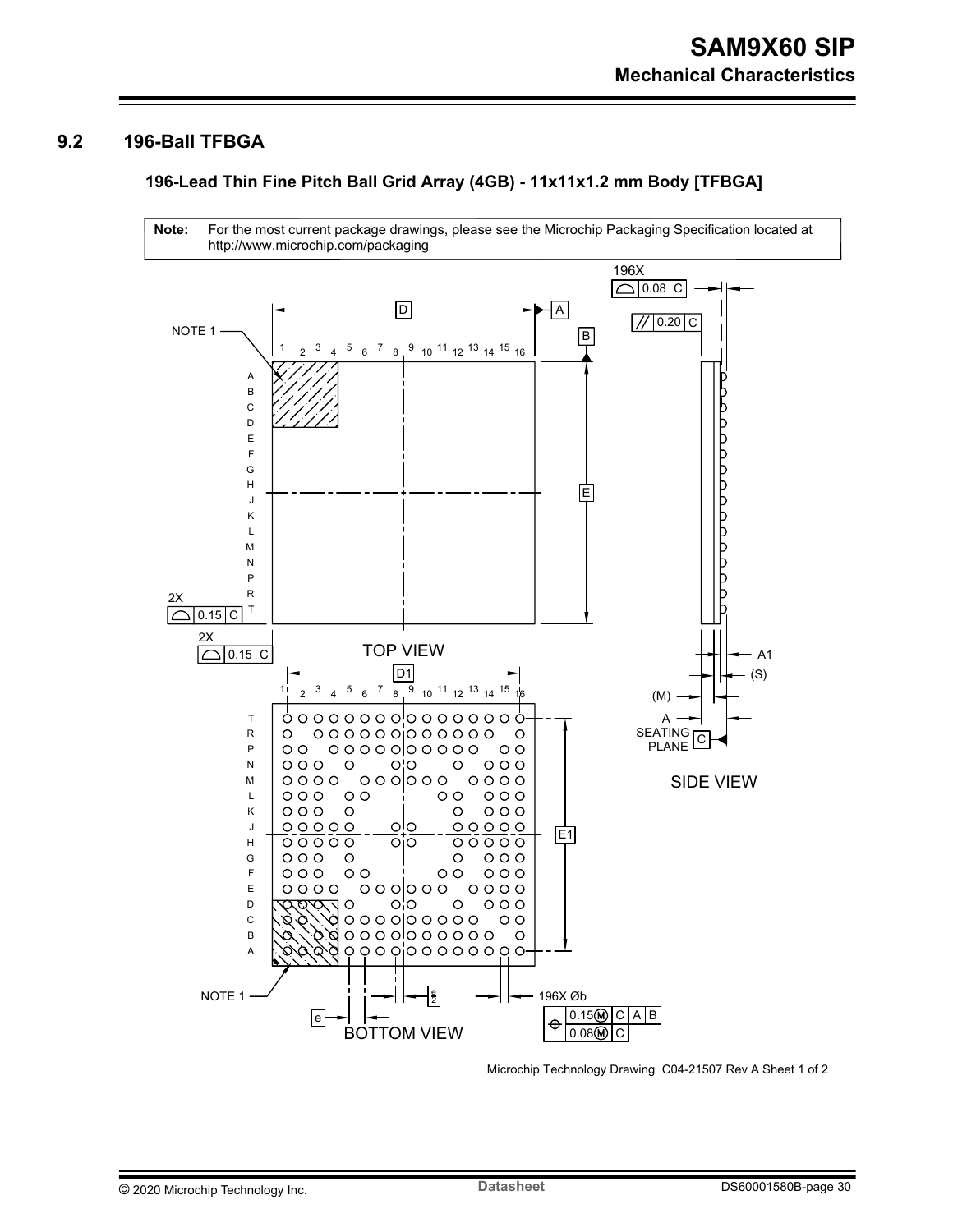#### **196-Lead Thin Fine Pitch Ball Grid Array (4GB) - 11x11x1.2 mm Body [TFBGA]**



| Units                         |                | <b>MILLIMETERS</b> |            |            |
|-------------------------------|----------------|--------------------|------------|------------|
| <b>Dimension Limits</b>       |                | <b>MIN</b>         | <b>NOM</b> | <b>MAX</b> |
| Number of Terminals           | N              | 196                |            |            |
| Pitch                         | e              | 0.65 BSC           |            |            |
| Overall Height                | A              |                    |            | 1.20       |
| Standoff                      | A1             | 0.22               |            | 0.32       |
| <b>Substraight Thickness</b>  | S              | 0.26 REF           |            |            |
| Mold Cap Height               | М              | 0.53 REF           |            |            |
| Overall Length                | D              | 11.00 BSC          |            |            |
| <b>Overall Terminal Pitch</b> | D1             | 9.75 BSC           |            |            |
| Overall Width                 | E              | 11.00 BSC          |            |            |
| <b>Overall Terminal Pitch</b> | E <sub>1</sub> | 9.75 BSC           |            |            |
| Terminal Diameter             | b              | 0.32               |            | 0.42       |

Notes:

2.

1. Pin 1 visual index feature may vary, but must be located within the hatched area.

Dimensioning and tolerancing per ASME Y14.5M

BSC: Basic Dimension. Theoretically exact value shown without tolerances.

REF: Reference Dimension, usually without tolerance, for information purposes only, displayed in parentheses.

Microchip Technology Drawing C04-21507 Rev A Sheet 2 of 2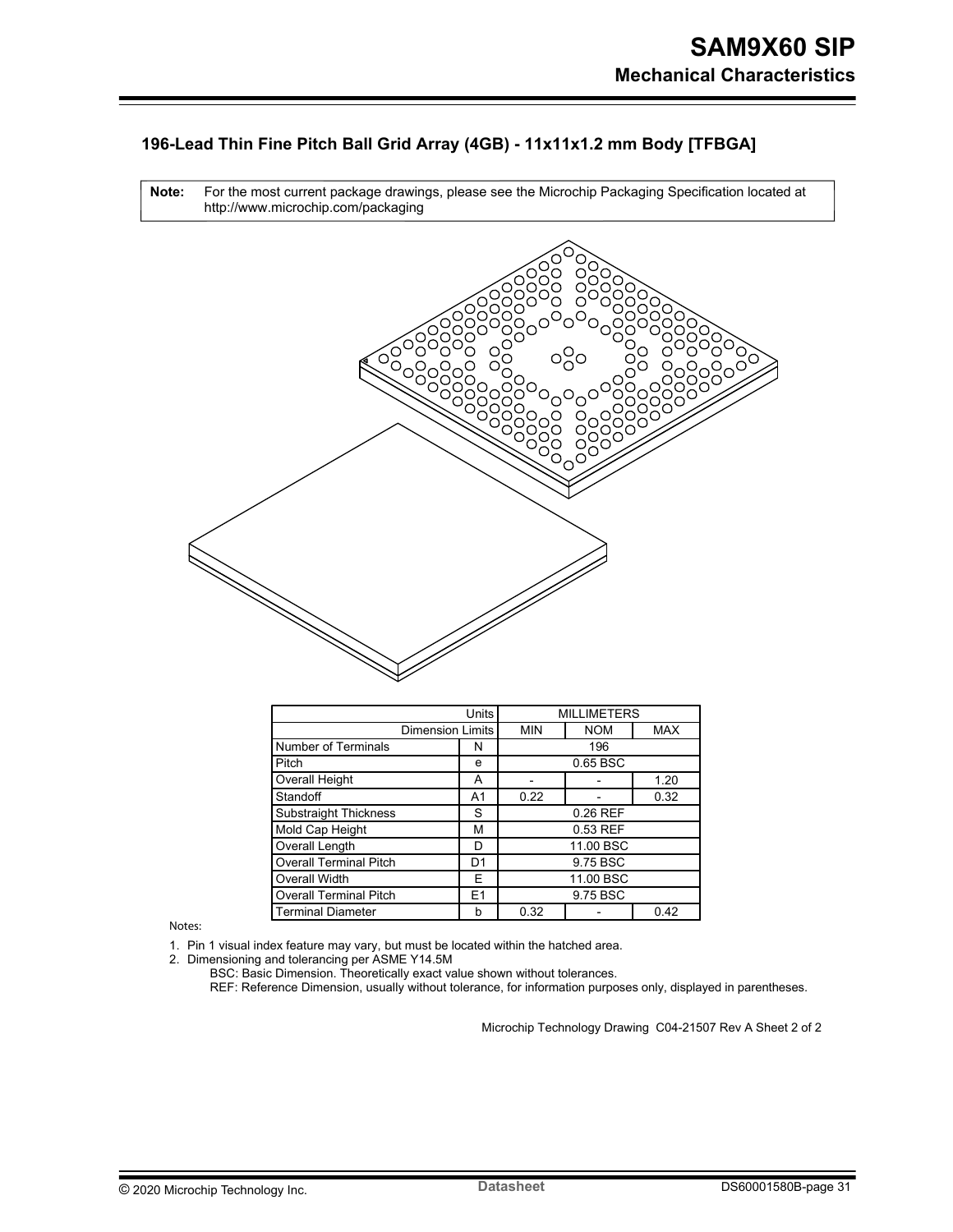#### **196-Lead Thin Fine Pitch Ball Grid Array (4GB) - 11x11x1.2 mm Body [TFBGA]**

For the most current package drawings, please see the Microchip Packaging Specification located at http://www.microchip.com/packaging **Note:**



RECOMMENDED LAND PATTERN

| Units <sup>I</sup>         |                | <b>MILLIMETERS</b> |            |            |
|----------------------------|----------------|--------------------|------------|------------|
| Dimension Limits           |                | <b>MIN</b>         | <b>NOM</b> | <b>MAX</b> |
| <b>Contact Pitch</b>       | Е              |                    | 0.65 BSC   |            |
| Contact Pad Spacing        | C1             |                    | 9.75       |            |
| Contact Pad Spacing        | C <sub>2</sub> | 9.75               |            |            |
| Contact Pad Width (X196)   |                | 0.45               |            |            |
| Space Between Contact Pads |                | 0.20               |            |            |

Notes:

1. Dimensioning and tolerancing per ASME Y14.5M

BSC: Basic Dimension. Theoretically exact value shown without tolerances.

Microchip Technology Drawing C04-23507 Rev B

#### **Table 9-5. 196-Ball TFBGA Package Characteristics**

| Moisture Sensitivity Level |  |
|----------------------------|--|
|----------------------------|--|

#### **Table 9-6. Device and 196-Ball TFBGA Package Weight**

| <b>Device</b> | Weight (mg) |
|---------------|-------------|
| SAM9X60D6K    | 251         |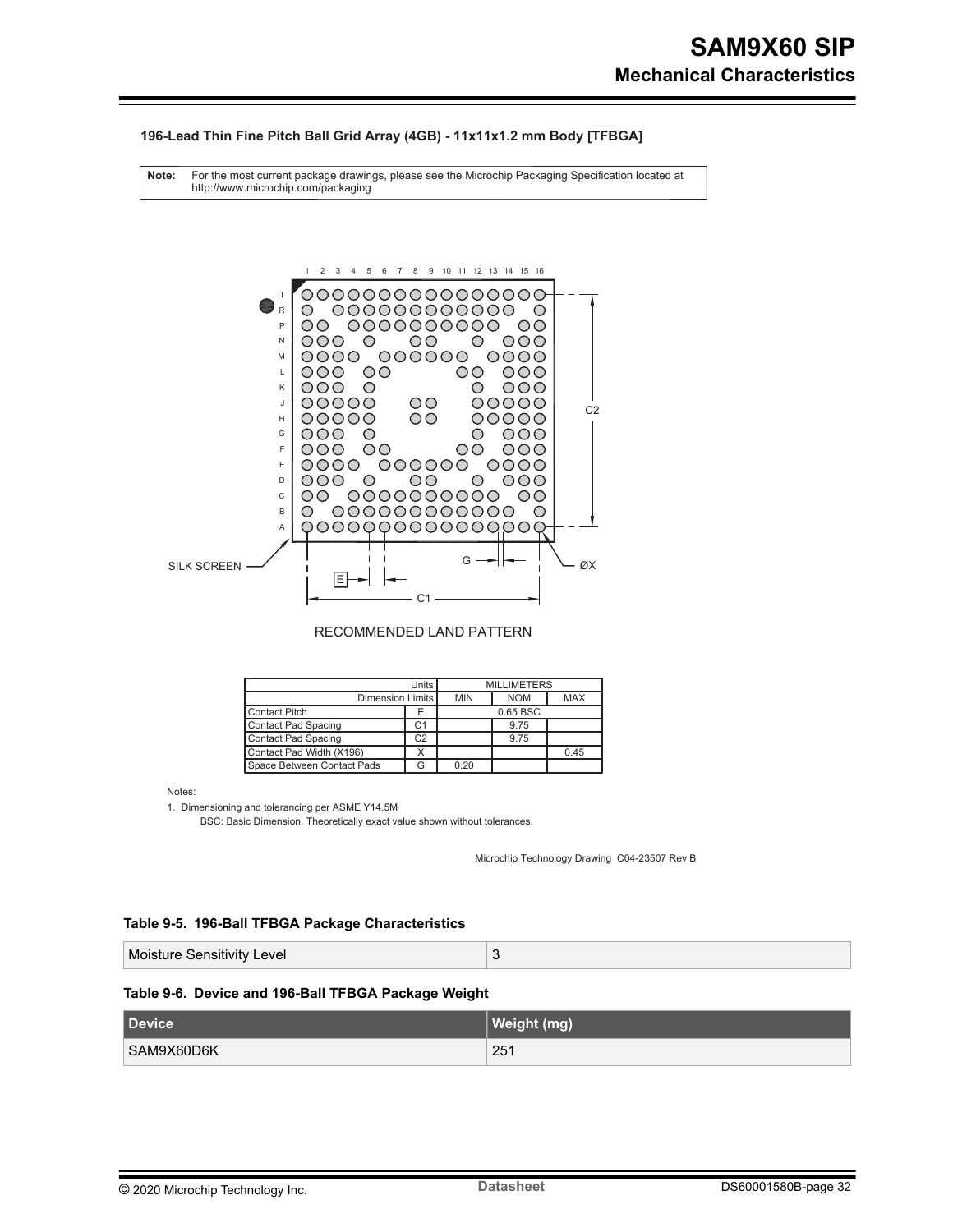#### **Table 9-7. Package Reference**

| JEDEC Drawing Reference  | <b>NA</b> |
|--------------------------|-----------|
| J-STD-609 Classification | e8        |

#### **Table 9-8. 196-Ball TFBGA Package Information**

| <b>Ball Land</b>       | $0.4 \pm 0.05$ mm  |
|------------------------|--------------------|
| Nominal Ball Diameter  | $0.35$ mm          |
| Solder Mask Opening    | $0.30 \pm 0.03$ mm |
| Solder Mask Definition | <b>SMD</b>         |
| Solder                 | <b>SAC105</b>      |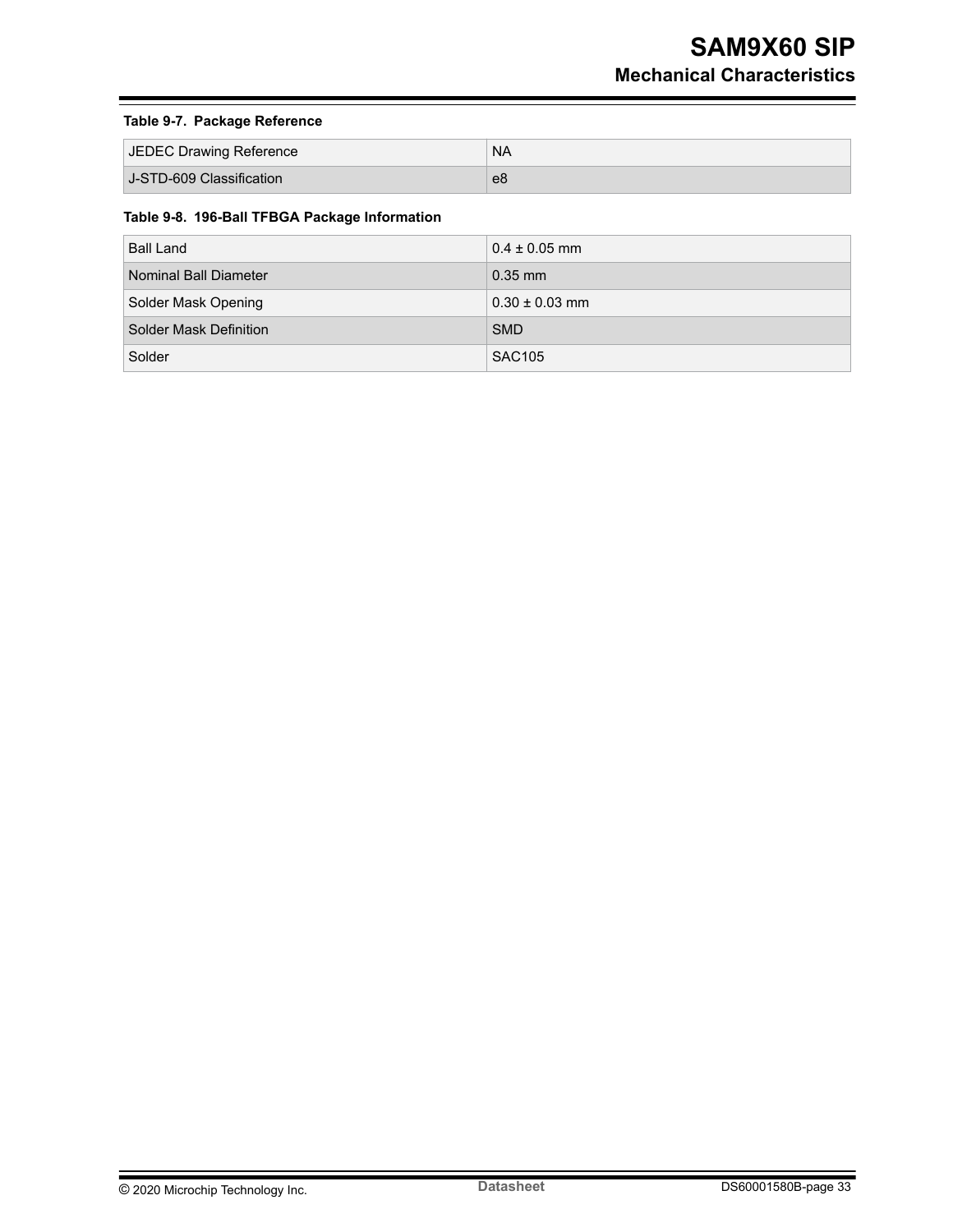## <span id="page-33-0"></span>**10. Ordering Information**

**Table 10-1. Ordering Information**

| <b>Ordering Code</b> | <b>Memory Type</b> | Memory Size | Package  | <b>Carrier Type</b> | <b>Operating</b><br><b>Temperature</b><br>Range |
|----------------------|--------------------|-------------|----------|---------------------|-------------------------------------------------|
| SAM9X60D5M-I/4FB     | DDR2-SDRAM         | 512 Mbits   | TFBGA233 | Trav                | $-40^{\circ}$ C to $+85^{\circ}$ C              |
| SAM9X60D5MT-I/4FB    | DDR2-SDRAM         | 512 Mbits   | TFBGA233 | Tape and reel       | $-40^{\circ}$ C to $+85^{\circ}$ C              |
| SAM9X60D1G-I/4FB     | DDR2-SDRAM         | 1 Gbit      | TFBGA233 | Tray                | $-40^{\circ}$ C to $+85^{\circ}$ C              |
| SAM9X60D1GT-I/4FB    | DDR2-SDRAM         | 1 Gbit      | TFBGA233 | Tape and reel       | $-40^{\circ}$ C to $+85^{\circ}$ C              |
| SAM9X60D6K-I/4GB     | SDR-SDRAM          | 64 Mbits    | TFBGA196 | Tray                | $-40^{\circ}$ C to $+85^{\circ}$ C              |
| SAM9X60D6KT-I/4GB    | SDR-SDRAM          | 64 Mbits    | TFBGA196 | Tape and reel       | $-40^{\circ}$ C to $+85^{\circ}$ C              |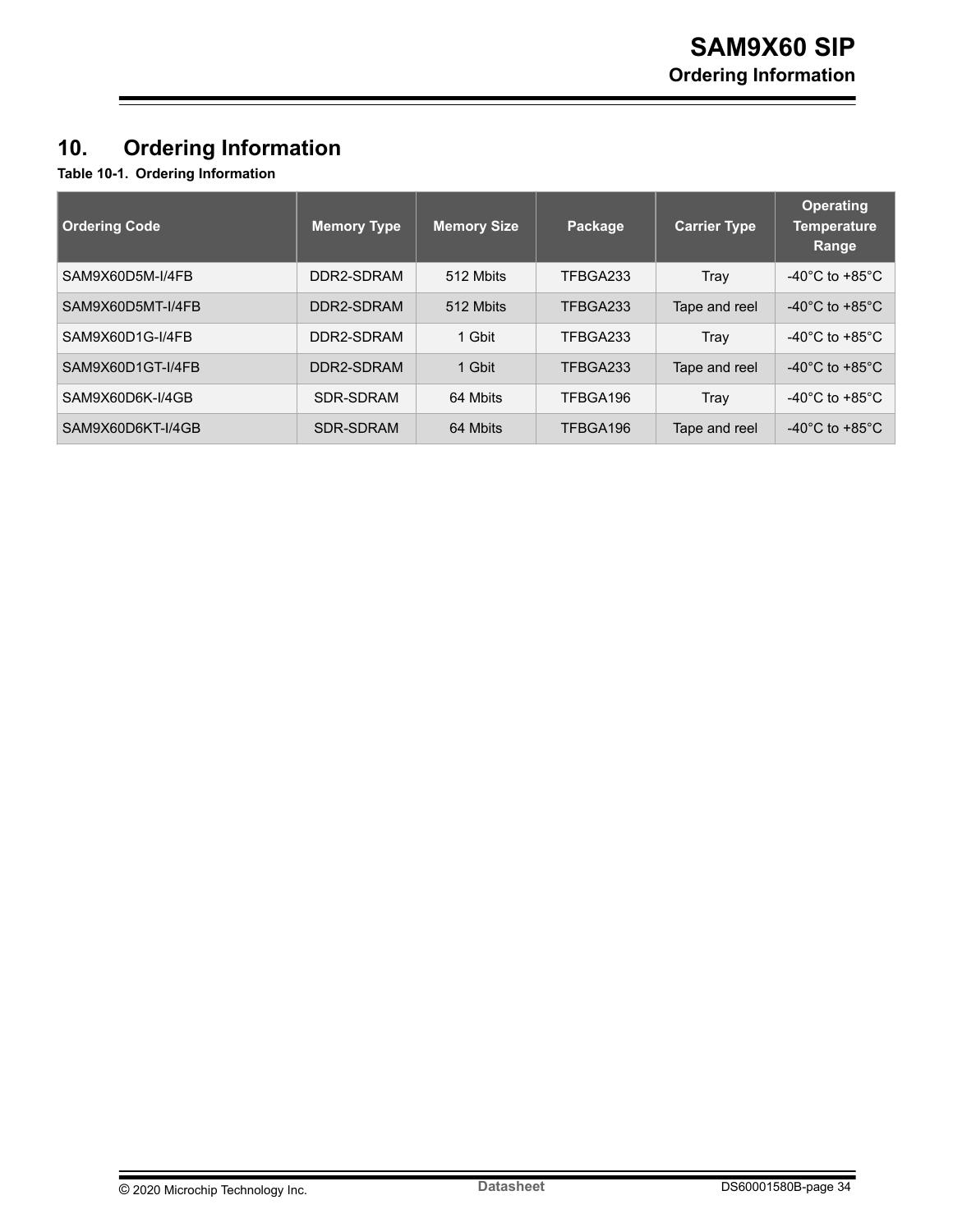## <span id="page-34-0"></span>**11. Revision History**

### **11.1 DS60001580B - 02/2020**

| Section                    | <b>Changes</b>                                           |
|----------------------------|----------------------------------------------------------|
| <b>Reference Documents</b> | Corrected hyperlink to SAM9X60 data sheet                |
| <b>DDR2-SDRAM Features</b> | Added memory part numbers                                |
| <b>SDR-SDRAM Features</b>  | Added memory part number<br>Updated Burst Length feature |
| <b>Block Diagram</b>       | Updated SAM9X60 SIP Series Block Diagram                 |

### **11.2 DS60001580A - 10/2019**

**Changes** First issue.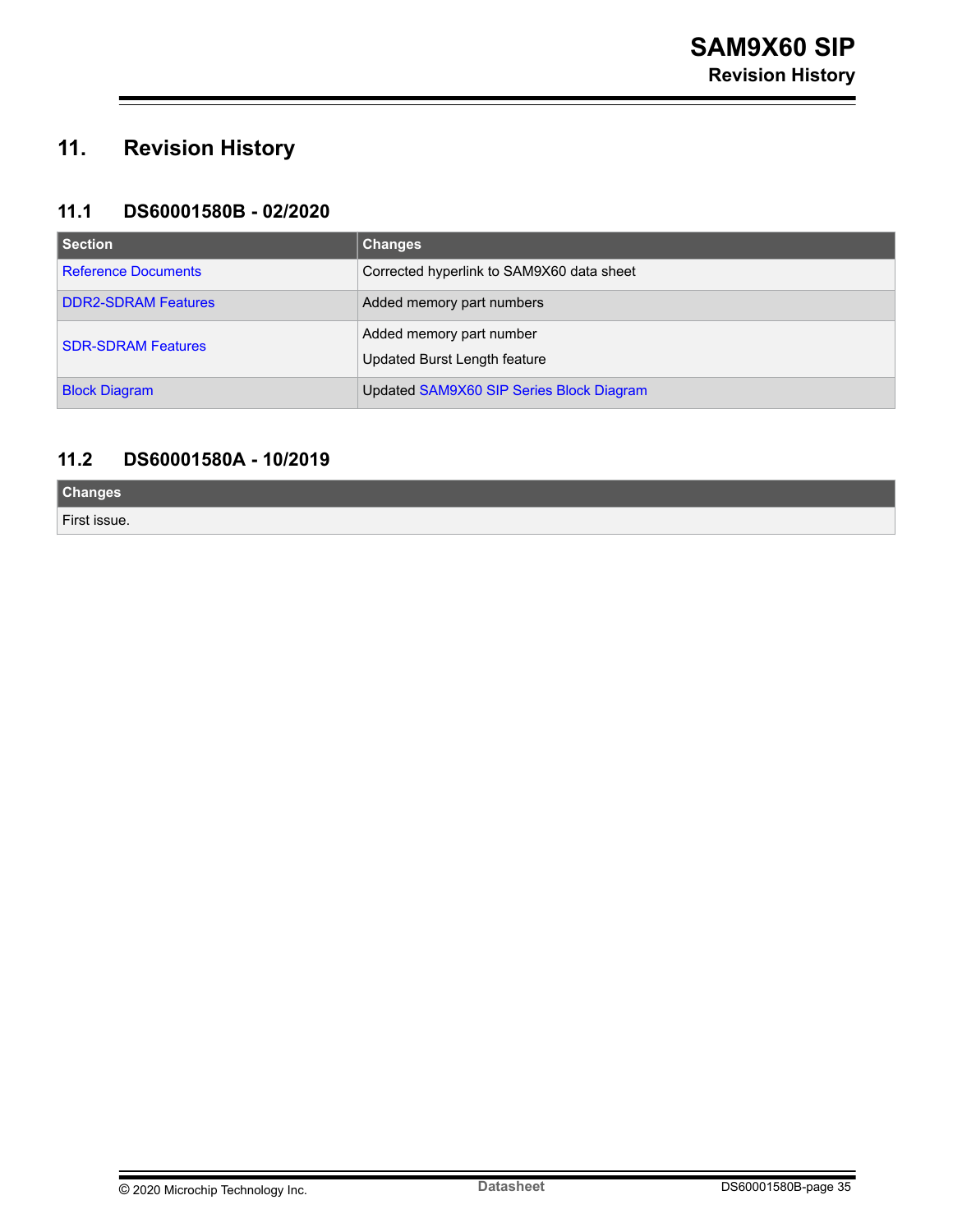## <span id="page-35-0"></span>**The Microchip Website**

Microchip provides online support via our website at<http://www.microchip.com/>. This website is used to make files and information easily available to customers. Some of the content available includes:

- **Product Support** Data sheets and errata, application notes and sample programs, design resources, user's guides and hardware support documents, latest software releases and archived software
- **General Technical Support** Frequently Asked Questions (FAQs), technical support requests, online discussion groups, Microchip design partner program member listing
- **Business of Microchip** Product selector and ordering guides, latest Microchip press releases, listing of seminars and events, listings of Microchip sales offices, distributors and factory representatives

## **Product Change Notification Service**

Microchip's product change notification service helps keep customers current on Microchip products. Subscribers will receive email notification whenever there are changes, updates, revisions or errata related to a specified product family or development tool of interest.

To register, go to<http://www.microchip.com/pcn> and follow the registration instructions.

## **Customer Support**

Users of Microchip products can receive assistance through several channels:

- Distributor or Representative
- Local Sales Office
- Embedded Solutions Engineer (ESE)
- **Technical Support**

Customers should contact their distributor, representative or ESE for support. Local sales offices are also available to help customers. A listing of sales offices and locations is included in this document.

Technical support is available through the website at:<http://www.microchip.com/support>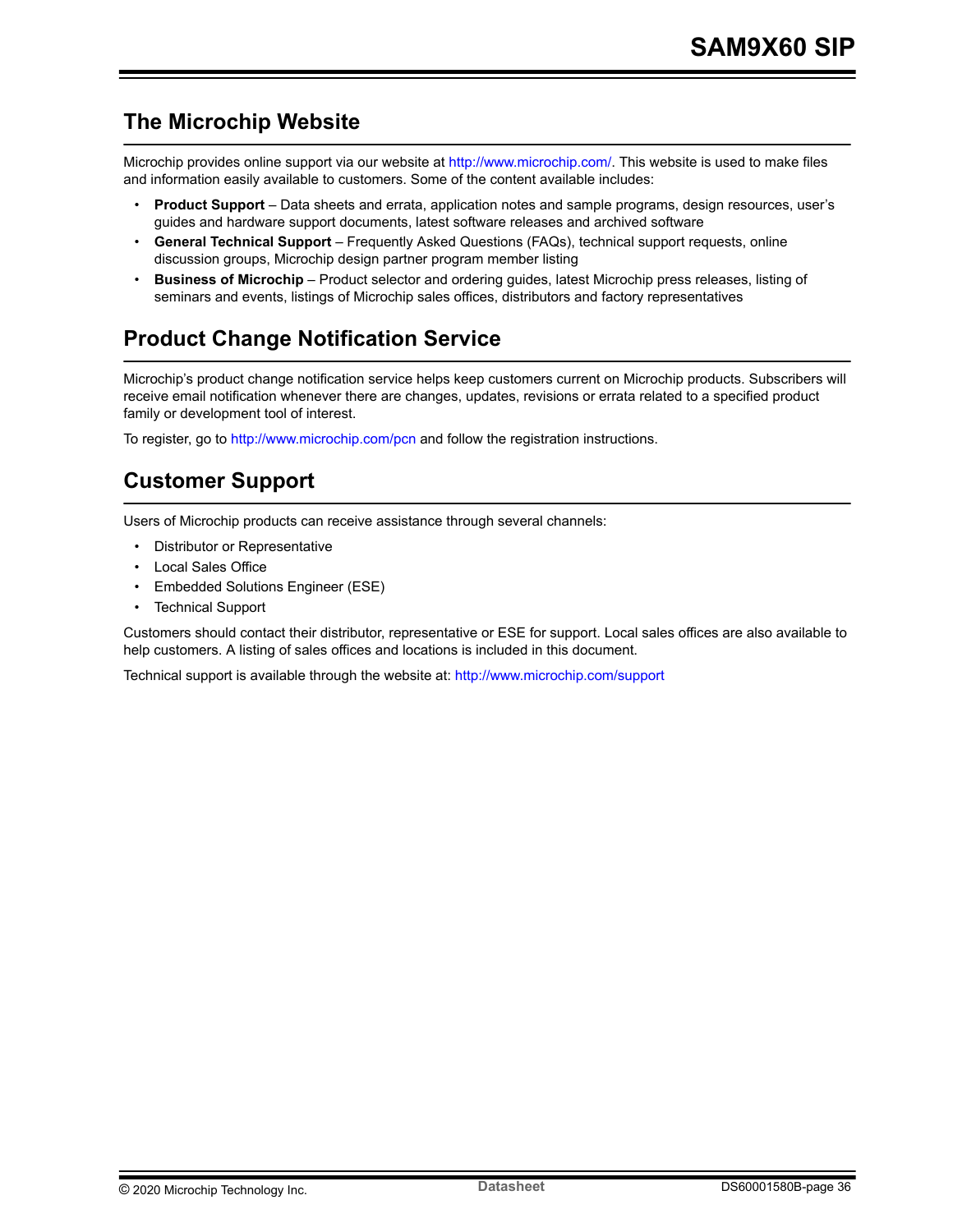## <span id="page-36-0"></span>**Product Identification System**

To order or obtain information, e.g., on pricing or delivery, refer to the factory or the listed sales office.



#### **Package**

| Architecture:         | SAM9X60          | $=$ ARM926EJ-S Arm Thumb CPU                      |  |
|-----------------------|------------------|---------------------------------------------------|--|
|                       | D <sub>5</sub> M | $= 512$ -Mbit DDR2-SDRAM                          |  |
| Memory Type and Size: | D1G              | $= 1$ -Gbit DDR2-SDRAM                            |  |
|                       | D <sub>6</sub> K | $= 64$ -Mbit SDR-SDRAM                            |  |
| Carrier Type:         | <b>Blank</b>     | = Standard packaging (tray)                       |  |
|                       | Τ                | $=$ Tape and Reel                                 |  |
| Temperature Range:    |                  | $= -40^{\circ}$ C to $+85^{\circ}$ C (industrial) |  |
| Package:              | 4FB              | $=$ TFBGA233                                      |  |
|                       | 4GB              | $= TFBGA196$                                      |  |

#### Examples:

- SAM9X60D5M-I/4FB: ARM926EJ-S Arm Thumb CPU, 512-Mbit DDR2-SDRAM, standard packaging, industrial temperature, 233-ball, TFBGA package
- SAM9X60D6KT-I/4GB: ARM926EJ-S Arm Thumb CPU, 64-Mbit SDR-SDRAM, tape and reel, industrial temperature, 196-ball, TFBGA package

#### **Note:**

- 1. Tape and Reel identifier only appears in the catalog part number description. This identifier is used for ordering purposes and is not printed on the device package. Check with your Microchip Sales Office for package availability with the Tape and Reel option.
- 2. Small form-factor packaging options may be available. Please check <http://www.microchip.com/packaging> for small-form factor package availability, or contact your local Sales Office.

## **Microchip Devices Code Protection Feature**

Note the following details of the code protection feature on Microchip devices:

- Microchip products meet the specification contained in their particular Microchip Data Sheet.
- Microchip believes that its family of products is one of the most secure families of its kind on the market today, when used in the intended manner and under normal conditions.
- There are dishonest and possibly illegal methods used to breach the code protection feature. All of these methods, to our knowledge, require using the Microchip products in a manner outside the operating specifications contained in Microchip's Data Sheets. Most likely, the person doing so is engaged in theft of intellectual property.
- Microchip is willing to work with the customer who is concerned about the integrity of their code.
- Neither Microchip nor any other semiconductor manufacturer can guarantee the security of their code. Code protection does not mean that we are guaranteeing the product as "unbreakable."

Code protection is constantly evolving. We at Microchip are committed to continuously improving the code protection features of our products. Attempts to break Microchip's code protection feature may be a violation of the Digital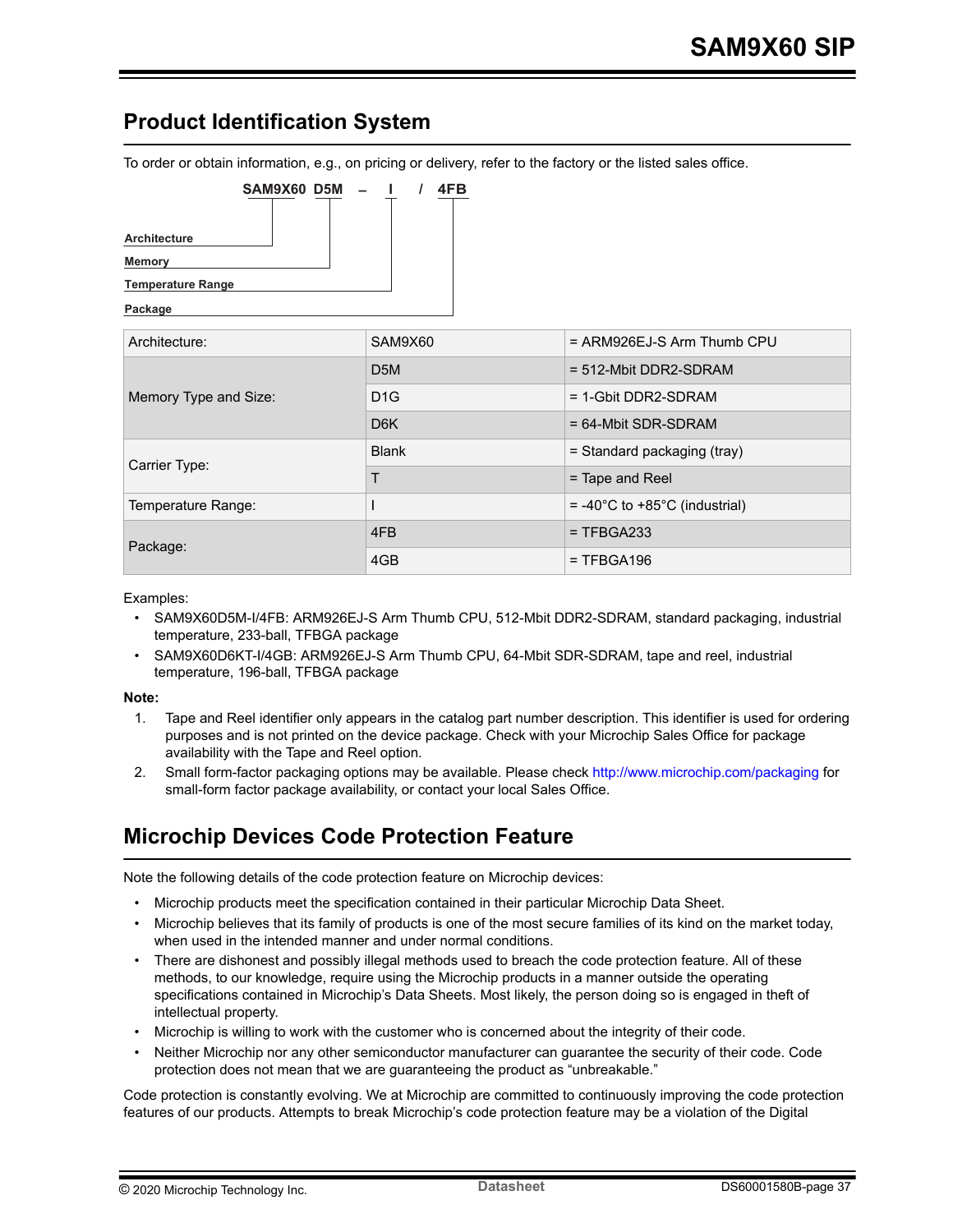<span id="page-37-0"></span>Millennium Copyright Act. If such acts allow unauthorized access to your software or other copyrighted work, you may have a right to sue for relief under that Act.

## **Legal Notice**

Information contained in this publication regarding device applications and the like is provided only for your convenience and may be superseded by updates. It is your responsibility to ensure that your application meets with your specifications. MICROCHIP MAKES NO REPRESENTATIONS OR WARRANTIES OF ANY KIND WHETHER EXPRESS OR IMPLIED, WRITTEN OR ORAL, STATUTORY OR OTHERWISE, RELATED TO THE INFORMATION, INCLUDING BUT NOT LIMITED TO ITS CONDITION, QUALITY, PERFORMANCE, MERCHANTABILITY OR FITNESS FOR PURPOSE. Microchip disclaims all liability arising from this information and its use. Use of Microchip devices in life support and/or safety applications is entirely at the buyer's risk, and the buyer agrees to defend, indemnify and hold harmless Microchip from any and all damages, claims, suits, or expenses resulting from such use. No licenses are conveyed, implicitly or otherwise, under any Microchip intellectual property rights unless otherwise stated.

## **Trademarks**

The Microchip name and logo, the Microchip logo, Adaptec, AnyRate, AVR, AVR logo, AVR Freaks, BesTime, BitCloud, chipKIT, chipKIT logo, CryptoMemory, CryptoRF, dsPIC, FlashFlex, flexPWR, HELDO, IGLOO, JukeBlox, KeeLoq, Kleer, LANCheck, LinkMD, maXStylus, maXTouch, MediaLB, megaAVR, Microsemi, Microsemi logo, MOST, MOST logo, MPLAB, OptoLyzer, PackeTime, PIC, picoPower, PICSTART, PIC32 logo, PolarFire, Prochip Designer, QTouch, SAM-BA, SenGenuity, SpyNIC, SST, SST Logo, SuperFlash, Symmetricom, SyncServer, Tachyon, TempTrackr, TimeSource, tinyAVR, UNI/O, Vectron, and XMEGA are registered trademarks of Microchip Technology Incorporated in the U.S.A. and other countries.

APT, ClockWorks, The Embedded Control Solutions Company, EtherSynch, FlashTec, Hyper Speed Control, HyperLight Load, IntelliMOS, Libero, motorBench, mTouch, Powermite 3, Precision Edge, ProASIC, ProASIC Plus, ProASIC Plus logo, Quiet-Wire, SmartFusion, SyncWorld, Temux, TimeCesium, TimeHub, TimePictra, TimeProvider, Vite, WinPath, and ZL are registered trademarks of Microchip Technology Incorporated in the U.S.A.

Adjacent Key Suppression, AKS, Analog-for-the-Digital Age, Any Capacitor, AnyIn, AnyOut, BlueSky, BodyCom, CodeGuard, CryptoAuthentication, CryptoAutomotive, CryptoCompanion, CryptoController, dsPICDEM, dsPICDEM.net, Dynamic Average Matching, DAM, ECAN, EtherGREEN, In-Circuit Serial Programming, ICSP, INICnet, Inter-Chip Connectivity, JitterBlocker, KleerNet, KleerNet logo, memBrain, Mindi, MiWi, MPASM, MPF, MPLAB Certified logo, MPLIB, MPLINK, MultiTRAK, NetDetach, Omniscient Code Generation, PICDEM, PICDEM.net, PICkit, PICtail, PowerSmart, PureSilicon, QMatrix, REAL ICE, Ripple Blocker, SAM-ICE, Serial Quad I/O, SMART-I.S., SQI, SuperSwitcher, SuperSwitcher II, Total Endurance, TSHARC, USBCheck, VariSense, ViewSpan, WiperLock, Wireless DNA, and ZENA are trademarks of Microchip Technology Incorporated in the U.S.A. and other countries.

SQTP is a service mark of Microchip Technology Incorporated in the U.S.A.

The Adaptec logo, Frequency on Demand, Silicon Storage Technology, and Symmcom are registered trademarks of Microchip Technology Inc. in other countries.

GestIC is a registered trademark of Microchip Technology Germany II GmbH & Co. KG, a subsidiary of Microchip Technology Inc., in other countries.

All other trademarks mentioned herein are property of their respective companies.

© 2020, Microchip Technology Incorporated, Printed in the U.S.A., All Rights Reserved.

ISBN: 978-1-5224-5580-6

AMBA, Arm, Arm7, Arm7TDMI, Arm9, Arm11, Artisan, big.LITTLE, Cordio, CoreLink, CoreSight, Cortex, DesignStart, DynamIQ, Jazelle, Keil, Mali, Mbed, Mbed Enabled, NEON, POP, RealView, SecurCore, Socrates, Thumb, TrustZone, ULINK, ULINK2, ULINK-ME, ULINK-PLUS, ULINKpro, µVision, Versatile are trademarks or registered trademarks of Arm Limited (or its subsidiaries) in the US and/or elsewhere.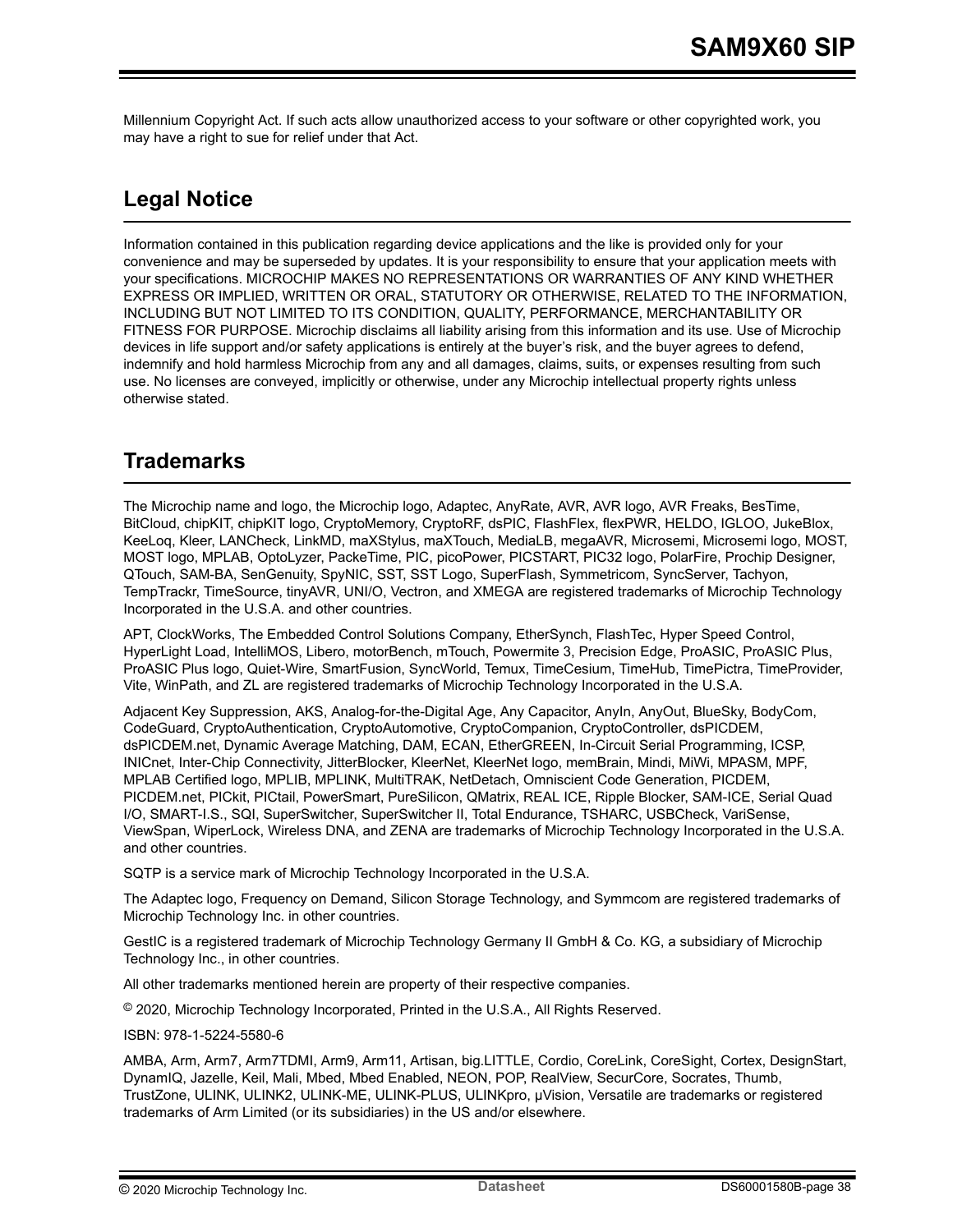## <span id="page-38-0"></span>**Quality Management System**

For information regarding Microchip's Quality Management Systems, please visit [http://www.microchip.com/quality.](http://www.microchip.com/quality)